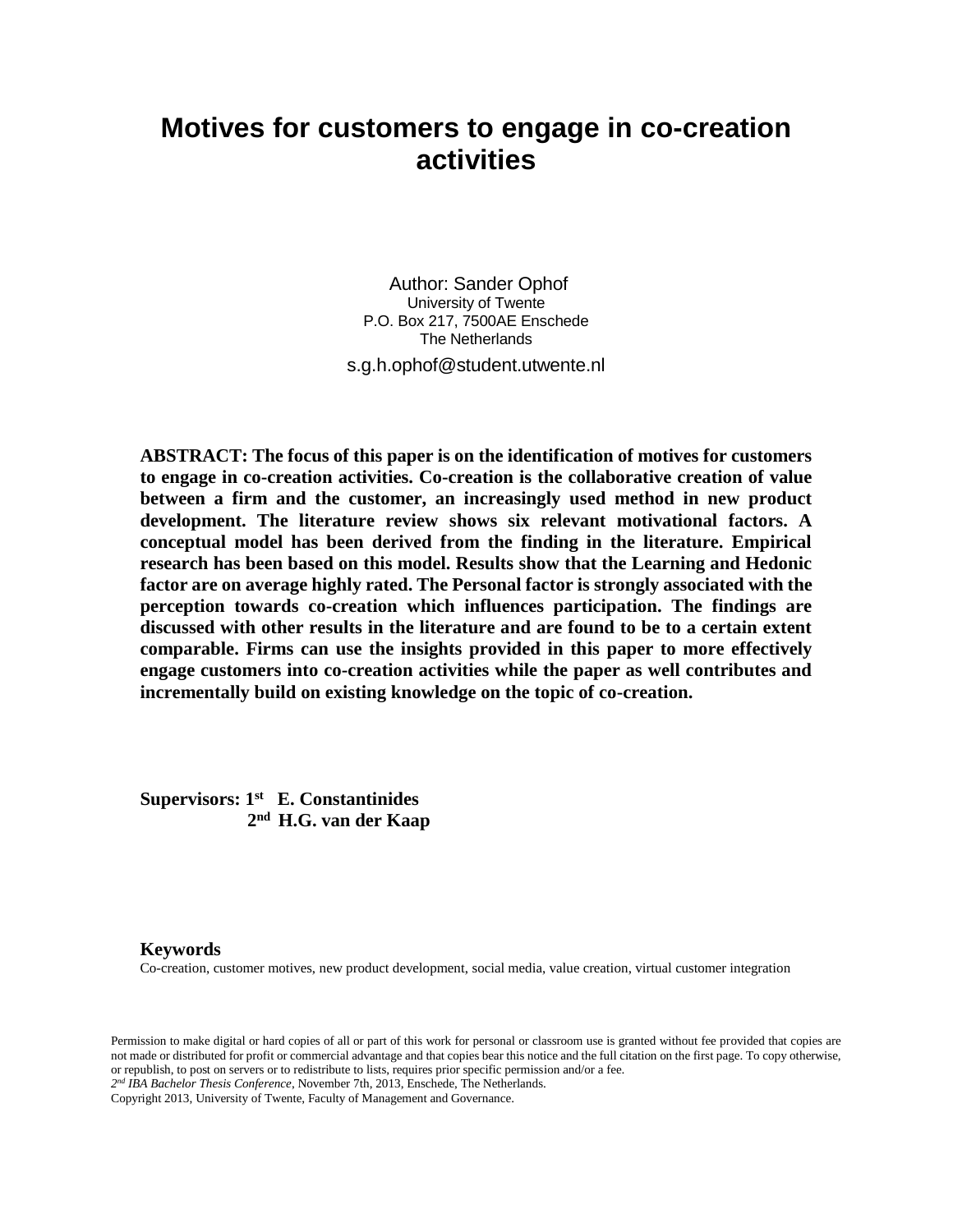## **1. INTRODUCTION**

## **1.1 Background**

Recent developments in technologies have led to opportunities for organizations to increasingly engage with consumers via the web, make use of the creativity of consumers and provide empowerment to consumers (Berthon, Pitt, Plangger & Shapiro, 2012). The development of Web 2.0 can be seen as a driver behind these new opportunities.

### *1.1.1 Web 2.0*

Web 2.0 is a notion concerned with changes in the technical infrastructure of the Web, which allow for new features in websites, tools and other applications. Web 2.0 has changed the way in how the Web is being used. While traditionally one could find static content on the web that was being created by a vast amount of individuals or groups, Web 2.0 developments enabled various types of users to create user-generated content in participative and collaborative environments (Kaplan & Haenlein, 2010).

#### O'Reilly (2007) defines Web 2.0 as:

 the network as a platform, spanning all connected devices; Web 2.0 applications are those that make the most of the intrinsic advantages of that platform: delivering software as a continually-updated service that gets better the more people use it, consuming and remixing data from multiple sources, including individual users, while providing their own data and services in a form that allows remixing by others, creating network effects through an "architecture of participation," and going beyond the page metaphor of Web 1.0 to deliver rich user experiences. (p. 17)

This definition illustrates that Web 2.0 benefits from network effects and in particular network externality, i.e. the more users a network has, the higher the value of the network is for its users. In addition to this, user-generated content is of importance for Web 2.0 and social media increasingly allow for more usergenerated content.

#### *1.1.2 Social media*

Social media can be seen as an evolution from this Web 2.0 development as it uses the underlying principles and technical foundations of Web 2.0 to create platform networks that allow for the creation and sharing of user-generated content among its users (Berthon et al., 2012). For example, social networks such as Twitter and Facebook allow for reaching significant numbers of users and thus customers at once. In addition to this, engaging via social media is perceived as cost-effectively, especially compared to traditional focus groups of organizations.

Being able to make use of engagement via the web, creative consumers and utilizing customer empowerment allows for cocreation with customers. Actively using the "voice" of the customer is likely to enhance the new product development processes in organizations provided that it is effectively being used. It is therefore seen as an essential external resource for new product development (von Hippel, 2009). In turn, it may increase the overall performance of an organization if it is able to effectively co-create with its customers. Innovation projects which largely rely on external developments have shorter development times and demand less investments than similar internal R&D projects (Mansfield, 1986).

### **1.2 Research problem**

While the added value and opportunities of these technologies and social networks are seen by organizations and as such increasingly used, little is known about what the specific underlying rationale is for customers to initiate in co-creation processes. Research has identified customer segments and motivators that are likely to be involved in co-creation. Segments are innovators, lead users, emergent customers and market mavens while the motivators that play a role in co-creation are financial, social, technical and psychological (Hoyer, Chandy, Dorotic, Krafft & Singh, 2010), hedonic and personal (Katz, Blumler & Gurevitch, 1974). However, despite these forms of identification of concepts that play a role, underlying motives for co-creation have not been discussed extensively in the literature. This is underlined by Hoyer et al. (2010, p. 289), by stating that we need "a better understanding of needs, wants, preferences, and the motivation of different segments of co-creating consumers". In addition to this, other researchers (Woodruff & Flint, 2006; Payne, Storbacka & Frow, 2008) as well come to the conclusion that based on existing research little is known about how customers engage in the co-creation of value.

## **1.3 Research question**

As the above research problem illustrates there is a need to gain insight into what thrives customers to co-create with firms. Subsequently, the research objective that this paper wants to address is finding motives for customers to co-innovate via social media. In relation to this the research question is formulated as follows:

 *"What are the motives for customers to engage in co-creation activities?"*

From the introduction and the research question a set of sub questions can be derived: What is co-creation? What are systems of value creation? What is the role of social media in co-creation? How is co-creation positioned within new product development? Which factors are motivators for co-creation activities? Are these factors associated with perception towards co-creation and how? Is there a link between perception and participation? These sub questions will be addressed in each of the subsections of the literature review and in the analyses of the results to get understanding of the concept of co-creation.

## **1.4 Relevancy**

The paper contributes to the existing pool of knowledge, as it focuses on a research gap that is proposed in the literature by other authors. This research gap is concerned with identifying the underlying motivations for customers on the basis of theory that has been previously described in the literature. The outcomes of the paper might provide scientists with new insights or strengthen their existing theories and thoughts. Overall, by closing the research gap, one is able to get a better understanding of the concept of co-creation as a whole.

In a professional environment one may use the insights provides in the paper to create or re-create the current interactions between customers and the corresponding organization in terms of online co-creation. Organizations new to co-creation and social media could take note of the results while constructing social media strategies that in turn may be more effectively applied due to the insights provided in this paper. This is idem for marketing and/or R&D departments that want to capture customer ideas and foster collaboration and be more effective in doing so.

## **2. LITERATURE REVIEW**

To improve the understanding of the underlying motives behind co-creation, the literature review will address theories and existing knowledge on what is related to co-creation. As a result, the literature review section will respectively focus on the topic of co-creation, value creation systems, the role social media have in co-creation processes, new product development (and the position of co-creation within it) and the identification of motivation factors which tend to increase one's willingness to cocreate.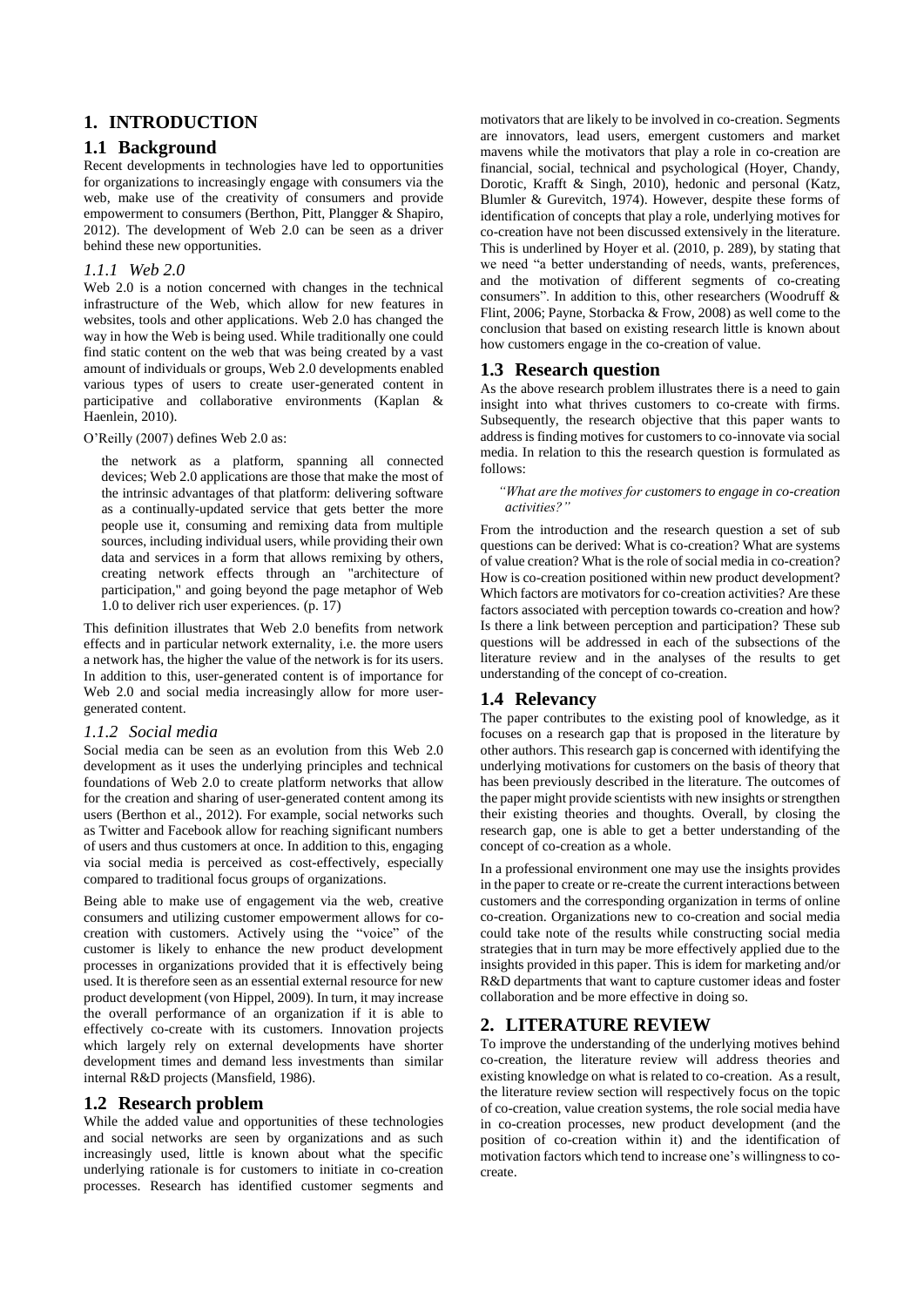## **2.1 Co-creation**

Co-creation is interchangeably used with concepts such as coinnovation, user innovation and customization (Kristensson & Matthing, 2008; Prahalad & Ramaswamy, 2004). With regard to such concepts, users are often seen as an actor or resource in the innovation processes of a firm. Co-creation is however explicitly focused on the collaborative creation of value between a firm and a customer. Innovation may however still be the result of cocreation, but the collaborative creation of value does not necessarily have to lead to innovation.

Co-creation is concerned with the creation of value between a firm and its customer(s) in a collective context. Kambil, Friesen and Sundaram (1999) proposed the definition for co-creation as co-creation of value by a firm's customers. Sanders and Stappers (2008) see co-creation as an act of collective creativity. They further illustrate this by underlining that it is a form of creativity which two or more people share with each other, while Zwass (2010) speaks of co-creation as "the participation of consumers along with producers in the creation of value in the marketplace" (p. 13). Vargo, Maglio and Akaka (2008) underline the reciprocal and mutually beneficial relationship between the firm and the customer in terms of knowledge and skills by describing the cocreation of value as manufacturers applying their knowledge and skills in the production and branding of the good, and customers applying their knowledge and skills in the use of it in the context of their own lives.

O'Hern and Rindfleisch (2010) address the definition of cocreation from the perspective of new product development, by stating that co-creation is "a collaborative new product development (NPD) activity in which consumers actively contribute and select various elements of a new product offering". While new product development and co-creation are indeed linked to each other, this definition is open for criticism. This paper does not believe that co-creation is only a new product development activity, but that it may be used on other levels of the firm as well. Co-creation is believed to go beyond the boundaries of new product development. For instance, it may as well be used for improving existing products and for feedback on organizational processes of firms. The different levels where cocreation can be used on is also underlined by Wind and Mahajan (1997). They see co-creation as something that exists on different forms and levels of the organization, i.e. new product development, product customization and product improvement.

## **2.2 Systems of value creation: shifting from company-centric towards customer-centric**

In terms of the traditional producer/customer relationship, a customer is seen as a distinct element in Porter's value chain (Porter, 1980). The customer is not utilized in the creation of value, but as an actor that plays a role in the exchange of value. Value is thus internally created by the company inside its value chain. It can be considered as a company-centric perspective on the creation of value.

According to Kambil et al. (1999) the use of co-creation adds a new dynamic to the producer/customer relationship. It results in the direct use of the customer in the production or distribution of value. This means that value creation is as well targeted on the input of customers, leading to a customer-centric perspective on the creation of value.

Vargo and Lusch (2004) mention two ways of thinking in relation to value creation. They make the distinction between two views, the traditional goods-centered dominant logic (Goods-Dominant, G-D) and the emerging service-centered dominant logic (Service-Dominant, S-D). These two views can to a certain extent be compared with the company-centric and customer-

centric perspective towards value creation. Resources play a central role in both the G-D and S-D logic, as they are seen as the primary unit of exchange between a firm and the customer.

#### *2.2.1 Company-centric perspective*

In a company-centric perspective towards value-creation, roles between the firm and the customer are separated from each other. Where firms solely manufacture and provide services, the customer is only related to consuming or receiving the good or service. Firms try to search and gather for customer needs and base their products and services on that information, while customers make a selection in the offerings that firms have. As a result of this, there is no collaboration between the firm and the corresponding consumer. In terms of the company-centric perspective, the interaction between the firm and the consumer is therefore not an act and source of value creation in a collaborative manner (Normann & Ramirez, 1993), while the communication is one-sides as well, i.e. from the firm towards the customer. The creation of value is rather realized via processes that are managed by the firm.

Prahalad and Ramaswamy (2004) have studied this interaction between firms and consumers and found that the interaction between the firm and the consumer is the locus of economic value extraction by the firm (and the consumer) and that the interaction is the basis of consumer experience. The locus of economic value extraction for the firm is concerned with fulfilling the exchange of a transaction with a consumer and as such capturing value for the firm while on the other hand the customer may as well extract value from this exchange due to consumer-to-consumer communications and dialogues that inform and give a certain perspective for consumers in product and service selection (Prahalad & Ramaswamy, 2004). The basis of the consumer experience in the interaction focuses on the creation of an experience that firms perceive to be of value for customers. While customer may be involved in this experience within the company-centric perspective, it is of importance to understand that it is the firm that constructs this experience and manages it to be primarily company-centric as it facilitates in connecting the customer towards the firms' offerings (Prahalad & Ramaswamy, 2004.)

### *2.2.2 Customer-centric perspective*

Within the customer-centric perspective, the role of the customer is more intensively utilized. A customer is actively involved in the value creation processes of the firm. Prahalad and Ramaswamy (2002) consider the customer to be an integral part of that system. In that system, a customer has the power to be of influence in the process of value creation. Moreover, customers' needs can reach beyond established industry standards and in doing so the customer has the opportunity to choose for other companies to share their thoughts and information with and as such be of a competitive threat to other companies. In addition to this, interactions between the customer and the firm are likely to occur at multiple points in time in the process of value cocreation (Prahalad & Ramaswamy, 2002) rather than having only a focus on a transactional exchange in comparison to the company-centric perspective. Within this experience of the customer, interactions may for instance involve responses to feedback and other forms of input.

#### *2.2.3 Goods-Dominant logic (G-D)*

With regard to the G-D logic, it are operand resources which are the key primary unit of exchange. Vargo and Lusch (2004) describe operand resources as ¨resources on which an operation or act is performed to produce an effect¨. People exchange for goods, so the goods serve as an operand resource (Vargo & Lusch, 2004). The G-D logic, as described by Vargo and Lusch (2004) sees goods as end products that are ready for exchange to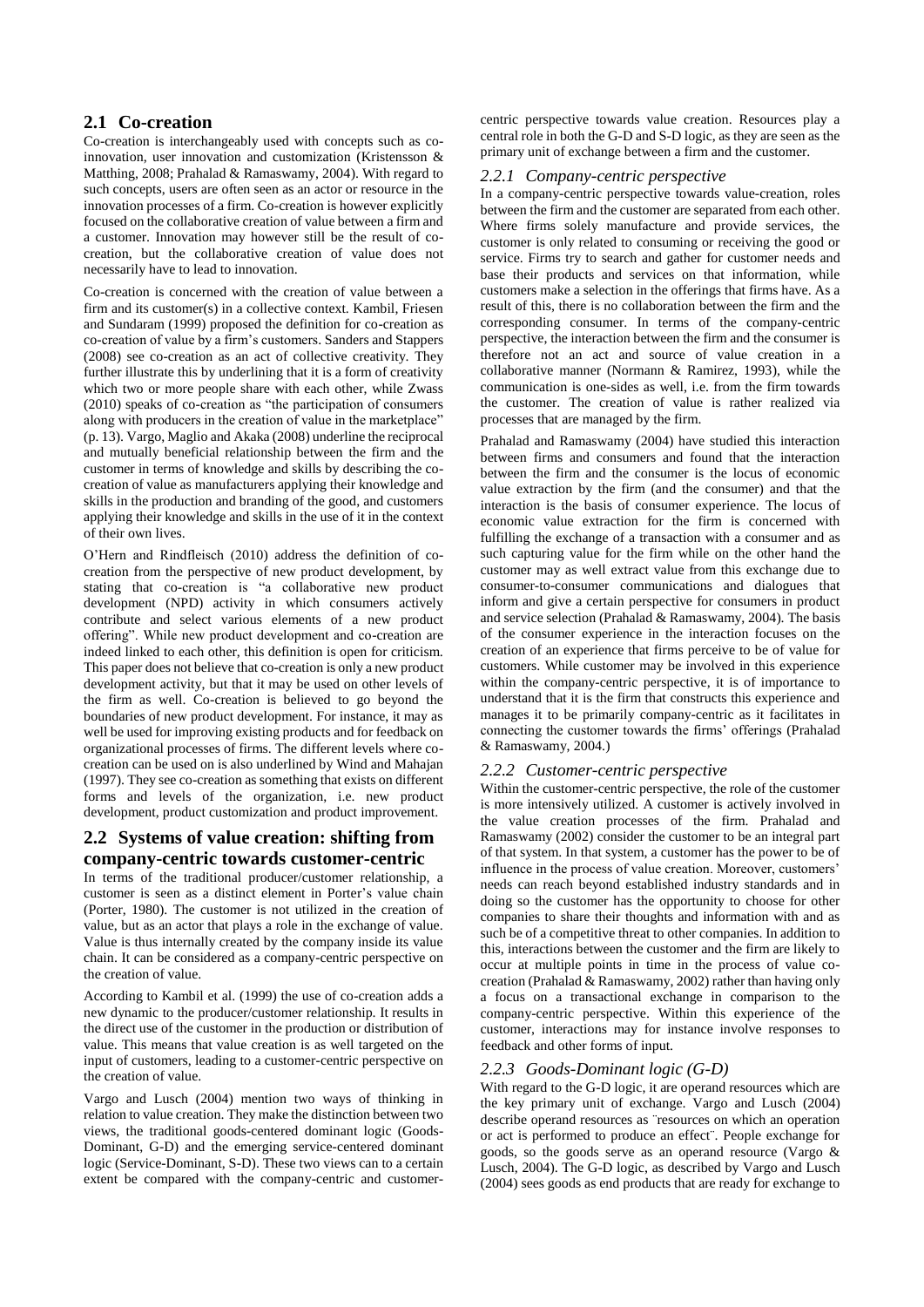be commercialized towards the receiver, i.e. the customer that selects the offering. As such, the customer is seen as an operand resource as well, as customers are marketed by business to select their offering and thus to facilitate in the transactional exchange of the good. Interactions between the firm and the customer are thus concerned with successfully completing the transaction. The firm wants to capture a profit by exchanging the good with embedded operand resources, while the customer is keen to fulfill in his or her need. The source of economic growth is therefore realized through covering the value of the resources and a surplus in order to make a profit and maintain the sustainability of the business (Vargo & Lusch, 2004).

#### *2.2.4 Service-Dominant logic (S-D)*

In the S-D logic, operant resources are the key primary unit of exchange. These resources are described ¨as resources that are employed to act on operand resources¨ (Vargo & Lusch, 2004). For example, an operant resource is the knowledge someone possesses.

Goods in the S-D logic view are not seen as end products, but as what Vargo and Lusch (2004) describe as "transmitters of operant resources¨. They are utilized by other operant resources to function as appliances in value-creation processes (Vargo & Lusch, 2004). Interesting in relation to co-creation is the role of the customer within the S-D logic. Whereas the firm manages the creation of value in the G-D logic, the customer is seen as a cocreator in the S-D logic (Vargo & Lusch, 2004). For example, if a customer provides feedback on the design of a certain product, that feedback may be used in the design process in the research and development department of a firm. The customer is then used as an operant resource that is employed to act on an operand resource, i.e. the physical good. Since the customer is a cocreator of value, value is also determined by the customer and the perception of the customer depends on the value-in-use of the product or service (Vargo & Lusch, 2004). In this light, Vargo and Lusch (2004) argue that firms are only able to make a value proposition for a customer. Interactions between the firm and the customer are in turn focused on the relationship between them and the participation of the customer in co-creation activities with the firm (Vargo & Lusch, 2004). The source of economic growth in the S-D logic is one of obtaining wealth through the application and exchange of specialized knowledge and skills (Vargo & Lusch, 2004). These competences subsequently represent the right to the future use of the operant resources (Vargo & Lusch, 2004).

#### **2.3 Role of social media in co-creation**

As Section 1 illustrates, the development of new technologies and in particular the development of social media have led to opportunities for firms to involve their customers interactively and on a more frequent basis to make use of user-generated content and in turn to co-create with each other. According to Piller, Vossen and Ihl (2012) social media may lead to improvements in the fields of the effectiveness and the efficiency of co-creation by lowering the cost of interaction among participants and by allowing a larger number of participants to contribute to a co-creation initiative. As such, the heterogeneity of individuals and differences across the knowledge they poses increases (Piller et al., 2012). This is seen as an important factor of success in innovation management (Laursen & Salter, 2006). Advancements that have been made recently in the fields of three-dimensional graphics, bandwidth volumes and network connectivity led to the advent of virtual worlds (Kohler, Füller, Matzler & Stieger, 2011).

In addition to this, social media have changed the role of the customer. Due to the public nature of the Web, the sharing possibilities that users have on social media networks and the

little amount of control that firms have about what users post on the Internet, the consumer has increasingly obtained power and as a result more influence. This influence can be exercised on various levels, from the initial buying process to after sales. Prahalad and Ramaswamy (2002) identify five different powers, because of the consumer becoming more connected via the Web: information access, a global view, networking, experimentation and activism. These powers enable the consumer to gather more information about a product, service or a company in a global context and for the gathering of individuals in order to form groups and potentially exercise even more influence. A recent example of this (August 2013) is the case with Neckermann and the Xbox One (Emerce, 2013). Neckermann, traditionally offering products through a mail order catalogue, had accidentally placed the Xbox One product on its webshop with a price error (349 euros instead of 499 euros). Initially Neckermann relied on a so-called manifest error in which the firm communicated that the price difference was so large that it should be clear that the offer was not right. However, because of consumer dissatisfaction about Neckermann's actions to resolve the issue, consumers gathered through social media networks and in particular a topic on the Tweakers.net forum. As a result of this, the Consumentenbond (the Dutch Consumers' Association) came into action. The Consumentenbond argued that he price difference is not so large that it should have been clear that the offer was not right, partly based on price history of the former Xbox 360. Neckermann has responded to this decision, communicating that it will try to deliver the product at the price of 349 euros. To date, it is still unknown how the situation ends.

Social media impact the relationships between customers and firms, but as the above example illustrates also among the customers themselves, something that is as well identified by Piller et al. (2012). Social media has the capability of changing market structures and relations between market actors to a large extent and social networking allows the integration of a peer into the actual co-design process (Piller et al, 2012).

While social media technologies enable different opportunities that firms can exploit at their best interest, social media can also have a negative impact on the firm. Piller et al. (2012) discuss that a customer may become increasingly entrepreneurial the lower the market entry barriers are. Traditionally, high market entry barriers are a reason for customers to provide ideas to firms (Lettl/Gemünden, 2005). Those customers that use social media in an effective way can more easily take on tasks like marketing and distribution, allowing them to possible avoid co-creation activities with certain companies (lower entry barriers) and to become entrepreneurs themselves (Piller et al, 2012).

## **2.4 New product development and the position of co-creation**

The new product development process is a process that is commonly described as a process for the creation of new products or services that is concerned with four different stages: ideation, the actual product development, commercialization and post-launch.

#### *2.4.1 Shift from closed to open innovation*

Traditionally, new product development is seen as an internal activity of a firm (O'Hern and Rindfleisch, 2010). However, the shift from businesses using closed innovation systems towards open innovation systems (Chesbrough, 2003; Chiaroni, Chiesa & Frattini, 2010) enable new product development processes to deploy outside (as well as in-house) pathways to the market (Chesbrough, 2006). In a closed innovation system firms come up with creative ideas, develop new products and commercialize internal ideas via purely internal R&D activities (Enkel, Gassmann and Chesbrough, 2009). On the other hand, in an open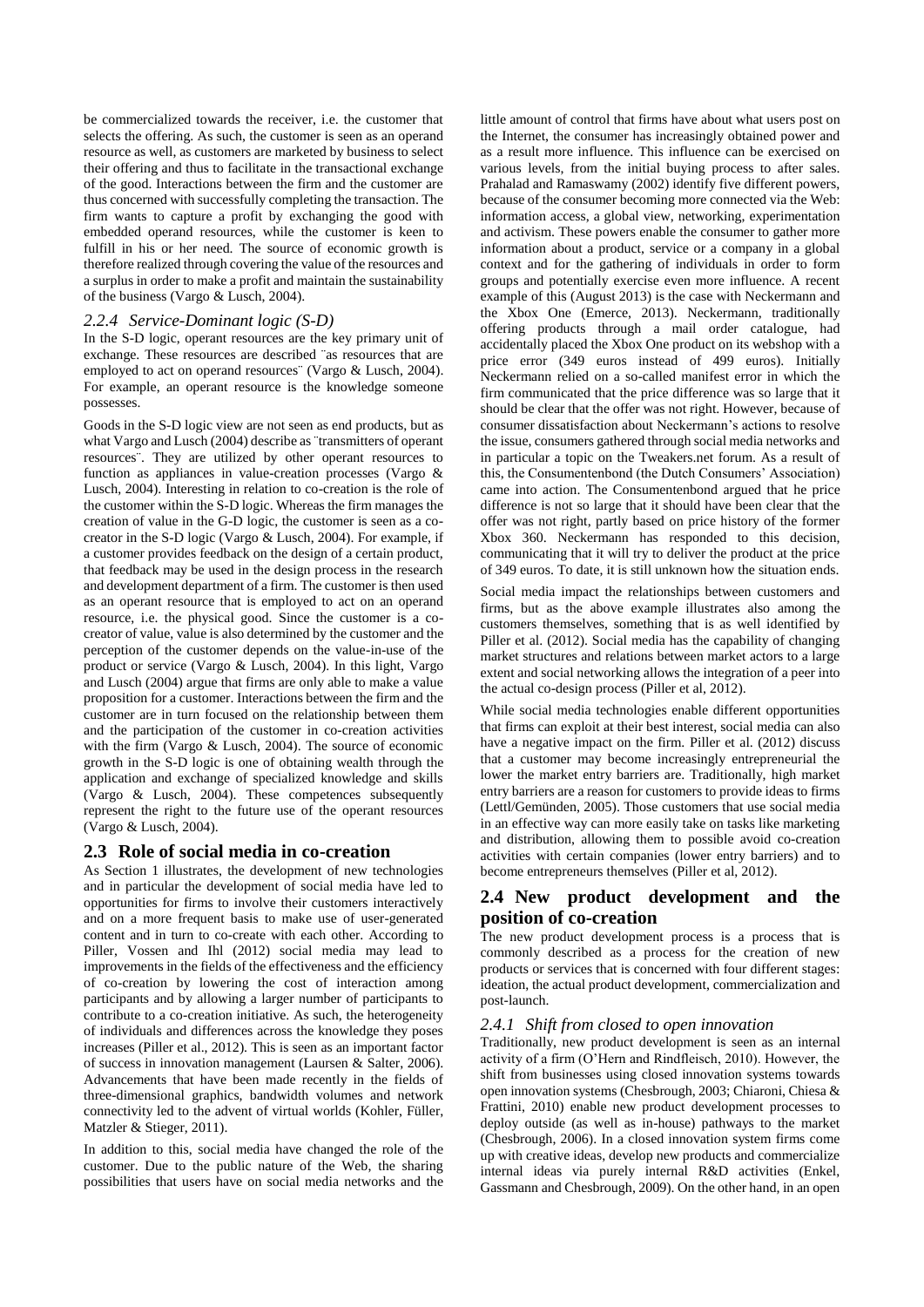innovation system firms adapt the view that they have to work with smart people inside and outside the firm, commonly being expressed as "not all the smart people work for us" (Chesbrough, 2003). In open innovation systems, the R&D activities cross the boundaries of the firm (Chesbrough & Vanhaverbeke, 2008). The role of the customer in an open innovation system is one of a participant in the R&D activities and corresponding new product development processes of a firm (O'Hern & Rindfleisch, 2010).

#### *2.4.2 Co-creation and new product development*

While some may tend to think that co-creation is mainly of use in the product development or ideation stages, co-creation can as well be of value in the other stages. Hoyer et al. (2010) state that co-creation is valuable for all the stages of the new product development process. In relation to the post-launch stage, experienced customers may for instance help other customers on forums to discuss products/services or solve problems and issues rather than only being a provider of ideas in the ideation stage.

Nambisan (2002) identifies three different customer roles that are linked to the stages in the new product development process. In the ideation phase, the customers' role is that of a resource (1). The customer is mainly used then to gather ideas and information from. Lengnick-Hall (1996) also sees the customer a supplier of wealth to firms. In the design and development stage, the customer is seen as a co-creator (2). Subsequently, in the commercialization and post-launch stage (by Nambisan (2002) referred to as the product testing and the product support phase), the customer is seen as a user (3). What can be concluded from this is that this view is somewhat contrary to the view of Hoyer et al. (2010) as they see the customer as a co-creator in each of the stages.

Despite the potential of co-creation for firms, Nambisan (2002) also refers to the challenges it may bring for firms. Firms may run into management challenges, as new mechanisms may be needed to monitor and control for development of quality and efficiency (Lengnick-Hall, 1996) and to get co-creators integrated with internal NPD teams (Nambisan, 2002). As interactions take place from time to time and tend to increase with the degree of co-creation, these management mechanisms tend to be intense and frequent during co-creation (Sawhney & Prandelli, 2000). Customers that act as co-creators could also choose to abruptly stop with co-creating with the firm which tends to negatively influence the development processes of new products and services (Nambisan, 2002).

#### **2.5 Motivations for co-creation**

In order to trigger an individual to participate in co-creation, that individual needs to be motivated for co-creation. With regard to motivational theories, often a distinction is made between intrinsic and extrinsic motivations. Difficulties in motivating humans often lie in the differences that exist among individuals. Where one may be motivated specifically by intrinsic motivation, someone else may need a reward from his or her external environment and is as such triggered by an extrinsic motivation.

The next subsections will discuss the concepts of intrinsic and extrinsic motivation. Subsequently, the motivational factors that are commonly found across the literature will be used in an integrated research model which will be more elaborated on in Section 3. Factors found across the literature on motivation factors for co-creation are described below in Table 1. The general thoughts of these papers are used in the description of each factor in the upcoming sections.

**Table 1. Relevant factors of motivation on co-creation.**

| <b>Factors</b> | Literature                                                                                                                       |
|----------------|----------------------------------------------------------------------------------------------------------------------------------|
| Financial      | Füller, (2006); Hoyer et al., (2010)                                                                                             |
| Learning       | Füller, (2006); Hoyer et al., (2010); Katz et<br>al. (named cognitive), (1974); Nambisan<br>and Baron (named cognitive), (2009)  |
| Hedonic        | Katz et al., (1974); Nambisan and Baron<br>(2009)                                                                                |
| Personal       | Katz et al., (1974); Nambisan and Baron<br>(2009)                                                                                |
| Social         | Füller (2006); Hoyer et al., (2010); Katz,<br>Blumler and Gurevitch, (1974); Nambisan<br>and Baron $(2009)$                      |
| Psychological  | Füller, (2006); Hoyer et al., (2010); Katz et<br>al. (named cognitive), (1974); Nambisan<br>and Baron (named cognitive), (2009). |

### *2.5.1 Intrinsic motivation*

Intrinsic motivation can be described as an inner feeling an individual has in relation to be motivated for a certain action or activity. Ryan and Deci (2000, p. 56) describe intrinsic motivation "as the doing of an activity for its inherent satisfactions rather than for some separable consequence. When intrinsically motivated a person is moved to act for the fun or challenge entailed rather than because of external prods, pressures, or rewards."

What flows from this, is that intrinsic motivation exists in an individual. However, a motivation one has for a certain activity might not be a motivation for another activity. In addition to this, Ryan and Deci (2000) argue that next to existing in an individual, an intrinsic motivation also exists as a relation between the individual and the activity. In the context of co-creation, this can be related to whether someone finds a task interesting or not. A person that is interested in a certain task through his psychological needs is intrinsically motivated for that activity. What can be derived from this is, that in such situations, firms need to foster that intrinsic motivation of their customers where possible. For instance, by means of enabling and facilitating cocreation for those who are intrinsically motivated for it.

#### *2.5.2 Extrinsic motivation*

Extrinsic motivation is the opposite of intrinsic motivation. The definition by Ryan and Deci (2000, p. 60) on extrinsic motivation is about extrinsic motivation being "a construct that pertains whenever an activity is done in order to attain some separable outcome. Extrinsic motivation thus contrasts with intrinsic motivation, which refers to doing an activity simply for the enjoyment of the activity itself, rather than its instrumental value."

In some situations, it is not always evident whether one is intrinsically or extrinsically motivated. Ryan and Deci (2000) relate this to the degree of autonomy of an extrinsic motivation. This is illustrated by means of an example in the context of education.: "a student who does the work because she personally believes it is valuable for her chosen career is also extrinsically motivated because she too is doing it for its instrumental value (i.e. earning a higher income and well-being) rather than because she finds it interesting" (Ryan & Deci, 2000, p.60).

With regard to co-creation, a person can be extrinsically motivated when engaging in a successful co-creation activity leads to a financial reward, provided that he or she is not only driven by the interest in the task. In this situation an individual is motivated, because he or she attains a separable outcome as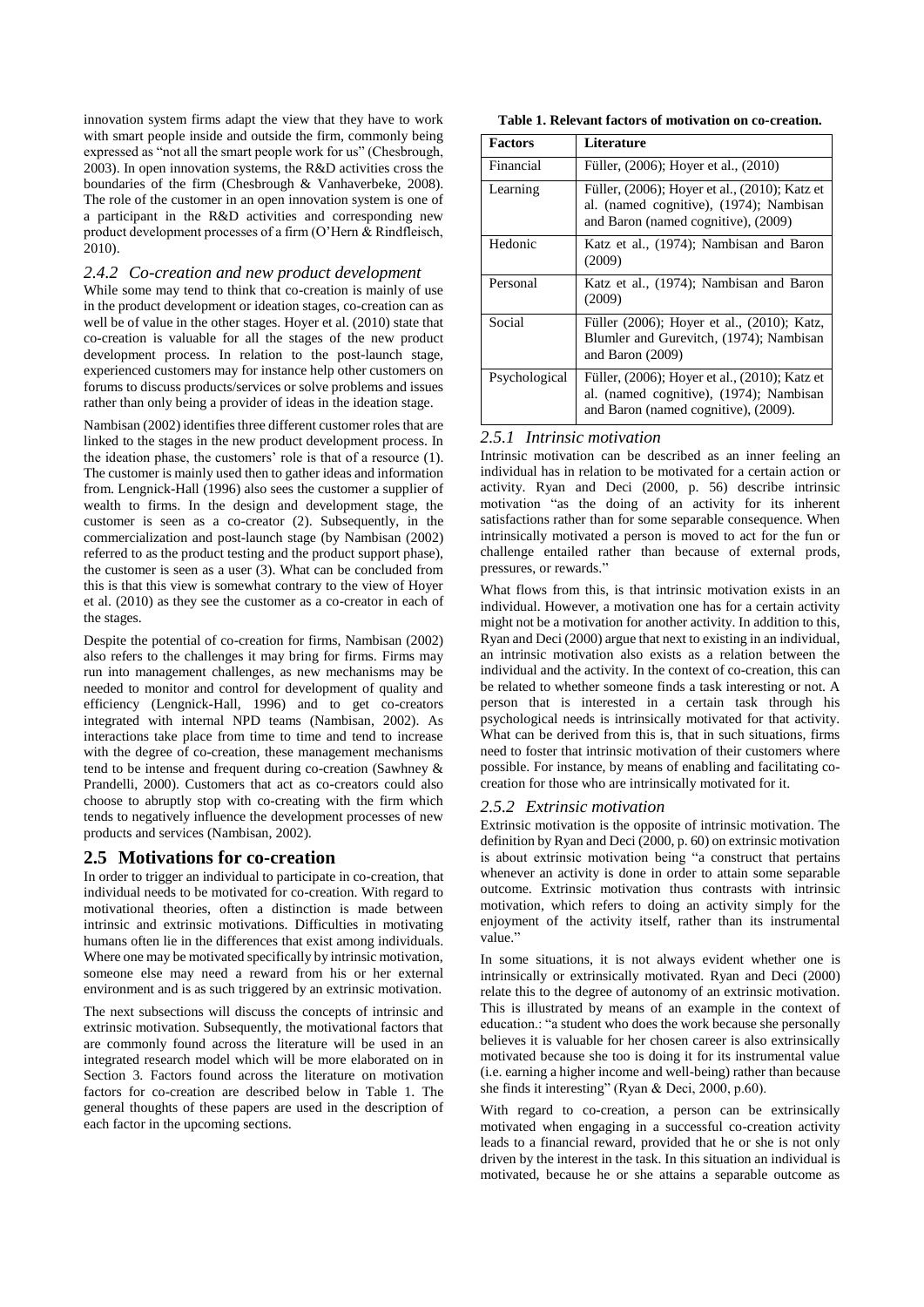described in the definition of Ryan and Deci (2000). That separable outcome is in this case a reward from the external environment, namely a financial reward.

#### *2.5.3 Financial factor*

The financial factor is concerned with one's motives to engage into co-creation when the individual earns a financial reward for doing so. That financial reward may be directly or indirectly and in the form of cash or for example intellectual property ownership. The adopted description of the financial factor is the one by Hoyer et al. (2010, p. 289) stating that the Financial factor is about "financial rewards, either directly in the form of monetary prizes or profit sharing from the firm that engages in co-creation with them, or indirectly, through the intellectual property that they might receive, or through the visibility that they might receive from or engaging in (and especially winning) co-creation competitions".

In practice, the latter could for instance be related to a manufacturer of jeans setting up an activity on Facebook that asks for personalized customer designs, of which one design may actually be used for commercial purposes, and as such earn the winning customer a financial reward.

### *2.5.4 Learning factor*

With regard to the technology (knowledge) factor (in this paper referred to as the Learning factor), an individual may engage into co-creation when he or she can learn from or about the technology that facilitates a certain product or service or acquire other knowledge that may be perceived as valuable. Hoyer et al. (2010, p. 288) describe this factor as "one's desire to gain technology (or product/service) knowledge by participating in forums and development groups run by the manufacturer. Cocreators might reap important cognitive benefits of information acquisition and learning".

A concrete example of this may be the interest of an individual to obtain knowledge in a forum about a certain technology, suppose PHP (an objective-oriented programming language), for use in own personal (hobby) projects or for use in open-source software.

#### *2.5.5 Hedonic factor*

Nambisan and Baron (2009) refer to the hedonic benefits as "sources of highly interesting and pleasurable as well as mentally stimulating experiences" (p. 391). This factor is concerned with the pleasure one can obtain from doing a certain activity or task. One may choose to do a certain activity, because it can be for pure enjoyment or changing a state of mind.

#### *2.5.6 Personal factor*

According to Katz et al. (1974) the personal integrative factor is concerned with "benefits related to gains in reputation or status and the achievement of a sense of self-efficacy". The personal integrative factor shows to a certain extent similarities with the social and psychological factor. In terms of the social and psychological factor, this paper focuses more on status, belongingness (social), inner beliefs and values (psychological) one has. The personal integrative factor is more concerned with materialistic forms of personal motivation, i.e. the construction of an identity or to do things that are beneficially for one's personal use, and motivations that are particularly unique for a certain individual.

#### *2.5.7 Social factor*

The social integrative factor is referred to by Nambisan and Baron (2009, p. 391) as "the benefits deriving from the social and relational ties that develop over time among the participating entities in the virtual customer environment". According to Kollock (1999), social integrative factors are related to several

benefits for the customer such as an including enhancement of a sense of belongingness or for instance enhancing the social identity.

In practice, one might consider to participate in a co-creation activity in order to become part of a community. Relationships are created with the firm, but might be constructed with other customers participating as co-creators as well. Those involved may benefit from these relationships such as an increased social status.

### *2.5.8 Psychological factor*

The psychological factor is related to inner beliefs and values one has. The corresponding motivations that flow from this can be considered as an intrinsic motivation. Hoyer et al. (2010) report that about the psychological factor insufficiently is known. The authors argue on the basis of other research that "creative pursuits of co-creation are likely to enhance intrinsic motivation and sense of self-expression and pride, that acting creatively enhances positive affect and that some consumers may participate purely from a sense of altruism". To understand this more thoroughly, one may for instance think of an individual that has a strong affection with a certain brand, firm, product or service and has an inner feeling that out of solidarity he or she should be of value to that firm.

## **3. RESEARCH MODEL**

### **3.1 Description**

The conceptual model in this thesis and upon which the survey will be based is derived from the work of respectively Füller (2006); Hoyer et al. (2010); Katz et al. (1974); Nambisan and Baron (2009). The integration of these existing works leads to the identification of motivators. The factors identified in the literature, and previously mentioned in Section 2.5, are respectively financial, learning, hedonic, personal, social and psychological.

The combination of these factors of motivation lead to a certain perception that an individual has in relation to co-creation. If one is motivated by one or more of the factors or is expected to be so, the more positive one or more of the factors are, the more positive the perception is towards co-creation (Hoyer et al., 2010); Nambisan & Baron, 2009). In turn, the perception and underlying motives of an individual likely tend to determine whether one will participate in co-creation or not. This is considered a positive relationship as well, in which the more positive the perception towards co-creation is, the more likely it will be that participation in co-creation activities is higher. The work of MacKenzie, Lutz and Belch (1986) underlines this, as the authors found that there exists a relationship between the attitude one has and which consequences the individual takes based on that attitude. Figure 1 illustrates the conceptual model as described above.



**Figure 1. Conceptual research model for participation in co-creation.**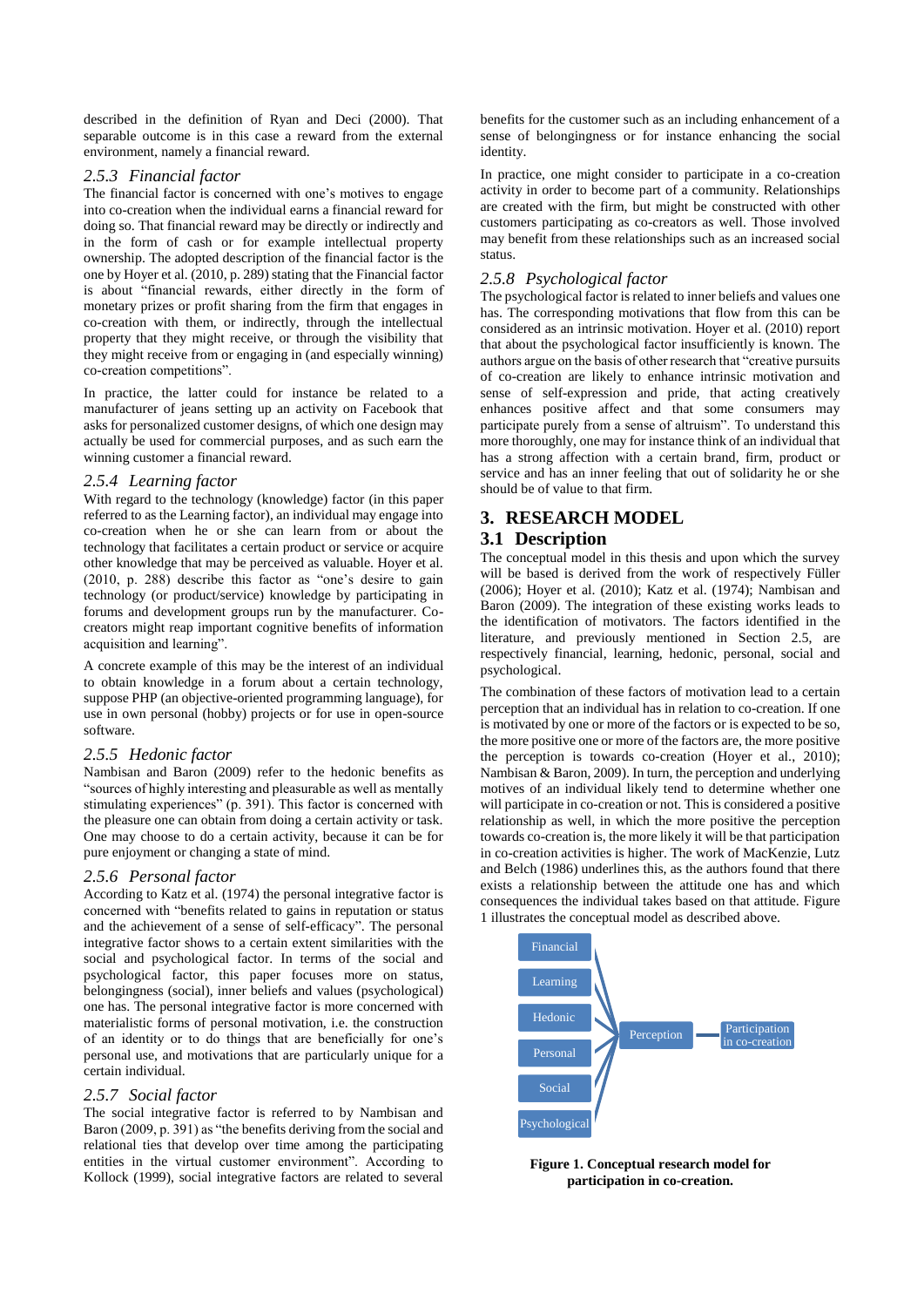One can observe from the research model that it consists out of various variables: motivations, perception and participation in co-creation. The motivations variable measures six different sub variables (each of the motivation factors), being financial, social integrative, technology (knowledge), psychological, hedonic and personal integrative motivations. These are independent variables. The perception and participation in co-creation are dependent variables.

Indicators for each of the factors have been based on several sources of literature. For the financial factor, the following indicators that will measure the financial motivation of an individual have been identified (Füller, 2006; Hoyer et al., 2010; Zwass, 2010): cash rewards, receiving product/services at no cost or at a discount, a job offer, compensation in equity and obtaining intellectual property ownership.

The Learning factor is measured in terms of one's possibility to learn through co-creation from and with others, to develop current/new skills, to acquire knowledge on product/services, to fulfill in a need for information and out of curiosity (Füller, 2006; Nambisan, 2002; Zwass, 2010).

The indicators used to measure the Hedonic integrative factor are concerned with one's ability to be entertained by the activity, to change the state of mind, to obtain satisfaction by improving a product or service and to enjoy and get relaxed by solving problems or coming up with ideas (Nambisan & Baron, 2009; Zwass, 2010).

The Personal integrative factor its indicators are identity construction, career advancement, having products/services that benefit personal use, signaling employers and investors and to compete with others (Füller, 2006; Zwass, 2010).

The Social factor indicators are concerned with forming new personal relationships, to enhance existing relationships, to be part of a community, to match with community norms, to get a certain social standing and recognition and to be of support (Füller, 2006; Hoyer et al., 2010; Zwass, 2010).

Psychological factor indicators are one's passion for a task, the inner need to return for something given or done, self-expression, self-esteem (and self-efficacy) and the challenge someone has in a co-creation activity (Füller, 2006; Zwass, 2010).

### **3.2 Hypotheses**

As mentioned before in Section 3.1, the perception towards cocreation is expected to be positively influenced when the motivational factors are positively rated. Given these expectations, the following hypotheses are tested to determine whether there exist relationships between the factors and the perception and whether they are positively associated or not. For each of the factors, a hypothesis has been constructed. The hypotheses are constructed as follows:

#### *Financial*

H1: Financial motivations are positively related towards the perception to participate in co-creation.

#### *Learning*

H2: Learning motivations are positively related towards the perception to participate in co-creation.

#### *Hedonic*

H3: Hedonic motivations are positively related towards the perception to participate in co-creation.

#### *Personal*

H4: Personal motivations are positively related towards the perception to participate in co-creation.

#### *Social*

H5: Social motivations are positively related towards the perception to participate in co-creation.

#### *Psychological*

H6: Psychological motivations are positively related towards the perception to participate in co-creation.

#### *Perception and Participation*

H7: Perception is positively related towards the willingness of an individual to participate in co-creation.

### **4. METHODOLOGY**

The methodology of the paper, used to answer the research question: "*"What are the motives for customers to engage in cocreation activities?",* is concerned with a literature review (including the construction of a conceptual research model) and empirical research, i.e. a questionnaire. This questionnaire is focused on measuring one's demographic characteristics, whether one recently participated in co-creation activities, which motives play a role, the perception one has towards co-creation and the participation in co-creation activities. The results of the questionnaire are analyzed to explore factors and examine relationships between the variables in the research model in Section 3. In addition to this, it is investigated whether the results correspond with what has been found in existing literature.

#### **4.1 Sample**

The questionnaire has been distributed among individuals that are mostly related to the private sphere of the author. As a result, most respondents are related to the University of Twente and Saxion Hogescholen Enschede. Other respondents are friends, family or acquaintances. This results into the sample being a convenience sample. The questionnaire was open for approximately one week during mid-October. The latter is related to the limited timeframe.

The total number of respondents have led to a sample size of 104. Among these respondents, 76 respondents are male and 28 are female, reflecting percentages of respectively 73,1% and 26,9%.

The sample consists out of 8 different nationalities, i.e. respondents originate from the Netherlands, Germany, China, Italy, France, Indonesia, Ecuador and the United Kingdom. 75 of the respondents are Dutch, whereas 23 are German. The rest of the nationalities each have counts of 1. The respondents are between 16 and 62 years old, while the mean age is approximately 23,4 years with a standard deviation of 7,005 years.

The type of education/occupation that the respondents attend or have attended is concerned with a Bachelor degree (WO) at a Research University (49%), a degree (Bachelor/Master) at University of Applied Sciences (HBO) (23,1%) or a Master degree (WO) at a Research University (13,5%). Other respondents attend or have attended a Ph.D. program (WO), Community College (MBO), high school (secondary education) or have a job.

Most of the respondents access the Internet through mobile devices, i.e. laptops, smartphones and tablets. The desktop is relatively less often used, although frequencies between tablet and desktop use are fairly negligible. On these devices, most respondents tend to be online for 1 to 3 hours (38,5%), followed by 4 to 6 hours (36,5%), and above 6 hours (20,2%) on average per day. Only five respondents are less than 1 hour online on average per day.

In terms of social media/social networking site use, Facebook is the most prominent social media channel that the respondents use. A total of 84 respondents, reflecting a percentage of 80,8%, have an account on Facebook and use it regularly. Other social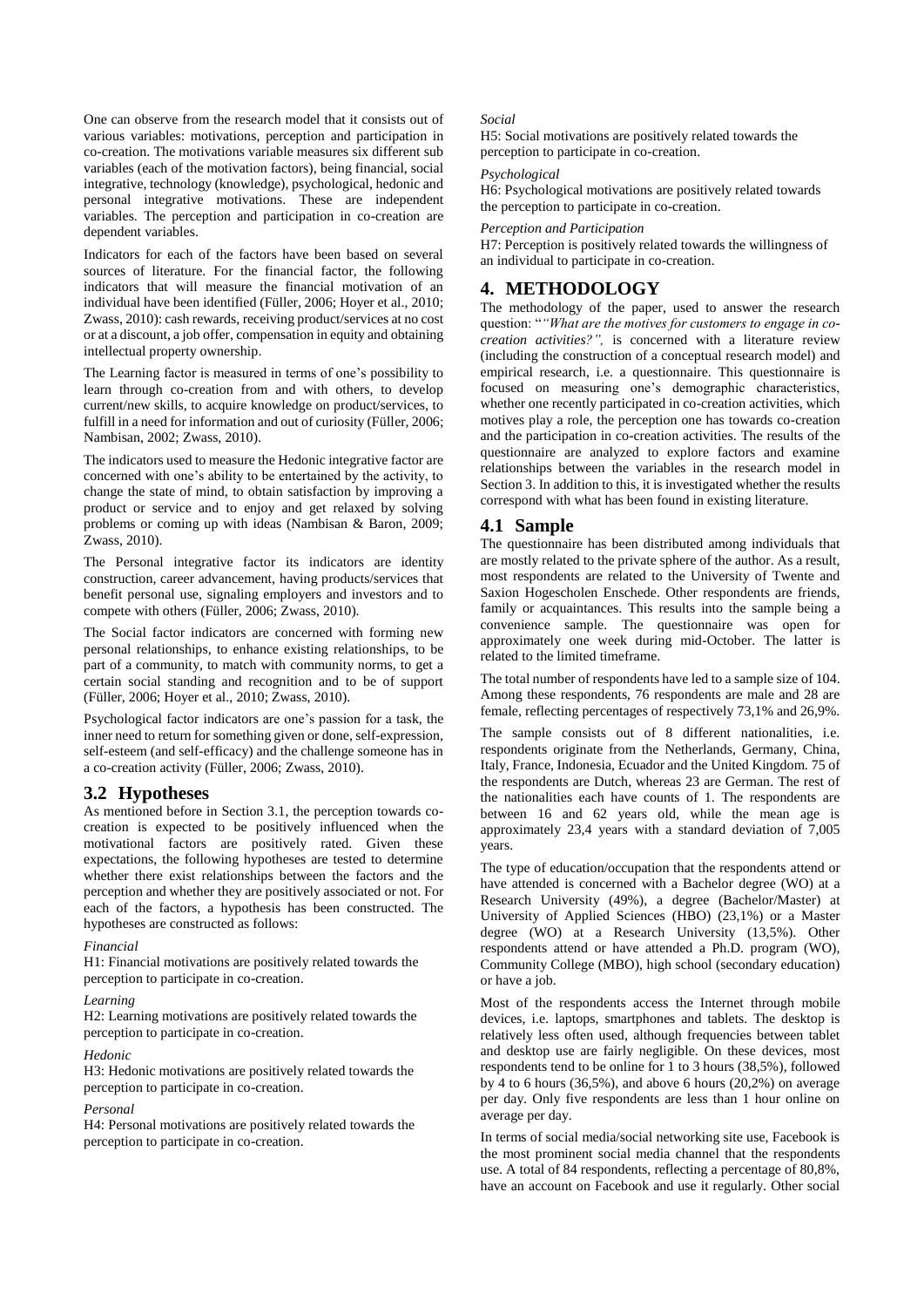media channels that are respectively sometimes or regularly used by respondents are YouTube and LinkedIn. Most respondents use social media for entertainment purposes, to get informed about news and to stay in touch with friends and acquaintances. The amount of contacts/friends/followers that users commonly have on these social media range between 101 and 500 (63.5%).

### **4.2 Procedure**

For the literature review, papers have been searched for on search engines such as Google Scholar and Scopus. On these search engines core keywords such as co-creation, customer motives, new product development, social media and value creation have solely and interchangeably been used. In turn, papers were selected on the basis of their title, the number of citations and their source. Additionally, based on that selection, abstracts and introductions have been scanned for its relevancy towards the research question and the sub questions central in this paper.

The questionnaire has been created via Google Form and has been publicized on Facebook, Twitter and sent via e-mail. Respondents were able to voluntarily decide whether they would participate in the questionnaire or not and no reward of any type was provided to any of the respondents. The questionnaire is set up as a test questionnaire. It primarily focuses on exploratory research that prepares for research at a larger scale, i.e. nationwide.

The structure of the questionnaire was as follows. At first, respondents were being asked questions concerning demographics, their use of the internet and whether they recently participated in co-creation activities. If the latter was answered with "No", respondents were send to a final page and were asked why they do not participate in co-creation activities and whether they would like to do so in the future and why. Those respondents that answered "Yes" were presented with questions concerning their motivations to why they engage in co-creation activities, which key aspect of a factor positively influences their perception towards co-creation and whether they tend participate in co-creation on one key aspect for each of the factors. For each of the factors identified in the literature several elements relevant to the literature have been tested (see Section 3.1) via Likert response scale questions with a 5-point format (1: Strongly Disagree, 5: Strongly agree and 1: Not at all, 5: Very Likely). Other questions relevant to demographics and activities have been answered through multiple choice questions and multiselect questions. The data obtained from the questionnaire have been recoded in Excel for use in statistical software and are in turn analyzed via Excel and SPSS. Each of the Likert scale items for a certain factor have been computed into new target variables combining the mean of all items per factor.

## **5. RESULTS**

The Results section addresses the results based on the analyses that have been performed. Descriptive statistics about the results will be given and attention will be paid to those indicators that are important for a factor, the perception and participation. Subsequently, associations among variables will be tested, as proposed in the hypotheses in Section 3.2. In order to check the hypotheses, data has been analyzed via SPSS. The rationale behind using a certain test or way of working are based on histograms and scatter plots that can be found in the Appendix.

### **5.1 Descriptive statistics**

In order to determine the reliability of the factors as described in the conceptual research model in Section 3, the Results section will first address the Cronbach Alpha values for each of the factors. The Cronbach Alpha is concerned with whether the measurement is accurate and thus the reliability of the

measurement. It measures the internal consistency among the items in the questionnaire. Field (2009) reports that the Cronbach Alpha value is in terms of scale reliability the most common instrument measure.

Using statistical software in the form of SPSS, Cronbach Alpha values have been measured for each of the independent variable factors and the dependent variables of Perception and Participation. As Appendix A summarizes, the Cronbach Alpha's for the independent factors range from 0.700 to 0.870. The Cronbach Alpha's for respectively the constructs of Perception and Participation are 0.838 and 0.842. In social science research, a Cronbach Alpha of 0.7 or higher is commonly believed to be acceptable for the reliability of the measurement (Fornell and Larcker, 1981). Since all Cronbach Alpha's equal this value or are higher, one could say that the consistency among the measured items is relatively high.

While using descriptive statistics to determine the mean (arithmetic) and standard deviation of each of the factors, one can observe from Table 2 that the mean is the highest for the factors Learning and Hedonic (respectively approx.. 3.69 and 3.33 with corresponding standard deviations of approx. 0.793 and 0.821). The Social factor has the lowest mean around 2.93 with a standard deviation of about 0.85.

**Table 2. Descriptive Statistics for each factor**

| <b>Descriptive Statistics</b> |    |         |         |        |                |  |  |
|-------------------------------|----|---------|---------|--------|----------------|--|--|
|                               | Ν  | Minimum | Maximum | Mean   | Std. Deviation |  |  |
| Financial                     | 34 | 1.00    | 4.60    | 2.9765 | 1,03017        |  |  |
| Learning                      | 34 | 1,00    | 5,00    | 3.6941 | .79275         |  |  |
| Hedonic                       | 34 | 1.00    | 5.00    | 3,3309 | .85218         |  |  |
| Personal                      | 34 | 1.00    | 4.40    | 2.9706 | .82113         |  |  |
| Social                        | 34 | 1,00    | 5,00    | 2,9314 | .85489         |  |  |
| Psychological                 | 34 | 1.00    | 5,00    | 3.0588 | .80983         |  |  |
| Valid N (listwise)            | 34 |         |         |        |                |  |  |

Looking more closely at the items that have been measured for each of the factors in Appendix B, one can observe that with regard to the *Financial* factor that participating in co-creation because of receiving a discount on a product or service is the highest rated item with a mean of 3.50 and SD of 1.187 (5-point Likert scale). For the *Learning* factor, several items are highly rated and lie close to each other, but participating to acquisite knowledge on product/services (mean 3.85, SD 1.077) is seen by respondents as the most important. Participating for entertainment purposes is the highest rated item for the *Hedonic* factor (mean 3.65, SD 1.041), but participating to enjoy solving problems or generating new ideas is as well highly rated with a mean of 3.53 and a SD of 1.187. In terms of the *Personal* factor, having products or services that are beneficially for personal use is seen as an important motivation (mean 3.62 and SD 0.985). Participating in co-creation to be of support out of solidarity is the highest rated item among the respondents for the *Social* factor. Finally, with regard to the Psychological factor respondents underline the importance of having a challenge (mean 3.35 and SD of 1.125).

In relation to whether one of the key aspects for each of the factors positively influences the perception someone has in terms of co-creation, then the key aspect concerning the Financial factor (earning a financial reward) is the highest rated item with a mean of 4.09 and a SD of 0.965. In addition to this, for the variable Participation the key aspect concerning the Financial factor is once again rated the highest with a mean of 3.85 and a SD of 1.158.

Being involved with a product, service or organization is of importance in one's willingness to co-create. 30 out of the 34 respondents indicate that they are more involved in co-creation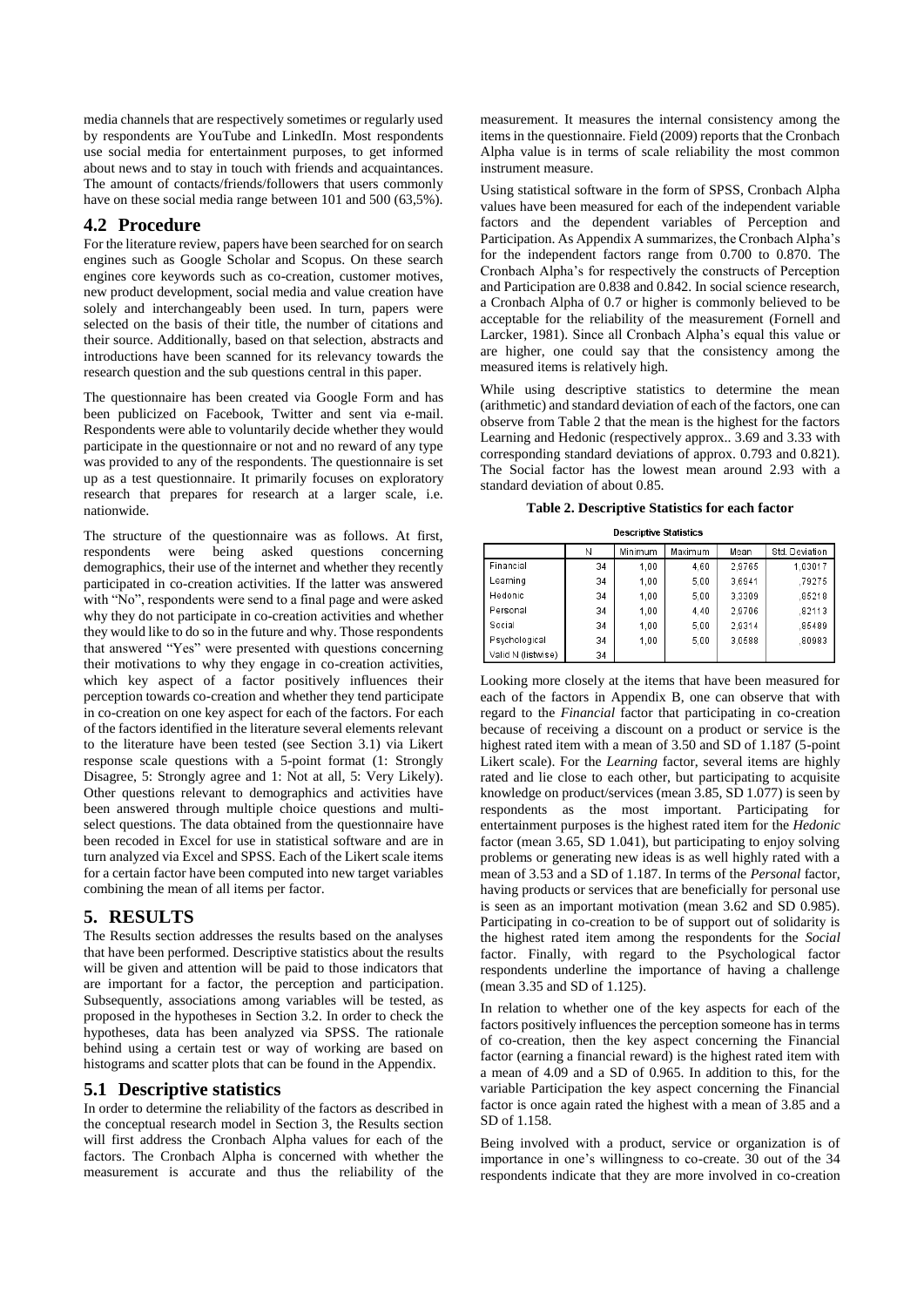if they are familiar with the product. Respectively 26, 29, 26 19 and 24 respondents indicate this for being familiar with the brand, user of a product, customer of a brand, satisfied with existing products and being enthusiastic about the brand.

## **5.2 Association between the factors and**

### **perception**

In order to determine whether there is an association among the factors and perception, correlation and an alternative association measurement can be used.

Pearson Correlation allows one to measure the strength of an association that is assumed to be linear between two quantitative variables. In order to allow for such a measurement, conditions have to be met. The variables have to be quantitative, the straight enough condition (linearity) has to be met and no extreme outliers should be present.

A nonparametric association in the form of Spearman's Rho allows one to determine an association between variables if the straight enough condition is not met or when extreme outliers are present. While using Spearman's Rho, the original data values get replaced with their ranks.

Provided by this, for each of the factors a scatter plot and histogram are created in order to identify whether the aforementioned conditions are met. Furthermore, a Shapiro-Wilk test has been performed (Appendix E). None of the variables have been found to be significant ( $p < 0.05$ ) in this test. Hence, there is evidence to believe that in general the variables are normally distributed.

#### *5.2.1 Financial*

Based on Appendix C, one can see that the histogram of the Financial factor is unimodal, but skewed to the left and that an outlier is present at 1 with a frequency of 4. The scatter plot (Appendix D) shows this outlier and other outliers as well. Next to this, the linearity of the Financial factor can be questioned as well. Investigating this outlier more intensively shows that 1 of the 34 respondents rated the financial factor high (4 to 5 points on a 5-point Likert scale) and rated the other factors with 1 and subsequently answered the same for the Perception variable.

Given the above, Pearson Correlation is likely not the correct measurement to use for the Financial factor, as it is a nonresistant measure which implies that it is sensible for a lack of linearity and outliers. Provided by this, Spearman's rho will be used to measure the association between Financial and Perception.

#### *5.2.2 Learning*

What flows from Appendix C, is that the histogram for the Learning factor shows a fairly bimodal distribution. Besides, the histogram is skewed to the left and an outlier is present. The scatter plot (Appendix D) shows outliers as well and the linearity is assumed not to be present, as the scatter plot shows to a certain extent a curve.

Provided by this, Pearson Correlation is once again not the correct measurement to use for the Learning factor. Hence, Spearman's rho will be used to measure the association between Learning and Perception.

#### *5.2.3 Hedonic*

The histogram in Appendix C shows that the histogram for the Hedonic factor is reasonably symmetric and unimodal. The scatter plot in Appendix D shows linearity with no extreme outliers.

Pearson Correlation seems to be an appropriate instrument to measure the association between Hedonic and Perception.

### *5.2.4 Personal*

The histogram for the factor Personal in Appendix C can be considered as reasonably symmetric and unimodal The scatter plot in Appendix D shows linearity with no extreme outliers.

Pearson Correlation seems to be an appropriate instrument to measure the association between Personal and Perception.

#### *5.2.5 Social*

The histogram for the factor Social in Appendix C can be considered as reasonably symmetric and unimodal The scatter plot in Appendix D shows linearity with no extreme outliers.

Pearson Correlation seems to be an appropriate instrument to measure the association between Social and Perception.

#### *5.2.6 Psychological*

The histogram for the factor Psychological in Appendix C can be considered as reasonably symmetric and unimodal The scatter plot in Appendix D shows linearity with no extreme outliers.

Pearson Correlation seems to be an appropriate instrument to measure the association between Psychological and Perception.

### *5.2.7 Perception and Participation*

The histograms for the variables Perception and Participation in Appendix C can be considered as reasonably symmetric and unimodal, the scatter plots in Appendix D for both variables show linearity with no extreme outliers.

Pearson Correlation seems to be an appropriate instrument to measure the association between Perception and Participation.

### **5.3 Measurement results of association**

#### *5.3.1 Financial and Learning*

As Table 3 shows, while using Spearman's rho, the relationship between Financial and Perception seems at first a positive relationship. The strength of the relationship is however quite low as the result for Financial is: (Spearman's rho (Financial) = 0.254,  $n = 34$ ,  $p < 0.074$ ). The result for Learning is somewhat higher: (Spearman's rho (Learning) =  $0.408$ , n =  $34$ , p <  $0.008$ ).

#### **Table 3. Spearman's rho for Financial and Learning on Perception.**

| Correlations |
|--------------|
|              |

|                |           |                                | Perception |
|----------------|-----------|--------------------------------|------------|
| Spearman's rho | Financial | <b>Correlation Coefficient</b> | ,254       |
|                |           | Sig. (1-tailed)                | .074       |
|                |           | Ν                              | 34         |
|                | Learning  | Correlation Coefficient        | 天天<br>.408 |
|                |           | Sig. (1-tailed)                | ,008       |
|                |           | Ν                              | 34         |

\*\*. Correlation is significant at the 0.01 level (1-tailed).

Table 3 shows that the Financial factor its correlation coefficient results in a relatively weak positive relationship, based on Evans' (1996) guide on the absolute value of "r". In addition to this, the correlation coefficient is not significant (1-tailed).. The relationship of Learning on Perception is moderately positive (Evans, 1996) and in addition to this significant at the 0.01 level.

The hypothesis **H1,** stating that there is a positive association between the financial factor and one's perception towards cocreation, is rejected. There is not enough evidence to belief that there is a positive association between the Financial factor and Perception.

Hypothesis **H2**, which is concerned with whether there is a positive association between the Learning factor and one's Perception towards co-creation, fails to reject. There is enough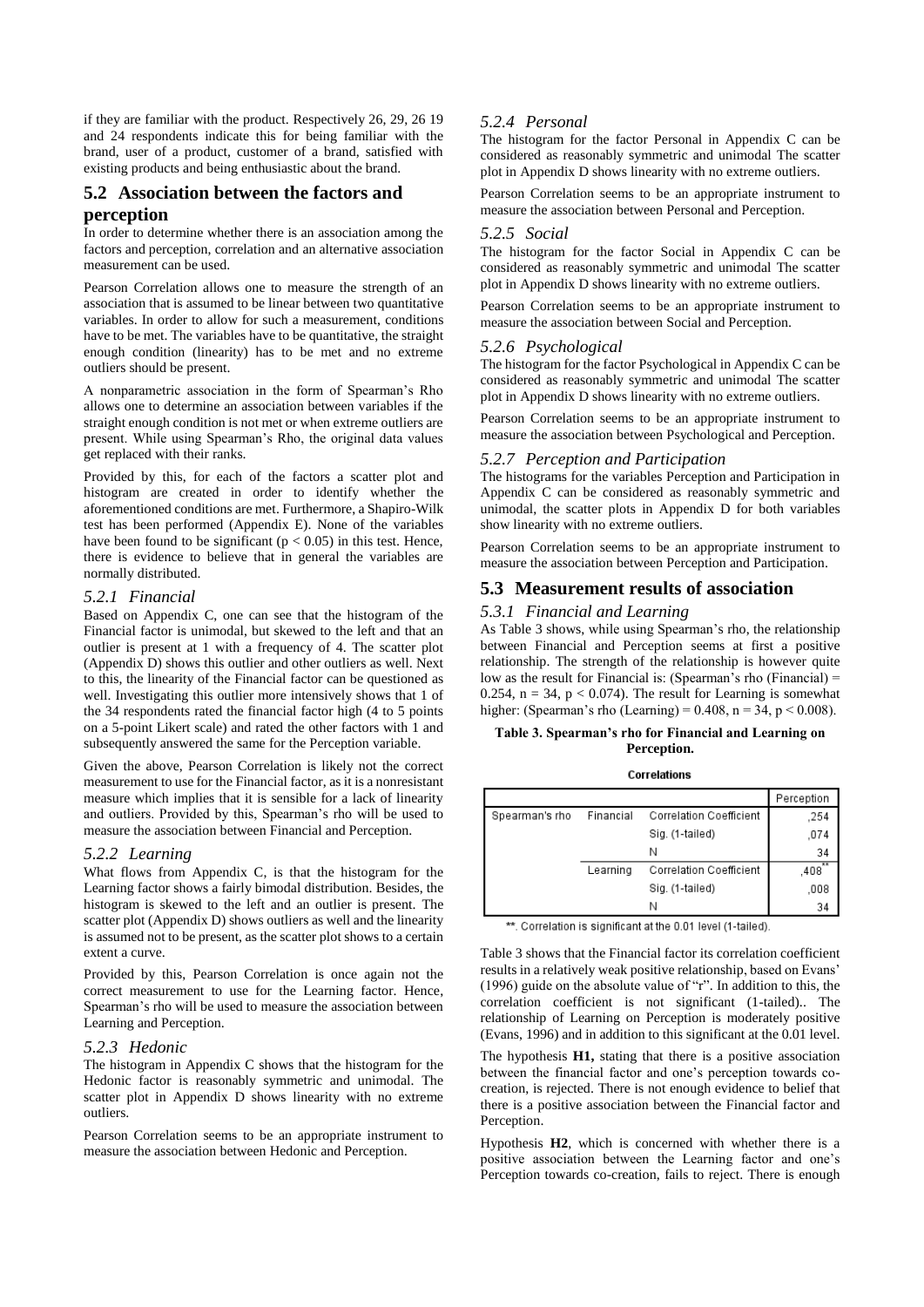evidence to belief that there is a positive association between Learning and Perception at the 0.01 level.

Since no significant positive association is found for hypothesis **H1**, it is of interest to examine the financial factor indicators in relation to the item of the Perception variable that is related to the Financial factor, i.e. the key aspect of earning a financial reward. While doing so, Table 4 illustrates that direct financial rewards have a positive correlation at the 0.01 and 0.05 level for respectively earning a cash reward and receiving a discount on a product/service. Indirect financial rewards, i.e. a job offer, equity offering and intellectual property ownership are not significant, while earning equity has a negative correlation on the Perception of a financial reward.

**Table 4. Spearman's rho for Financial items on Financial Perception**

Correlations

|                |                                        |                         | Perception<br>financial<br>reward |
|----------------|----------------------------------------|-------------------------|-----------------------------------|
| Spearman's rho | Participate Earn cash                  | Correlation Coefficient | ,558                              |
|                | reward                                 | Sig. (1-tailed)         | ,000                              |
|                |                                        | Ν                       | 34                                |
|                | Participate receive                    | Correlation Coefficient | ,366                              |
|                | discount on<br>product/service         | Sig. (1-tailed)         | .017                              |
|                |                                        | N                       | 34                                |
|                | Participate earn possible<br>job offer | Correlation Coefficient | ,139                              |
|                |                                        | Sig. (1-tailed)         | .217                              |
|                |                                        | Ν                       | 34                                |
|                | Participate earn equity                | Correlation Coefficient | $-.001$                           |
|                |                                        | Sig. (1-tailed)         | ,499                              |
|                |                                        | Ν                       | 34                                |
|                | Participate obtain                     | Correlation Coefficient | ,179                              |
|                | intellectual                           | Sig. (1-tailed)         | .156                              |
|                | propertyownership                      | Ν                       | 34                                |

\*\* Correlation is significant at the 0.01 level (1-tailed)

\*. Correlation is significant at the 0.05 level (1-tailed).

*5.3.2 Hedonic, Personal, Social and Psychological* With regard to the correlations, it is of importance to note that in Section 5.2.1 one outlier has been detected that differs strongly from other respondents. While using correlation, it is therefore useful to examine the correlation with and without this respondent to investigate whether this influences whether the hypotheses are rejected or not. Table 5 illustrates the Pearson Correlation including the respondent  $(N = 34)$  and Table 6 illustrates the Pearson Correlation excluding the respondent ( $N =$ 33).

**Table 5. Pearson Correlation for Hedonic, Personal, Social and Psychological on Perception (N = 34)**

Correlations

|               |                     | Perception |  |
|---------------|---------------------|------------|--|
| Hedonic       | Pearson Correlation | ,581       |  |
|               | Sig. (1-tailed)     | .000       |  |
|               | Ν                   | 34         |  |
| Personal      | Pearson Correlation | .688       |  |
|               | Sig. (1-tailed)     | ,000       |  |
|               | Ν                   | 34         |  |
| Social        | Pearson Correlation | .497       |  |
|               | Sig. (1-tailed)     | ,001       |  |
|               | Ν                   | 34         |  |
| Psychological | Pearson Correlation | .498       |  |
|               | Sig. (1-tailed)     | .001       |  |
|               |                     | 34         |  |

\*\*. Correlation is significant at the 0.01 level (1-tailed).

The following results can be derived from Table 5: (Pearson (Hedonic) = 0.581,  $n = 34$ ,  $p < 0.001$ ), (Pearson (Personal) = 0.688, n = 34, p < 0.001), (Pearson (Social) = 0.497, n = 34, p = 0.001), (Pearson (Psychological) = 0.498,  $n = 34$ ,  $p = 0.001$ ).

Table 5 shows that for Hedonic, Personal, Social and Psychological on Perception the correlations range from 0.497 to 0.688. All of these correlations are significant at the 0.01 level (1-tailed). This means that a significant moderate positive relationship (Evans, 1996) has been found for Hedonic, Social and Psychological factors on Perception. The Personal factor on Perception can be described as a significant strong positive correlation (Evans, 1996).

|  | Table 6. Pearson Correlation for Hedonic, Personal, Social |  |  |
|--|------------------------------------------------------------|--|--|
|  | and Psychological on Perception $(N = 33)$                 |  |  |

Correlations

|               |                     | Perception |
|---------------|---------------------|------------|
| Hedonic       | Pearson Correlation | .492       |
|               | Sig. (1-tailed)     | .002       |
|               | Ν                   | 33         |
| Personal      | Pearson Correlation | .629       |
|               | Sig. (1-tailed)     | .000       |
|               | Ν                   | 33         |
| Social        | Pearson Correlation | .408       |
|               | Sig. (1-tailed)     | .009       |
|               | Ν                   | 33         |
| Psychological | Pearson Correlation | .397       |
|               | Sig. (1-tailed)     | .011       |
|               | Ν                   | 33         |

\*\*. Correlation is significant at the 0.01 level

(1-tailed)

\*. Correlation is significant at the 0.05 level (1-

tailed)

The following results can be derived from Table 6: (Pearson (Hedonic) = 0.492,  $n = 33$ ,  $p < 0.002$ ), (Pearson (Personal) = 0.629,  $n = 33$ ,  $p = 0.000$ ), (Pearson (Social) = 0.408,  $n = 33$ ,  $p <$ 0.009), (Pearson (Psychological) =  $0.397$ , n =  $33$ , p =  $0.011$ ).

Table 6 shows that for Hedonic, Personal, Social and Psychological on Perception the correlations range from 0.397 to 0.629. The Hedonic factors is still a moderately positive correlation, while the same goes for the Social factor. The Personal factor maintains its strong positive correlation while the Psychological factor decreased from a moderate to a weak positive correlation (Evans, 1996). Hedonic, Personal and Socials are significant at the 0.01 level (1-tailed), while the factor Psychological is significant at the 0.05 level (1-tailed). This means that again a significant positive relationship has been found between these factors on Perception. By leaving out the outlier the correlation values in turn decrease. However, while the positive relationship is slightly weakened for each of the factors, the positive relationships remains significant.

For both of the situations with  $N = 33$  and  $N = 34$ , hypotheses **H3**, **H4**, **H5** and **H6** fail to reject. There is enough evidence to belief that Hedonic, Personal, Social and Psychological are positively associated with Perception. While  $N = 34$ , all correlations are significant on the 0.01 level. If  $N = 33$ , the Psychological factor is significant at the 0.05 level while the other factors remain significant at the 0.01 level.

#### *5.3.3 Perception and Participation*

Table 7 and Table 8 show that the Pearson Correlation between Perception and Participation is: (Pearson = 0.934, n = 34, p = 0.000) and (Pearson = 0.924,  $n = 33$ ,  $p = 0.000$ ). According to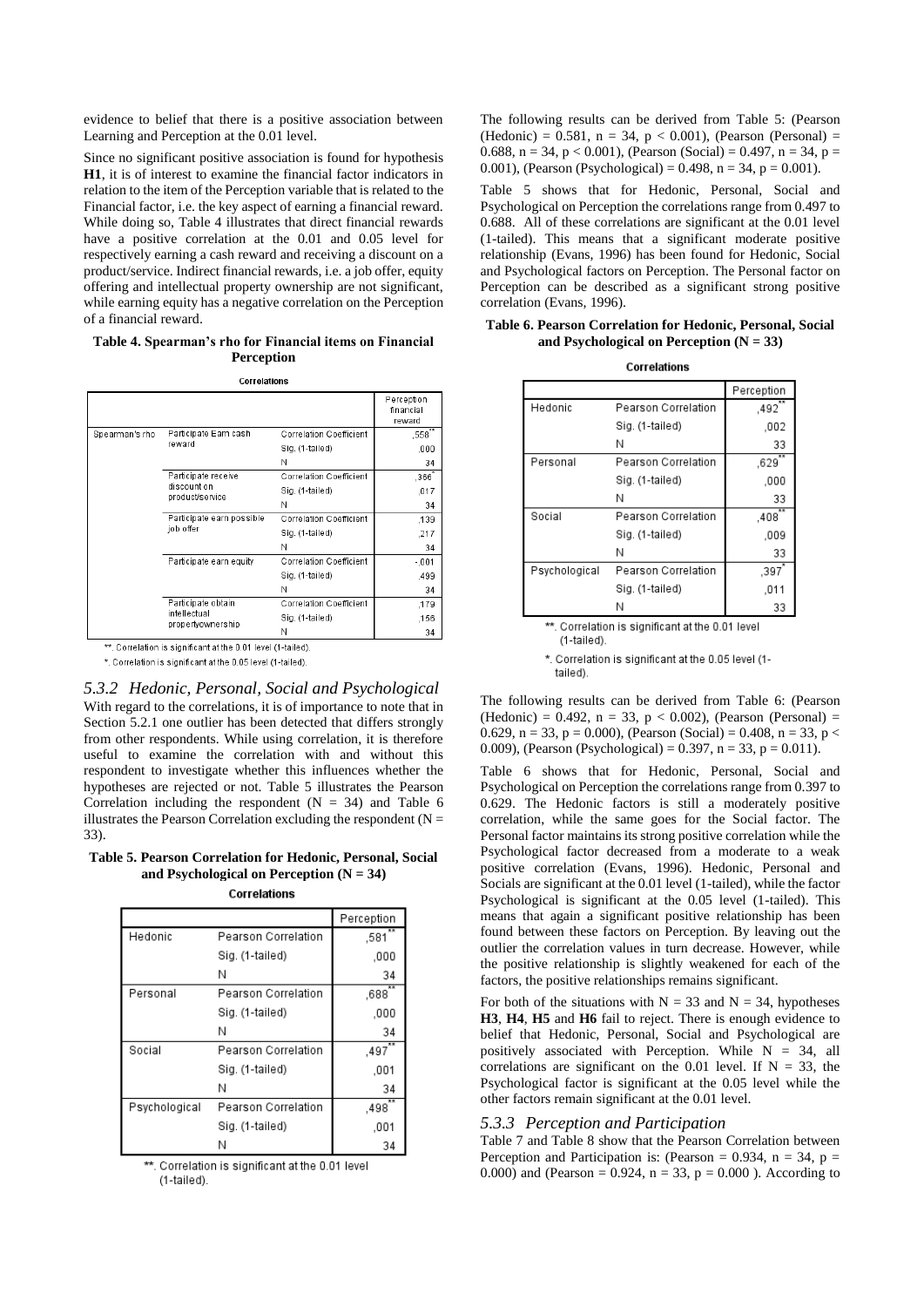Evans (1996), these can be considered as very strong positive correlations. For both of the situations, the hypothesis **H6** fails to reject. There is enough evidence to belief that Perception and Participation are positively associated with each other as the correlations are found to be significant at the 0.01 level.

#### **Table 7. Pearson Correlation for Hedonic, Personal, Social and Psychological on Perception (N = 34)**

Correlations

|            |                     | Participation |
|------------|---------------------|---------------|
| Perception | Pearson Correlation | 934           |
|            | Sig. (1-tailed)     | .000          |
|            |                     | 34            |

\*\*. Correlation is significant at the 0.01 level (1-tailed)

**Table 8. Pearson Correlation for Hedonic, Personal, Social and Psychological on Perception (N = 33)**

Correlations

|            |                     | Participation |
|------------|---------------------|---------------|
| Perception | Pearson Correlation | 924           |
|            | Sig. (1-tailed)     | .000          |
|            | Ν                   | 33            |

\*\*. Correlation is significant at the 0.01 level  $(1-tailed)$ 

### **5.4 Deterrents for co-creation**

While the research question is concerned with what motivates customers to co-create in the context of social media, most of the respondents indicated that they had not recently participated in co-creation ( $N = 70$ ). It is therefore interesting to investigate why these non-motivated co-creators did not recently participate in co-creation.

The non-motivated co-creators were asked what their reasons are to not participate in co-creation. About 30 respondents stated that they have a lack of time, which is the most prominent reason not to participate in co-creation. Besides having a lack of time, the second most important reason for respondents not to participate in co-creation is that they are satisfied enough with alternative products and services. These respondents feel no need to cocreate with a firm to create product or services that match more with their needs. Another reason that commonly returns is that most respondents simply do not react to news or interactions of firms with regard to products and services.

The respondents were asked if they would be willing to engage in co-creation activities in the near future. 31 of the 70 respondents are interested to participate in co-creation in the near future against 39 of the respondents that are not interested. Respondents could address in a comment field whether they would do so or not.

Respondents who were interested to participate in co-creation in the near future mostly mentioned that they would be willing to improve products and services in order to enhance the use of it in their personal context. Other reasons are enjoyment, experiencing a co-creation process with a firm and to obtain rewards from it.

The respondents who were not interested to participate in cocreation and who are also not interested to participate in cocreation in the near future once again mentioned a lack of time and having no interest in it. Other respondents see the ratio between effort and gain as not being in their favor. Some simply do not believe in co-creation and stress that companies are not capable of running co-creation processes effectively on a large

scale. One of the respondents was concerned with intellectual property rights and corresponding rewards, by mentioning that: *"If I was guaranteed that I would receive a fair reward for my contribution, I would participate. But I think that if I had a really good and unique product idea, I wouldn't share it with some big company because these are going to exploit the full potential of this idea and leave me with some ridiculously low amount of money as compensation."*

## **6. CONCLUSION AND DISCUSSION**

The content of this paper first introduced the reader to the emergence of the concept of co-creation and the lack of understanding in current research in terms of what motives customers have to engage in co-creation with firms. The research question was therefore formulated as: *"What are the motives for customers to engage in co-creation activities?"* Next to this, sub questions were concerned with: What is co-creation? What are systems of value creation? What is the role of social media in cocreation? How is co-creation positioned within new product development? Which factors are motivators for co-creation activities? Are these factors associated with perception towards co-creation and how? Is there a link between perception and participation?

As a result of these questions, a literature review has given an overview of co-creation, value creation systems, the role of social media in co-creation, new product development (and the position of co-creation) and motivations for co-creation. Based on the literature review, a conceptual research model has been constructed that is based on the work of different authors. Empirical research has been carried out with this research model in mind, by using an online survey to identify motivations and measure associations between the variables in the model. Finally, the paper presents the results of the survey.

The literature review shows that co-creation is in its essence concerned with the collaborative creation of value between a customer and the firm. Different perspectives exist with regard to value creation systems. While traditionally perspectives on the value creation were company-centric, nowadays an increasingly number of value creation systems in firms is customer-centric (Prahalad & Ramaswamy, 2002). Vargo and Lusch (2004) make the distinction between a Goods-Dominant Logic and a Service-Dominant Logic, two ways of thinking that can be compared to respectively the company-centric and customer-centric perspective. New technology developments and in particular developments in social media enable possible improvements in the fields of the effectiveness and the efficiency of co-creation by lowering the cost of interaction among participants and by allowing a larger number of participants to contribute to a particular co-creation initiative (Piller et al., 2012). With regard to new product development, co-creation is valuable for all the stages of the new product development process (Hoyer et al., 2010). The shift from closed to open innovation systems allows for co-creation with more connections and pathways to the external environment that are supported by social media. However, the use of co-creation in new product development can also pose challenges for managing the new product development process as it may stress management processes and mechanisms (Lengnick-Hall, 1996; Nambisan, 2002; Sawhney & Prandelli, 2000). In the light of motivations, a distinction can be made between intrinsic and extrinsic motivations (Ryan & Deci, 2000). Factors that are found to be of importance for one's motivation to engage in co-creation activities are: Financial, Learning, Hedonic, Personal, Social and Psychological (see Table 1 in Section 2.5).

The results show that among a total sample size of 104, 34 respondents recently participated in co-creation activities. The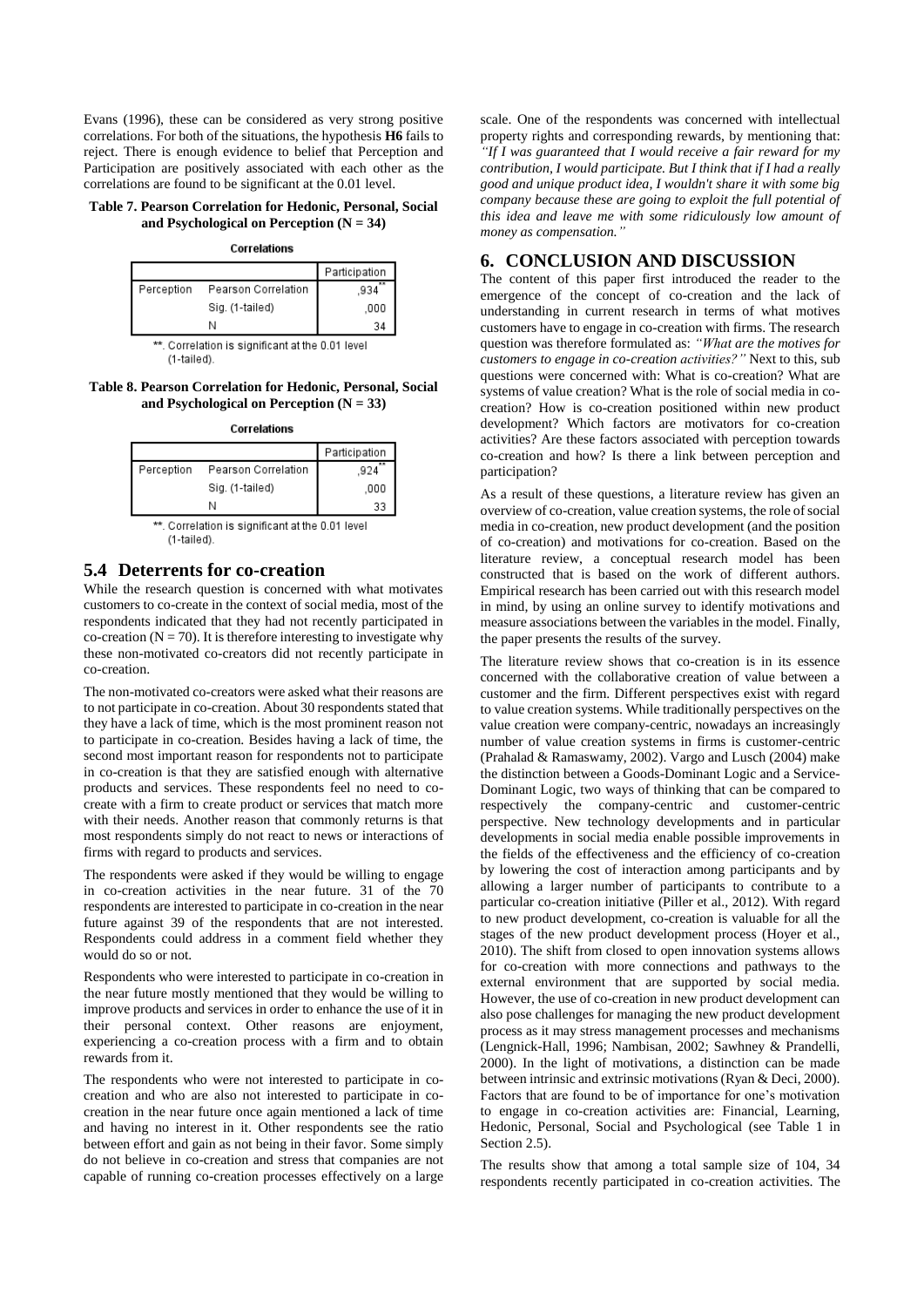motivations that have the highest arithmetic mean are Learning and Hedonic. A study of Luo (2002 has as well revealed that entertainment (1) and informativeness (2) have as well a positive relationship towards attitude and that this positive attitude leads to participative behavior. Respondents rate these factors as important for their participation in co-creation. The Learning factor may be explained by the nature of the sample. Since most respondents tend to be highly educated, it is likely that they attach value to developing their knowledge and learning capabilities. Looking more closely at the items upon which the factors are based, items that are highly rated among the respondents are earning a financial reward, acquisite knowledge on product/services, entertainment, having products or services that are beneficially for personal use, to be of support for firms (out of solidarity) and having a challenge. This partly equals the finding of Füller (2006) who found that consumers engage in virtual new product development, because of: curiosity, dissatisfaction with existing products, intrinsic interest in innovation, to gain knowledge, to show ideas or to get monetary rewards. Associations between the factors and Perception are in general found to be moderately positive. This implies that the higher someone rates an item or a factor on itself, the more positive the Perception is towards co-creation. The Personal factor has the highest correlation, something that is as well identified by Füller et al. (2010), as the authors found product improvement (i.e. improved products benefit personal use) as one of the three motives important for participation in cocreation. In the results of this paper, despite the Financial factor, all other factors are found to be positively associated with the Perception one has in relation to co-creation. The correlation between Perception and Participation is very strong. This seems obvious, as the more positive the Perception is the higher the Participation is. The Financial factor and Perception could be separate from the Perception of the other variables. The results may indicate that Perception has a distinct dimension for the Financial factor and that Perception should not be identified as one construct for all factors. This is also a possible sign of improvement for further research and questionnaire construction to identify this.

Interesting is the large percentage of customers that did not recently participate in co-creation (67%). Deterrents for cocreation are a lack of time, disinterest, a small ratio between effort and gain, customer doubts about the co-creation capabilities and competences of firms and concerns about the organization of intellectual property rights. However, 31 of the 70 non co-creators indicate that they would be filling to participate in the future, primarily for the sake of enjoyment, obtaining experiences and receiving rewards.

The sample size of the questionnaire is an important limitation in this research. Out of the 104 respondents, only 34 had recently participated in co-creation activities. Provided by this, the results may not be representative for larger populations. In addition to this, the sample is a convenience sample. Respondents are mostly related to the private sphere of the author and are relatively highly educated.

In addition to this, the survey could be improved in terms of its operationalization. For each of the factors, between 4 to 6 items have been measured on a 5-point Likert scale. Increasing the number of items may allow for a more detailed interpretation of the results and make it possible to increasingly nuance the conclusion, provided that Cronbach Alpha values remain sufficient.. Especially in terms of Participation, reasoning could be more thoroughly examined.

The results provides firms and other organizations with information on what motivates customers to engage in co-

creation activities. Policies, procedures and approaches with regard to co-creation can be matched with the results in this paper to allow for a more effective and efficient use of customers' input in the co-creation process. In order to do so, a firm should be aware that all six factors are relevant. To influence the perception of an individual with regard to co-creation, specific attention could be paid to the Personal factor, as it is found in this sample to be the factor that is the most positively correlated to Perception. Using this together with Learning and Hedonic motivations may trigger the interest of consumers and customers. Although not appropriate for a situation with a sample size of 34, it is worth to mention that the Personal factor also remains the only significant factor in a multiple regression analysis. If firms are able to let an increasingly number of customers participate in co-creation, that is likely to improve the diversification and hence the quality and value of co-creation for the firm. In order to effectively co-create, Kambil et al. (1999) suggest that firms should define objectives, select the right co-creators, be clear about rights and expectations, control the channels, outsource cocreation (to avoid risks and de-stress management mechanisms), provide customers with capabilities for co-creation and managing incentives.

Given the small sample size, future research should mainly be addressed with investigating the motives of customers, but at a larger scale. By doing so, results are more representative and therefore of increased value for both science and practice.

In addition to this, it is of value to examine other variables that may influence the motivations, perceptions and participation of individuals. Education is likely to be a lurking variable with regard to the conceptual research model and may lead to different motivations for different parts of society. The questionnaire as included in this paper should therefore be seen as a test questionnaire of which its goal is to be explorative. Another point of interest may be to research whether motivations differ based on the type of customer. Hoyer et al. (2010) have identified innovators, lead users, emergent customers and market mavens as customer types willing to be engaged in co-creation. For firms, each type of customer may require a different approach in terms of co-creation.

### **7. REFERENCES**

Berthon, P. R., Pitt, L. F., Plangger, K., & Shapiro, D. (2012). Marketing meets Web 2.0, social media, and creative consumers: Implications for international marketing strategy. Business Horizons, 55(3), 261-271.

Chesbrough, H., Vanhaverbeke, W., & West, J. (2008). Open Innovation: Researching a New Paradigm: Researching a New Paradigm: Oxford university press.

Chesbrough, H. W. (2003). Open innovation: The new imperative for creating and profiting from technology: Harvard Business Press.

Chesbrough, H. W. (2006). The era of open innovation. Managing innovation and change, 127(3), 34-41.

Chiaroni, D., Chiesa, V., & Frattini, F. (2010). Unravelling the process from Closed to Open Innovation: evidence from mature, asset-intensive industries. R&d Management, 40(3), 222-245.

Emerce (2013). *Neckermann sluit vrede met Consumentenbond: toch goedkopere XBox One* – Emerce (2013, August 26). Retrieved October 14, 2013, from http://www.emerce.nl/nieuws/neckermann-sluit-vredeconsumentenbond-toch-goedkopere-xbox-one

Enkel, E., Gassmann, O., & Chesbrough, H. (2009). Open R&D and open innovation: exploring the phenomenon. R&d Management, 39(4), 311-316.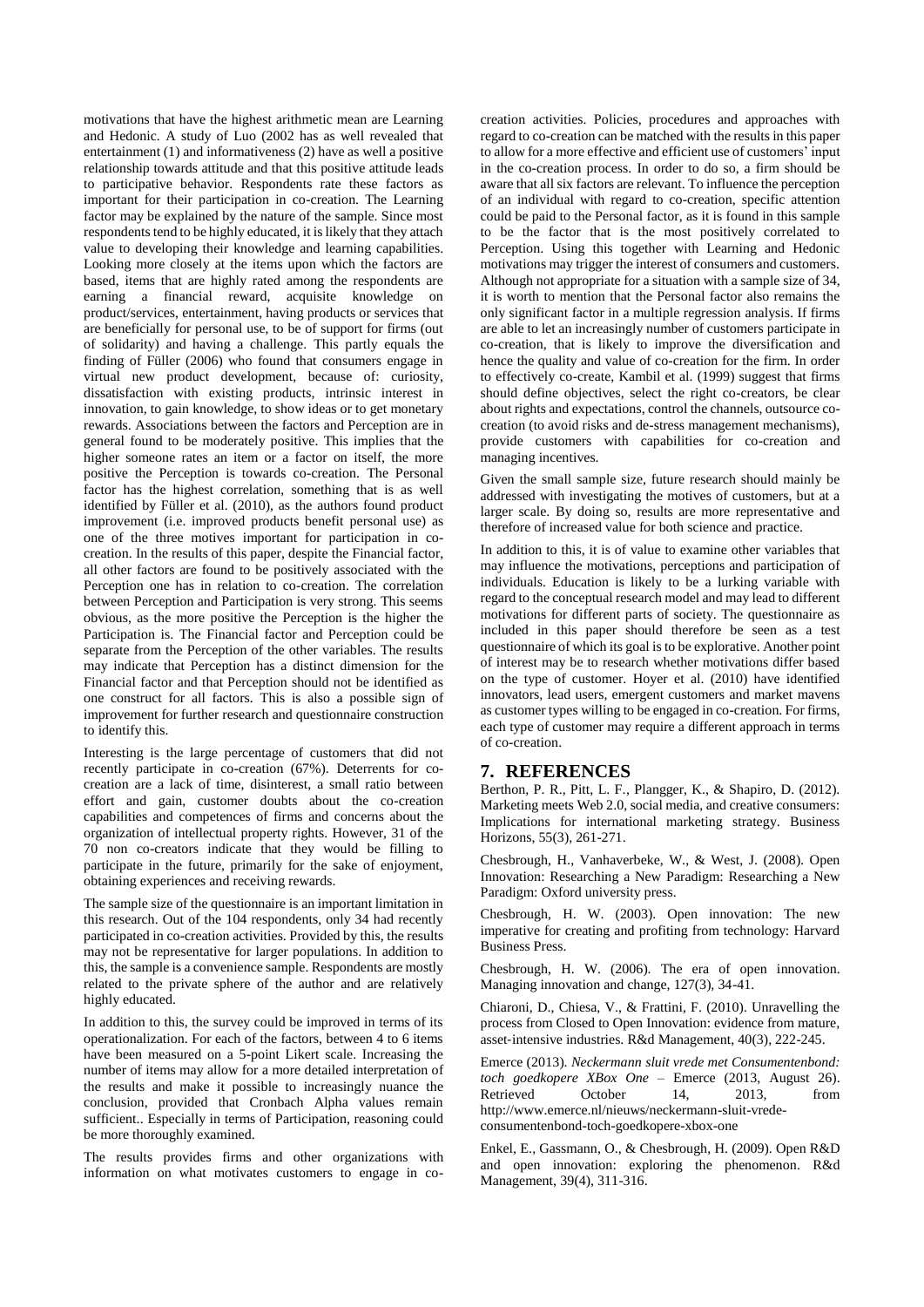Evans, J. St. BT, & Over, DE (1996). Rationality and reasoning.

Field, A. (2009). Discovering statistics using SPSS: Sage publications.

Fornell, C., & Larcker, D. F. (1981). Structural equation models with unobservable variables and measurement error: Algebra and statistics. Journal of Marketing Research, 382-388.

Fuller, J. (2006). Why consumers engage in virtual new product developments initiated by producers. Advances in Consumer Research, 33, 639.

Hoyer, W. D., Chandy, R., Dorotic, M., Krafft, M., & Singh, S. S. (2010). Consumer cocreation in new product development. Journal of Service Research, 13(3), 283-296.

Kambil, A., Friesen, G. B., & Sundaram, A. (1999). Co-creation: A new source of value. Outlook Magazine, 3(2), 23-29.

Kaplan, A. M., & Haenlein, M. (2010). Users of the world, unite! The challenges and opportunities of Social Media. Business Horizons, 53(1), 59-68.

Katz, E., Blumler, J. G., & Gurevitch, M. (1974). The uses of mass communication. Current Perspectives on.

Kohler, T., Fueller, J., Matzler, K., & Stieger, D. (2011). Cocreation in virtual worlds: The design of the user experience. MIS quarterly, 35(3), 773-788.

Kollock, P. (1999). The production of trust in online markets. Advances in group processes, 16, 99-123.

Kristensson, P., Matthing, J., & Johansson, N. (2008). Key strategies for the successful involvement of customers in the cocreation of new technology-based services. International Journal of Service Industry Management, 19(4), 474-491.

Laursen, K., & Salter, A. (2006). Open for innovation: the role of openness in explaining innovation performance among UK manufacturing firms. Strategic management journal, 27(2), 131- 150.

Lengnick-Hall, C. A. (1996). Customer contributions to quality: a different view of the customer-oriented firm. Academy of Management Review, 21(3), 791-824.

Lettl, C., & Gemünden, H. G. (2005). The entrepreneurial role of innovative users. Journal of Business & Industrial Marketing, 20(7), 339-346.

MacKenzie, S. B., Lutz, R. J., & Belch, G. E. (1986). The role of attitude toward the ad as a mediator of advertising effectiveness: A test of competing explanations. Journal of Marketing Research, 130-143.

Mansfield, E. (1986). Patents and innovation: an empirical study. Management science, 32(2), 173-181.

Nambisan, S. (2002). Designing virtual customer environments for new product development: Toward a theory. Academy of Management Review, 27(3), 392-413.

Nambisan, S., & Baron, R. A. (2009). Virtual Customer Environments: Testing a Model of Voluntary Participation in Value Co‐creation Activities. Journal of Product Innovation Management, 26(4), 388-406.

Normann, R., & Ramirez, R. (1993). From value chain to value constellation: designing interactive strategy. Harvard business review, 71(4), 65-77.

O'Hern, M. S., & Rindfleisch, A. (2010). Customer co-creation: a typology and research agenda. Review of marketing research, 6, 84-106.

O'Reilly, T. (2007). What is Web 2.0: Design patterns and business models for the next generation of software. Communications & Strategies(1), 17.

Payne, A. F., Storbacka, K., & Frow, P. (2008). Managing the co-creation of value. Journal of the Academy of Marketing Science, 36(1), 83-96.

Piller, F., Vossen, A., & Ihl, C. (2012). From social media to social product development: the impact of social media on cocreation of innovation. Die Unternehmung, 65(1).

Porter, M. E. (1980). Competitive strategies: Techniques for analyzing industries and competitors. The Free Pres, New York.

Prahalad, C. K., & Ramaswamy, V. (2002). The co-creation connection. Strategy and Business, 50-61.

Prahalad, C. K., & Ramaswamy, V. (2004). Co-creation experiences: The next practice in value creation. Journal of interactive marketing, 18(3), 5-14.

Ryan, R. M., & Deci, E. L. (2000). Self-determination theory and the facilitation of intrinsic motivation, social development, and well-being. American psychologist, 55(1), 68.

Sanders, E. B.-N., & Stappers, P. J. (2008). Co-creation and the new landscapes of design. Co-design, 4(1), 5-18.

Sawhney, M., & Prandelli, E. (2000). Beyond customer knowledge management: customers as knowledge co-creators. Idea Group Publishing, Hershey, PA, USA, 258-282.

Vargo, S. L., & Lusch, R. F. (2004). Evolving to a new dominant logic for marketing. Journal of marketing, 1-17.

Vargo, S. L., Maglio, P. P., & Akaka, M. A. (2008). On value and value co-creation: A service systems and service logic perspective. European management journal, 26(3), 145-152.

Von Hippel, E. (2009). Democratizing innovation: the evolving phenomenon of user innovation. International Journal of Innovation Science, 1(1), 29-40.

Wind, J., & Mahajan, V. (1997). Editorial: issues and opportunities in new product development: an introduction to the special issue. Journal of Marketing Research, 34(1), 1-12.

Woodruff, R. B., & Flint, D. J. (2006). Marketing's servicedominant logic and customer value. The service-dominant logic of marketing: Dialog, debate, and directions, 183-195.

Zwass, V. (2010). Co-creation: Toward a taxonomy and an integrated research perspective. International Journal of Electronic Commerce, 15(1), 11-48.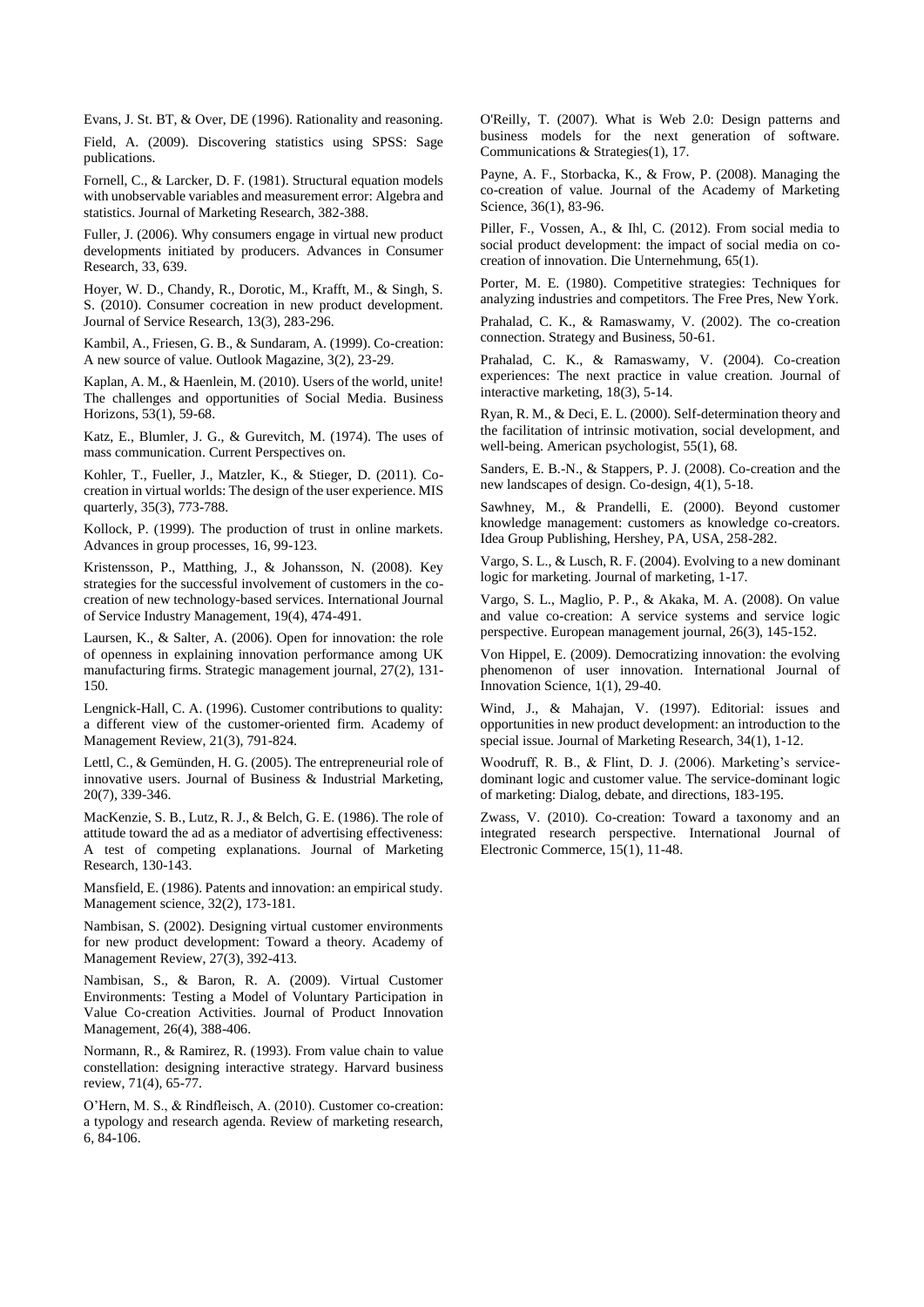## **8. APPENDIX**

## **8.1 Appendix A: Cronbach Alpha**

*8.1.1 Financial factor*

**Reliability Statistics** 

|                     | Cronbach's<br>Alpha Based   |            |
|---------------------|-----------------------------|------------|
| Cronbach's<br>Alpha | on<br>Standardized<br>ltems | N of Items |
|                     |                             |            |

## Inter-Item Correlation Matrix

|                                                         | Participate<br>Earn cash<br>reward | Participate<br>receive<br>discount on<br>product/servic<br>е | Participate<br>earn possible<br>job offer | Participate<br>earn equity | Participate<br>obtain<br>intellectual<br>propertyowner<br>ship |
|---------------------------------------------------------|------------------------------------|--------------------------------------------------------------|-------------------------------------------|----------------------------|----------------------------------------------------------------|
| Participate Earn cash<br>reward                         | 1,000                              | ,642                                                         | ,651                                      | .443                       | ,461                                                           |
| Participate receive<br>discount on<br>product/service   | .642                               | 1,000                                                        | ,522                                      | .449                       | ,424                                                           |
| Participate earn possible<br>job offer                  | ,651                               | ,522                                                         | 1,000                                     | .762                       | ,652                                                           |
| Participate earn equity                                 | ,443                               | ,449                                                         | ,762                                      | 1,000                      | .705                                                           |
| Participate obtain<br>intellectual<br>propertyownership | .461                               | ,424                                                         | .652                                      | .705                       | 1,000                                                          |

|                                                         | Scale Mean if<br>ltem Deleted | Scale<br>Variance if<br>Item Deleted | Corrected<br>Item-Total<br>Correlation | Squared<br>Multiple<br>Correlation | Cronbach's<br>Alpha if Item<br>Deleted |
|---------------------------------------------------------|-------------------------------|--------------------------------------|----------------------------------------|------------------------------------|----------------------------------------|
| Participate Earn cash<br>reward                         | 11,65                         | 18,114                               | .658                                   | ,565                               | ,852                                   |
| Participate receive<br>discount on<br>product/service   | 11,38                         | 18,910                               | ,602                                   | ,447                               | ,864                                   |
| Participate earn possible<br>job offer                  | 12,00                         | 16,182                               | ,810                                   | ,709                               | ,813                                   |
| Participate earn equity                                 | 12,26                         | 17,170                               | ,728                                   | ,669                               | ,835                                   |
| Participate obtain<br>intellectual<br>propertyownership | 12,24                         | 17,276                               | ,682                                   | ,537                               | ,846                                   |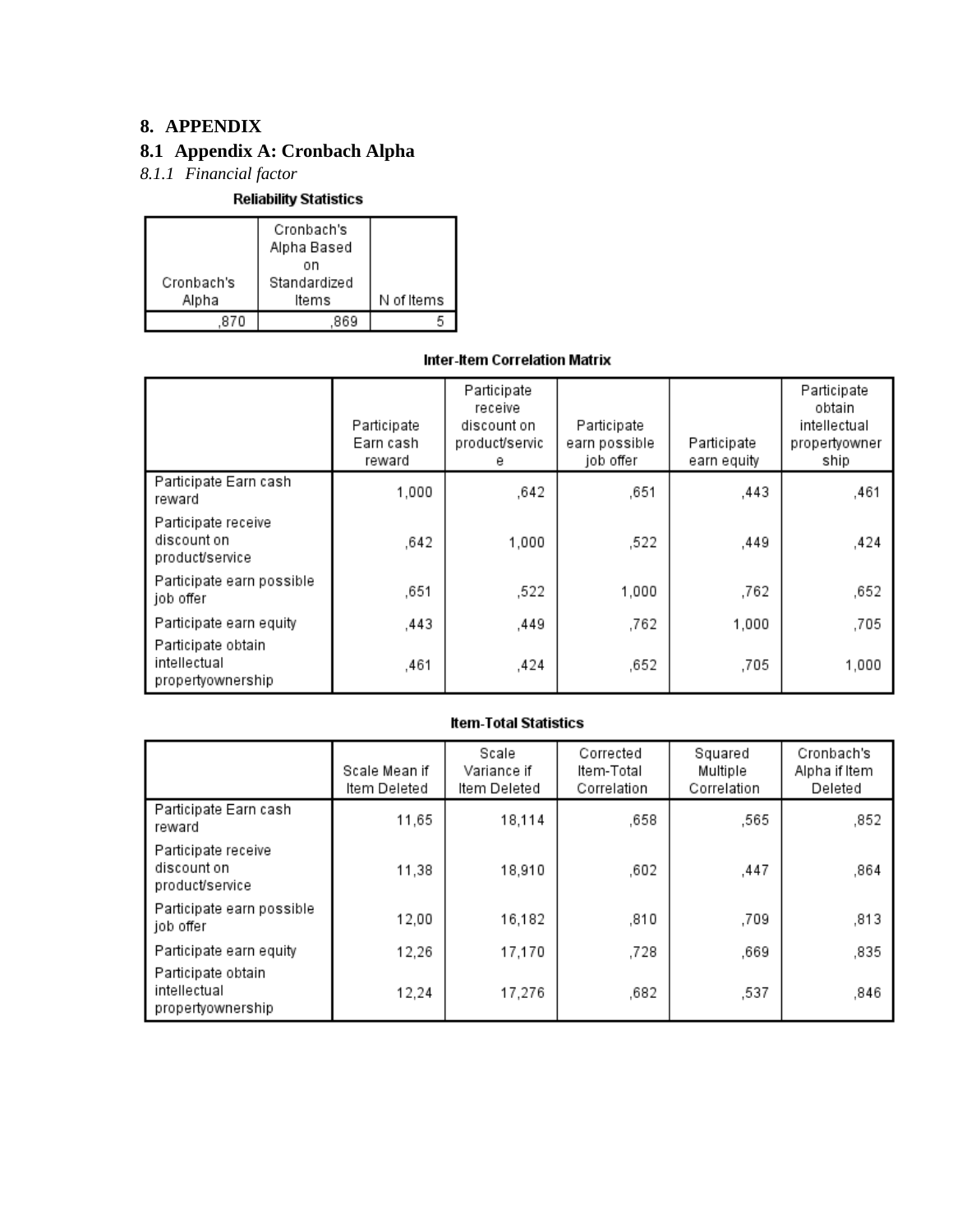## *8.1.2 Learning factor*

| <b>Reliability Statistics</b> |  |
|-------------------------------|--|

| Cronbach's<br>Alpha | Cronbach's<br>Alpha Based<br>on<br>Standardized<br>ltems | N of Items |
|---------------------|----------------------------------------------------------|------------|
|                     | ۹R                                                       |            |

### Inter-Item Correlation Matrix

|                                                        | Participate<br>learn through<br>co-creation | Participate<br>develop<br>current/new<br>skills | Participate<br>acquisite<br>knowledge<br>product/servic<br>es. | Participate<br>fulfill need<br>information | Participate out<br>of curiosity |
|--------------------------------------------------------|---------------------------------------------|-------------------------------------------------|----------------------------------------------------------------|--------------------------------------------|---------------------------------|
| Participate learn through<br>co-creation               | 1,000                                       | ,649                                            | ,489                                                           | ,166                                       | ,243                            |
| Participate develop<br>current/new skills              | .649                                        | 1,000                                           | .533                                                           | .265                                       | ,340                            |
| Participate acquisite<br>knowledge<br>product/services | ,489                                        | ,533                                            | 1,000                                                          | ,593                                       | ,390                            |
| Participate fulfill need<br>information                | .166                                        | ,265                                            | ,593                                                           | 1,000                                      | ,672                            |
| Participate out of curiosity                           | .243                                        | ,340                                            | ,390                                                           | ,672                                       | 1,000                           |

|                                                        | Scale Mean if<br>Item Deleted | Scale<br>Variance if<br>Item Deleted | Corrected<br>ltem-Total<br>Correlation | Squared<br>Multiple<br>Correlation | Cronbach's<br>Alpha if Item<br>Deleted |
|--------------------------------------------------------|-------------------------------|--------------------------------------|----------------------------------------|------------------------------------|----------------------------------------|
| Participate learn through<br>co-creation               | 14,85                         | 10,493                               | ,519                                   | ,469                               | ,771                                   |
| Participate develop<br>current/new skills              | 14,88                         | 9,925                                | .609                                   | .501                               | ,739                                   |
| Participate acquisite<br>knowledge<br>product/services | 14,62                         | 9,940                                | ,679                                   | ,553                               | ,716                                   |
| Participate fulfill need<br>information                | 14,85                         | 11,341                               | ,538                                   | ,614                               | ,763                                   |
| Participate out of curiosity                           | 14,68                         | 11,195                               | ,519                                   | .495                               | ,768                                   |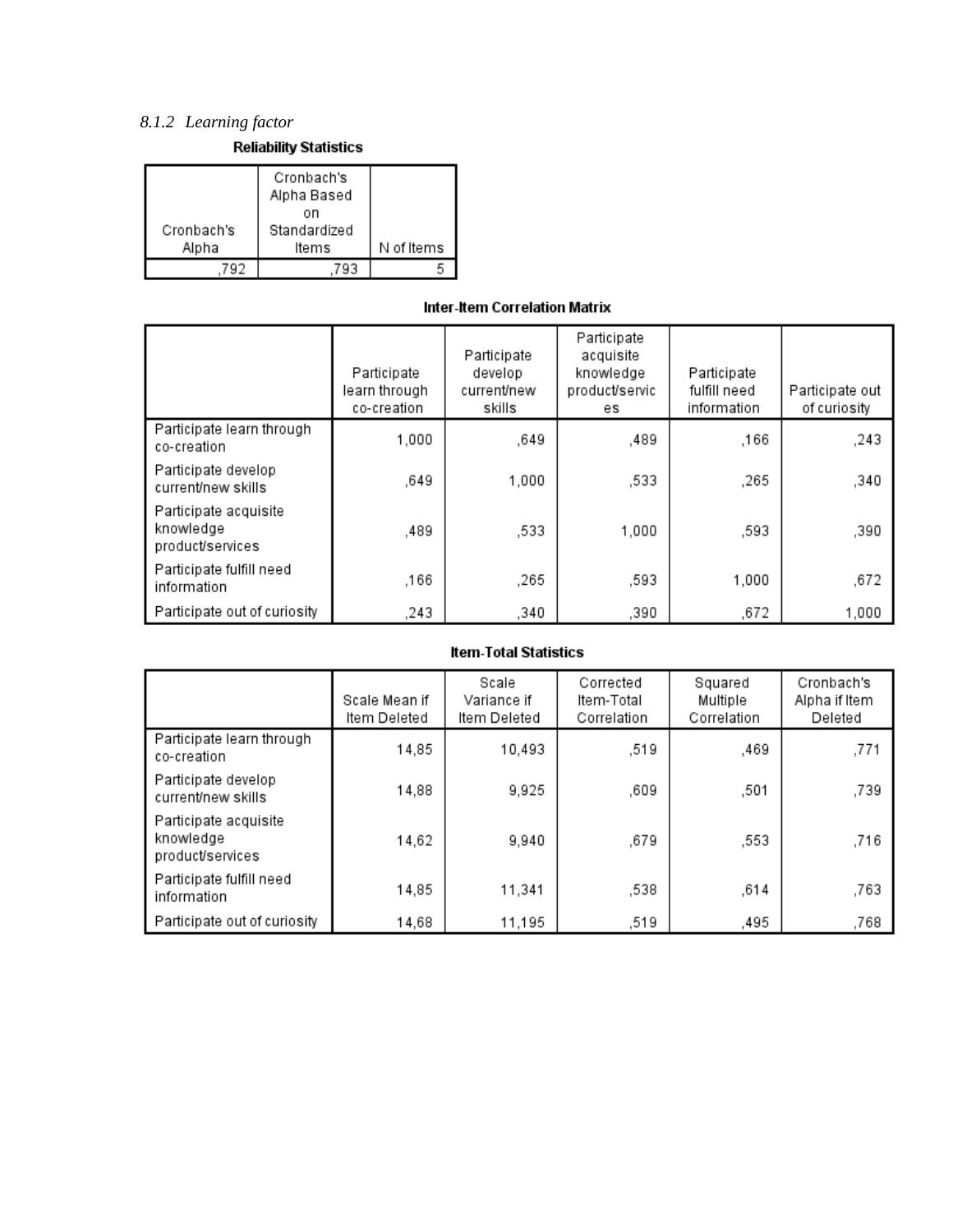## *8.1.3 Hedonic factor*

|                     | Cronbach's<br>Alpha Based   |            |
|---------------------|-----------------------------|------------|
| Cronbach's<br>Alpha | on<br>Standardized<br>ltems | N of Items |
|                     |                             |            |

### Inter-Item Correlation Matrix

|                                                                | Participate<br>entertain<br>myself | Participate<br>change my<br>state of mind | Participate<br>offer<br>satisfaction<br>improving<br>product<br>service | Participate<br>enjoy |
|----------------------------------------------------------------|------------------------------------|-------------------------------------------|-------------------------------------------------------------------------|----------------------|
| Participate entertain<br>myself                                | 1,000                              | .454                                      | .262                                                                    | ,377                 |
| Participate change my<br>state of mind                         | ,454                               | 1,000                                     | ,556                                                                    | ,524                 |
| Participate offer<br>satisfaction improving<br>product service | ,262                               | ,556                                      | 1,000                                                                   | ,619                 |
| Participate enjoy                                              | ,377                               | ,524                                      | ,619                                                                    | 1,000                |

|                                                                | Scale Mean if<br>ltem Deleted | Scale<br>Variance if<br>Item Deleted | Corrected<br>Item-Total<br>Correlation | Squared<br>Multiple<br>Correlation | Cronbach's<br>Alpha if Item<br>Deleted |
|----------------------------------------------------------------|-------------------------------|--------------------------------------|----------------------------------------|------------------------------------|----------------------------------------|
| Participate entertain<br>myself                                | 9,68                          | 7,983                                | .434                                   | .238                               | ,795                                   |
| Participate change my<br>state of mind                         | 10.47                         | 6,681                                | ,651                                   | .432                               | .688                                   |
| Participate offer<br>satisfaction improving<br>product service | 10,03                         | 7,060                                | ,610                                   | ,461                               | ,711                                   |
| Participate enjoy                                              | 9,79                          | 6,350                                | ,646                                   | .453                               | ,691                                   |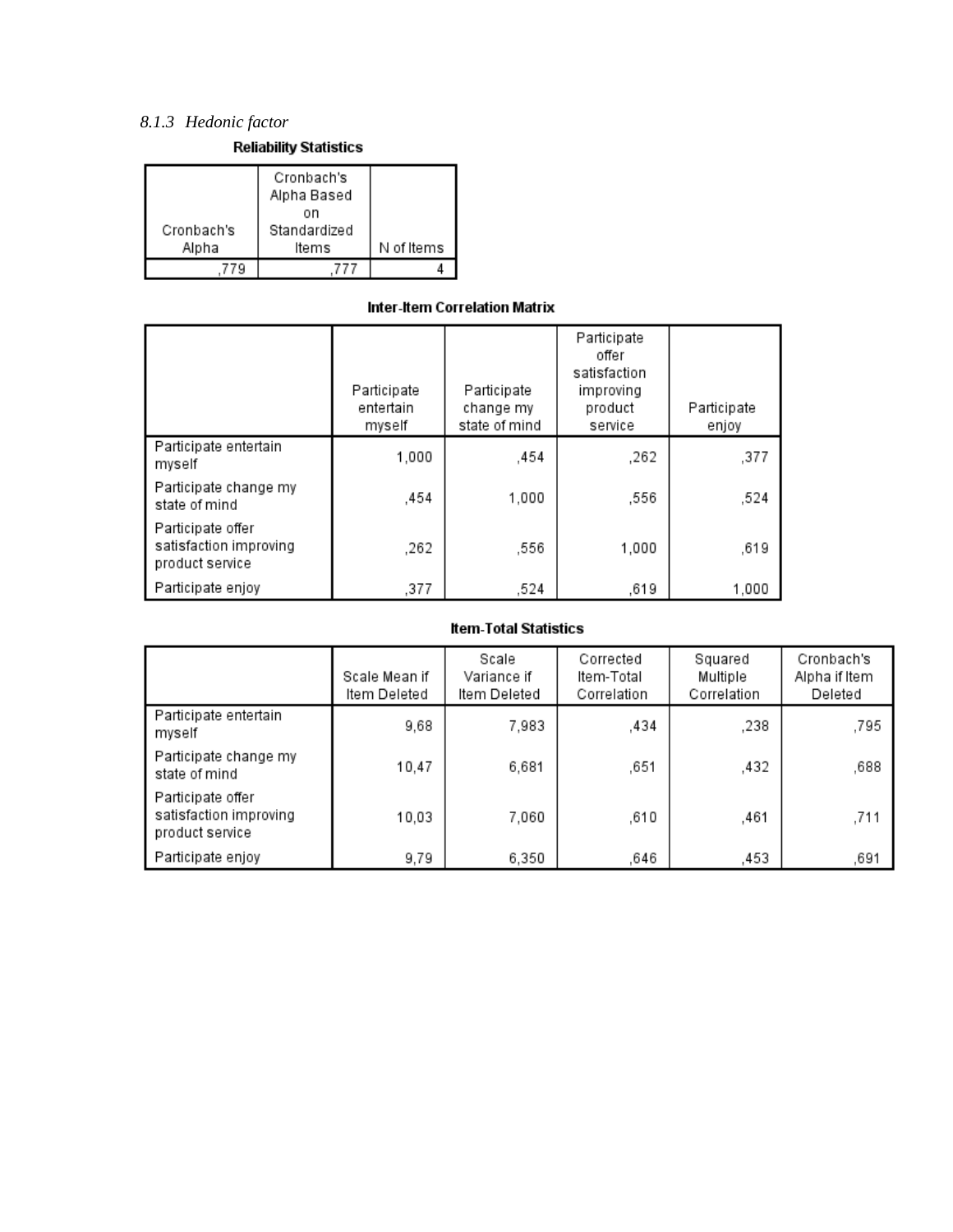## *8.1.4 Personal factor*

| Cronbach's<br>Alpha | Cronbach's<br>Alpha Based<br>on<br>Standardized<br>ltems | N of Items |
|---------------------|----------------------------------------------------------|------------|
|                     |                                                          |            |

### Inter-Item Correlation Matrix

|                                                | Participate<br>construct<br>identity | Participate<br>advance<br>career | Participate<br>benefit<br>personal use | Participate<br>signal/earn<br>employers/inv<br>estors | Participate<br>compete with<br>others |
|------------------------------------------------|--------------------------------------|----------------------------------|----------------------------------------|-------------------------------------------------------|---------------------------------------|
| Participate construct<br>identity              | 1,000                                | ,448                             | .105                                   | ,291                                                  | ,267                                  |
| Participate advance<br>career                  | .448                                 | 1,000                            | .372                                   | ,641                                                  | ,198                                  |
| Participate benefit<br>personal use            | ,105                                 | ,372                             | 1.000                                  | ,155                                                  | -,072                                 |
| Participate signal/earn<br>employers/investors | ,291                                 | ,641                             | .155                                   | 1,000                                                 | ,579                                  |
| Participate compete with<br>others             | ,267                                 | ,198                             | -.072                                  | ,579                                                  | 1,000                                 |

|                                                | Scale Mean if<br>Item Deleted | Scale<br>Variance if<br>Item Deleted | Corrected<br>Item-Total<br>Correlation | Squared<br>Multiple<br>Correlation | Cronbach's<br>Alpha if Item<br>Deleted |
|------------------------------------------------|-------------------------------|--------------------------------------|----------------------------------------|------------------------------------|----------------------------------------|
| Participate construct<br>identity              | 12,56                         | 12,436                               | .404                                   | .253                               | ,671                                   |
| Participate advance<br>career                  | 11,88                         | 9,925                                | ,648                                   | .592                               | ,560                                   |
| Participate benefit<br>personal use            | 11,24                         | 14,428                               | ,195                                   | .163                               | ,737                                   |
| Participate signal/earn<br>employers/investors | 11,82                         | 8,877                                | ,667                                   | ,633                               | ,542                                   |
| Participate compete with<br>others             | 11,91                         | 12,325                               | ,379                                   | ,431                               | ,681                                   |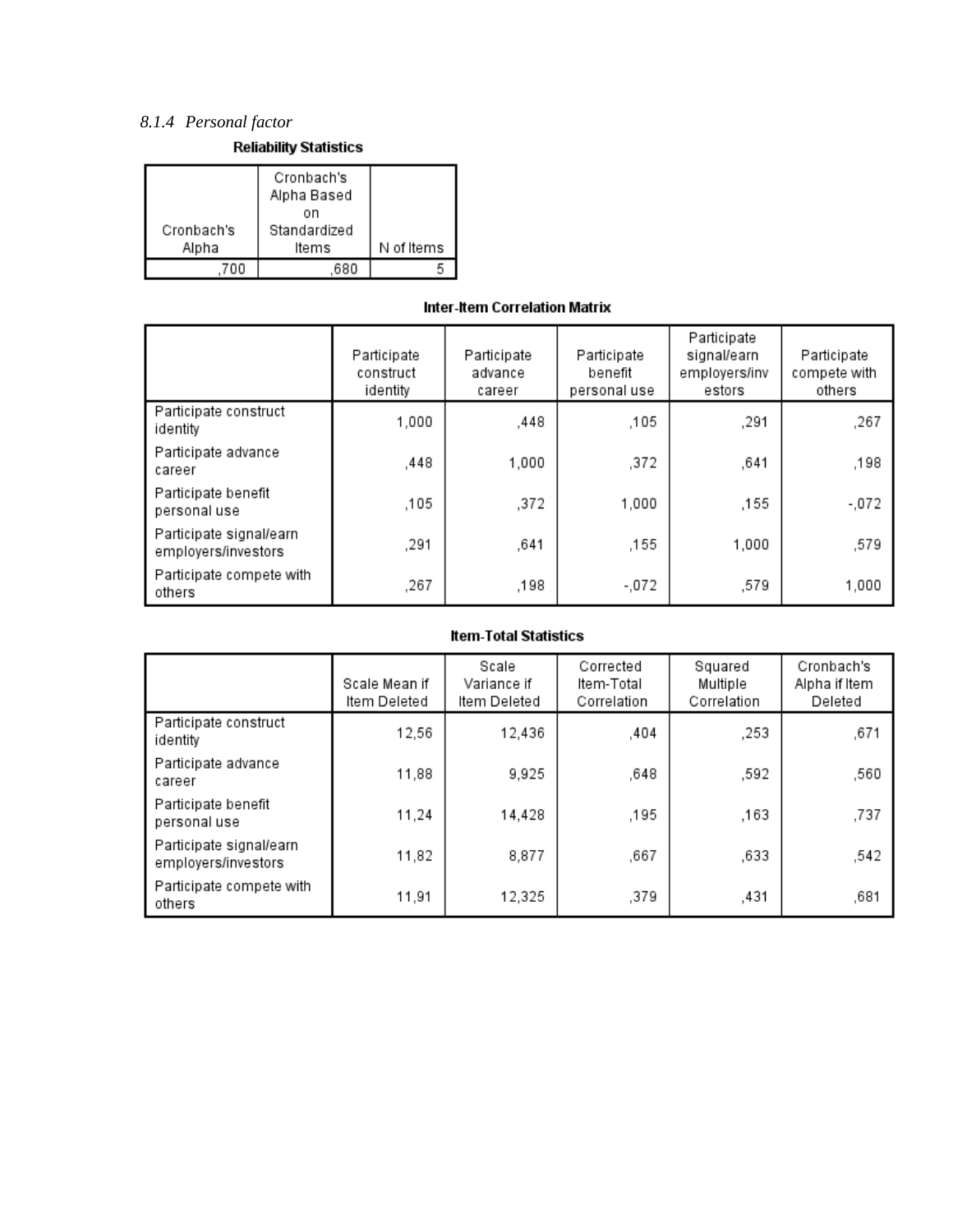## *8.1.5 Social factor*

**Reliability Statistics** 

| Cronbach's<br>Alpha | Cronbach's<br>Alpha Based<br>on<br>Standardized<br>ltems | N of Items |
|---------------------|----------------------------------------------------------|------------|
| 846                 |                                                          |            |

## Inter-Item Correlation Matrix

|                                                            | Participate<br>personal<br>relationships | Participate<br>enhance<br>existing<br>relationships | Participate<br>part of a<br>community | Participate<br>match norms | Participate get<br>certain social<br>standing/reco<br>gnition] | Participate<br>ToSupport/Sol<br>idarity |
|------------------------------------------------------------|------------------------------------------|-----------------------------------------------------|---------------------------------------|----------------------------|----------------------------------------------------------------|-----------------------------------------|
| Participate personal<br>relationships                      | 1.000                                    | .763                                                | .485                                  | ,403                       | ,520                                                           | ,334                                    |
| Participate enhance<br>existing relationships              | .763                                     | 1.000                                               | .423                                  | .304                       | ,377                                                           | ,369                                    |
| Participate part of a<br>community                         | .485                                     | .423                                                | 1,000                                 | .768                       | .726                                                           | ,405                                    |
| Participate match norms                                    | ,403                                     | ,304                                                | .768                                  | 1,000                      | ,640                                                           | ,349                                    |
| Participate get certain<br>social<br>standing/recognition] | .520                                     | ,377                                                | .726                                  | .640                       | 1,000                                                          | ,318                                    |
| Participate<br>ToSupport/Solidarity                        | .334                                     | .369                                                | .405                                  | .349                       | .318                                                           | 1,000                                   |

|                                                            | Scale Mean if<br>Item Deleted | Scale<br>Variance if<br>Item Deleted | Corrected<br>Item-Total<br>Correlation | Squared<br>Multiple<br>Correlation | Cronbach's<br>Alpha if Item<br>Deleted |
|------------------------------------------------------------|-------------------------------|--------------------------------------|----------------------------------------|------------------------------------|----------------------------------------|
| Participate personal<br>relationships                      | 14,85                         | 18,493                               | ,668                                   | ,647                               | ,812                                   |
| Participate enhance<br>existing relationships              | 14,50                         | 18,742                               | ,579                                   | ,608                               | ,830                                   |
| Participate part of a<br>community                         | 14,65                         | 18,235                               | ,757                                   | ,704                               | ,796                                   |
| Participate match norms                                    | 14,79                         | 18,290                               | ,641                                   | ,609                               | ,817                                   |
| Participate get certain<br>social<br>standing/recognition] | 14,85                         | 18,553                               | ,683                                   | ,583                               | ,809                                   |
| Participate<br>ToSupport/Solidarity                        | 14,29                         | 20,699                               | ,447                                   | ,217                               | ,852                                   |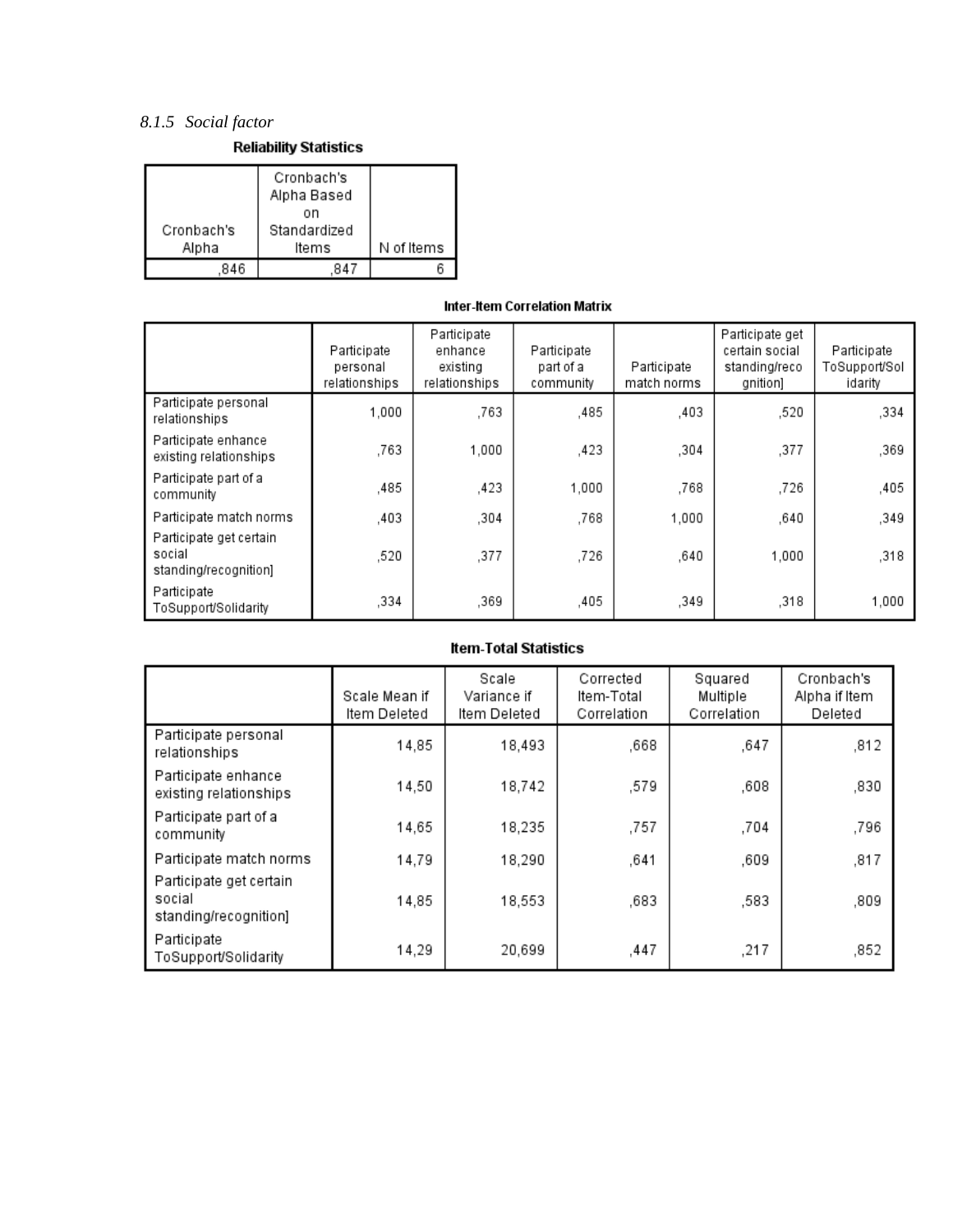## *8.1.6 Psychological factor*

| <b>Reliability Statistics</b> |  |
|-------------------------------|--|
|-------------------------------|--|

|                     | Cronbach's<br>Alpha Based<br>on |            |
|---------------------|---------------------------------|------------|
| Cronbach's<br>Alpha | Standardized<br>ltems           | N of Items |
|                     |                                 |            |

### Inter-Item Correlation Matrix

|                                                     | Participate<br>Passionate | Participate<br>Innerneedtore<br>turn | Participate<br>express<br>myself | Participate<br>enhance my<br>self-<br>esteem/self-<br>efficacy | Participate<br>have a<br>challenge |
|-----------------------------------------------------|---------------------------|--------------------------------------|----------------------------------|----------------------------------------------------------------|------------------------------------|
| Participate Passionate                              | 1,000                     | ,468                                 | ,603                             | ,505                                                           | ,497                               |
| Participate<br>Innerneedtoreturn                    | .468                      | 1,000                                | .300                             | .190                                                           | .246                               |
| Participate express<br>myself                       | ,603                      | ,300                                 | 1,000                            | ,598                                                           | ,535                               |
| Participate enhance my<br>self-esteem/self-efficacy | ,505                      | ,190                                 | ,598                             | 1.000                                                          | ,512                               |
| Participate have a<br>challenge                     | ,497                      | ,246                                 | ,535                             | .512                                                           | 1,000                              |

|                                                     | Scale Mean if<br>Item Deleted | Scale<br>Variance if<br>Item Deleted | Corrected<br>ltem-Total<br>Correlation | Squared<br>Multiple<br>Correlation | Cronbach's<br>Alpha if Item<br>Deleted |
|-----------------------------------------------------|-------------------------------|--------------------------------------|----------------------------------------|------------------------------------|----------------------------------------|
| Participate Passionate                              | 12,12                         | 10,955                               | .702                                   | ,503                               | .713                                   |
| Participate<br>Innerneedtoreturn                    | 12,41                         | 11,704                               | ,366                                   | ,225                               | ,824                                   |
| Participate express<br>myself                       | 12,24                         | 10,549                               | ,675                                   | ,507                               | ,716                                   |
| Participate enhance my<br>self-esteem/self-efficacy | 12,47                         | 11,166                               | ,581                                   | .429                               | ,747                                   |
| Participate have a<br>challenge                     | 11,94                         | 10,845                               | 578.                                   | ,373                               | ,747                                   |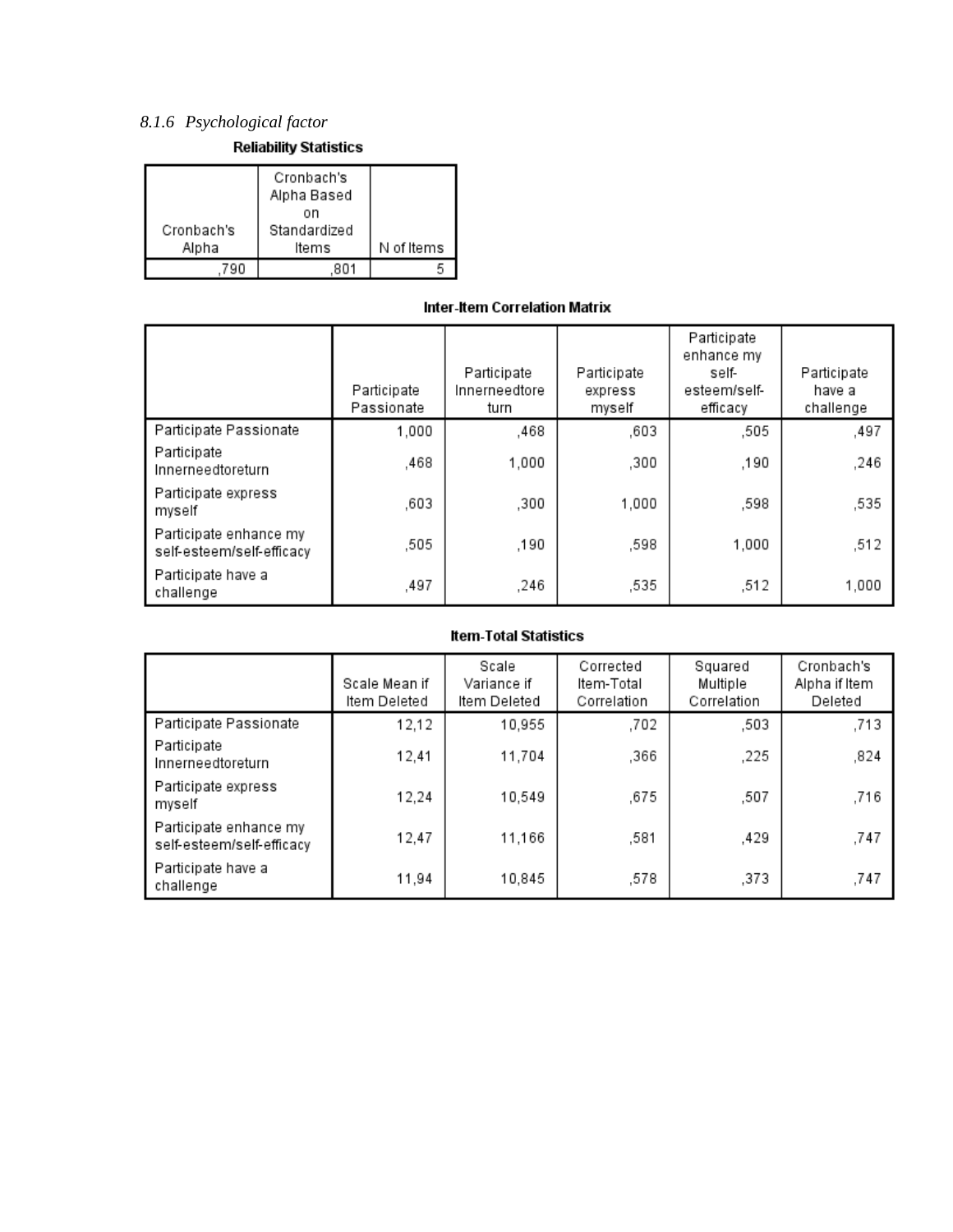## *8.1.7 Perception*

**Reliability Statistics** 

| Cronbach's<br>Alpha | Cronbach's<br>Alpha Based<br>on<br>Standardized<br>ltems | N of Items |
|---------------------|----------------------------------------------------------|------------|
| 838                 |                                                          |            |

## Inter-Item Correlation Matrix

|                                         | Perception<br>financial<br>reward | Perception<br>learn develop<br>new skills] | Perception<br>entertain<br>myself | Perception<br>advance<br>career | Perception<br>benefit in<br>social status) | Perception<br>enhance self-<br>esteem |
|-----------------------------------------|-----------------------------------|--------------------------------------------|-----------------------------------|---------------------------------|--------------------------------------------|---------------------------------------|
| Perception financial<br>reward          | 1.000                             | ,159                                       | .068                              | .288                            | ,094                                       | ,167                                  |
| Perception learn develop<br>new skills) | .159                              | 1.000                                      | .623                              | ,756                            | ,652                                       | ,592                                  |
| Perception entertain<br>myself          | ,068                              | .623                                       | 1,000                             | .430                            | ,355                                       | ,257                                  |
| Perception advance<br>career            | ,288                              | ,756                                       | ,430                              | 1.000                           | ,727                                       | ,665                                  |
| Perception benefit in<br>social status) | ,094                              | ,652                                       | ,355                              | ,727                            | 1,000                                      | ,829                                  |
| Perception enhance self-<br>esteem      | ,167                              | ,592                                       | .257                              | .665                            | ,829                                       | 1,000                                 |

|                                         | Scale Mean if<br>Item Deleted | Scale<br>Variance if<br>Item Deleted | Corrected<br>ltem-Total<br>Correlation | Squared<br>Multiple<br>Correlation | Cronbach's<br>Alpha if Item<br>Deleted |
|-----------------------------------------|-------------------------------|--------------------------------------|----------------------------------------|------------------------------------|----------------------------------------|
| Perception financial<br>reward          | 16,65                         | 22,599                               | ,192                                   | ,126                               | ,880                                   |
| Perception learn develop<br>new skills) | 17,18                         | 17,362                               | .780                                   | .702                               | ,780                                   |
| Perception entertain<br>myself          | 17,12                         | 20,349                               | ,447                                   | ,410                               | ,841                                   |
| Perception advance<br>career            | 17,18                         | 15,786                               | ,813                                   | ,699                               | ,767                                   |
| Perception benefit in<br>social status) | 17,68                         | 15,922                               | ,759                                   | .759                               | ,779                                   |
| Perception enhance self-<br>esteem      | 17,88                         | 16,774                               | .712                                   | .709                               | ,791                                   |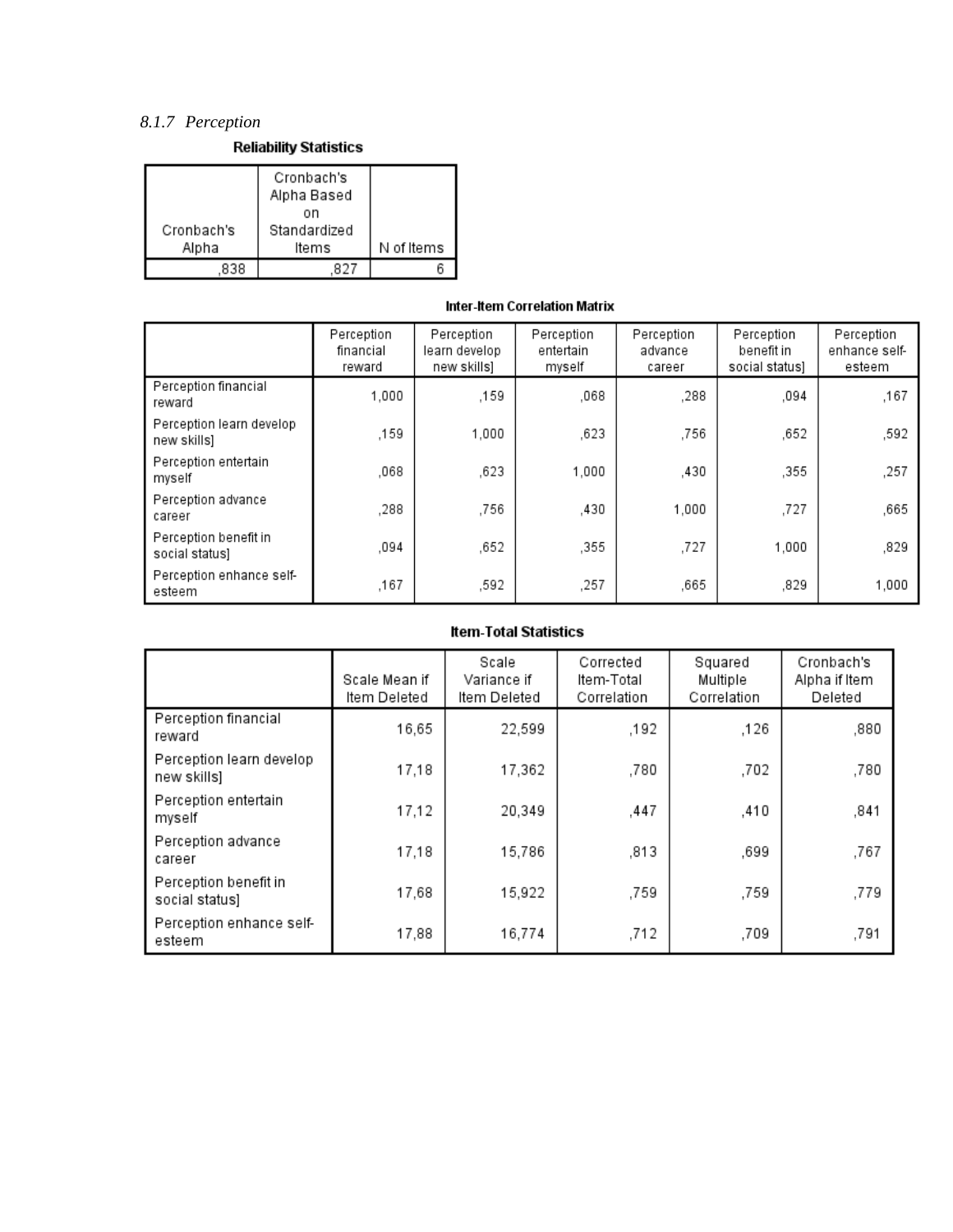## *8.1.8 Participation*

**Reliability Statistics** 

| Cronbach's<br>Alpha | Cronbach's<br>Alpha Based<br>on<br>Standardized<br>ltems | N of Items |
|---------------------|----------------------------------------------------------|------------|
|                     | 836                                                      |            |

### Inter-Item Correlation Matrix

|                                                         | Tend to<br>participate<br>financial<br>reward | Tend to<br>participate<br>Learn from it<br>and develop<br>Skills | Tend to<br>participate<br>Entertain | Tend to<br>participate<br>Advance in<br>career | Tend to<br>participate<br>Benefit social<br>status | Tend to<br>participate<br>Self-Esteem |
|---------------------------------------------------------|-----------------------------------------------|------------------------------------------------------------------|-------------------------------------|------------------------------------------------|----------------------------------------------------|---------------------------------------|
| Tend to participate<br>financial reward                 | 1.000                                         | ,187                                                             | - 059                               | .338                                           | .252                                               | ,134                                  |
| Tend to participate Learn<br>from it and develop Skills | ,187                                          | 1,000                                                            | .603                                | ,676                                           | .659                                               | ,585                                  |
| Tend to participate<br>Entertain                        | $-059$                                        | .603                                                             | 1.000                               | ,439                                           | ,417                                               | ,401                                  |
| Tend to participate<br>Advance in career                | .338                                          | ,676                                                             | ,439                                | 1,000                                          | ,747                                               | ,695                                  |
| Tend to participate Benefit<br>social status            | .252                                          | .659                                                             | ,417                                | .747                                           | 1.000                                              | ,809                                  |
| Tend to participate Self-<br>Esteem                     | ,134                                          | ,585                                                             | ,401                                | .695                                           | ,809                                               | 1,000                                 |

|                                                         | Scale Mean if<br>Item Deleted | Scale<br>Variance if<br>Item Deleted | Corrected<br>Item-Total<br>Correlation | Squared<br>Multiple<br>Correlation | Cronbach's<br>Alpha if Item<br>Deleted |
|---------------------------------------------------------|-------------------------------|--------------------------------------|----------------------------------------|------------------------------------|----------------------------------------|
| Tend to participate<br>financial reward                 | 16,91                         | 25,356                               | .216                                   | .197                               | ,886                                   |
| Tend to participate Learn<br>from it and develop Skills | 17,06                         | 19,936                               | .736                                   | .608                               | ,793                                   |
| Tend to participate<br>Entertain                        | 17,03                         | 23,545                               | ,465                                   | .404                               | ,843                                   |
| Tend to participate<br>Advance in career                | 17,18                         | 18,998                               | ,808                                   | ,664                               | ,777                                   |
| Tend to participate Benefit<br>social status            | 17,76                         | 18,125                               | ,808                                   | .740                               | ,774                                   |
| Tend to participate Self-<br>Esteem                     | 17,88                         | 19,622                               | .726                                   | ,685                               | ,794                                   |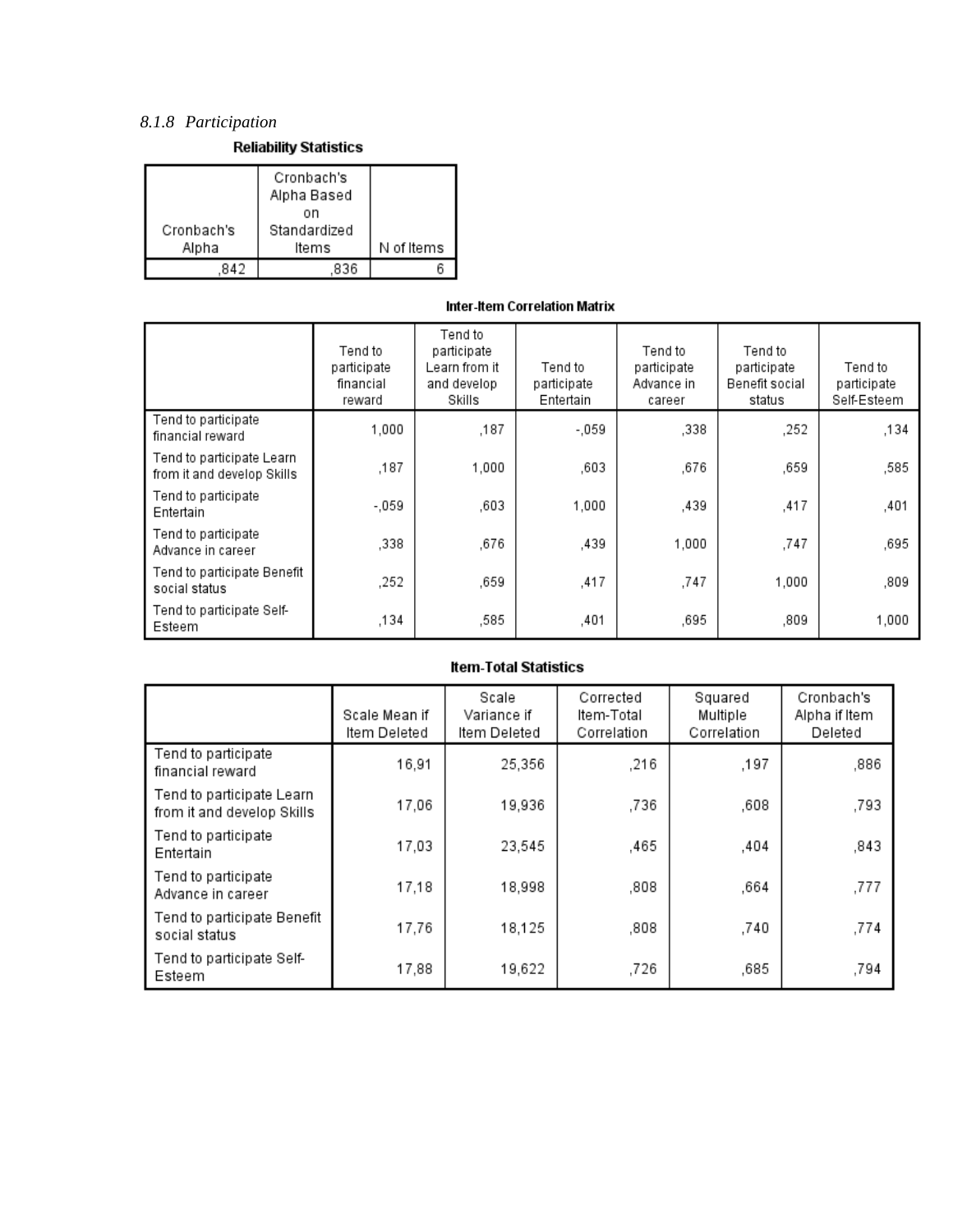## **8.2 Appendix B: Descriptive Statistics per item for a factor**

## *8.2.1 Financial factor*

|                                                         | Ν  | Minimum | Maximum | Mean | Std. Deviation |
|---------------------------------------------------------|----|---------|---------|------|----------------|
| Participate Earn cash<br>reward                         | 34 |         | 5       | 3,24 | 1,232          |
| Participate receive<br>discount on<br>product/service   | 34 |         | 5       | 3,50 | 1,187          |
| Participate earn possible<br>job offer                  | 34 |         | 5       | 2,88 | 1,320          |
| Participate earn equity                                 | 34 |         | 5       | 2,62 | 1,280          |
| Participate obtain<br>intellectual<br>propertyownership | 34 |         | 5       | 2,65 | 1,323          |
| Valid N (listwise)                                      | 34 |         |         |      |                |

## **Descriptive Statistics**

## *8.2.2 Learning factor*

## **Descriptive Statistics**

|                                                        | Ν  | Minimum | Maximum | Mean | Std. Deviation |
|--------------------------------------------------------|----|---------|---------|------|----------------|
| Participate learn through<br>co-creation               | 34 |         | 5       | 3,62 | 1,155          |
| Participate develop<br>current/new skills              | 34 |         | 5       | 3,59 | 1,158          |
| Participate acquisite<br>knowledge<br>product/services | 34 |         | 5       | 3,85 | 1,077          |
| Participate fulfill need<br>information                | 34 |         | 5       | 3,62 | ,954           |
| Participate out of curiosity                           | 34 |         | 5       | 3,79 | 1,008          |
| Valid N (listwise)                                     | 34 |         |         |      |                |

## *8.2.3 Hedonic factor*

## **Descriptive Statistics**

|                                                                | Ν  | Minimum | Maximum | Mean | Std. Deviation |
|----------------------------------------------------------------|----|---------|---------|------|----------------|
| Participate entertain<br>myself                                | 34 |         | 5       | 3,65 | 1,041          |
| Participate change my<br>state of mind                         | 34 |         | 5       | 2,85 | 1,105          |
| Participate offer<br>satisfaction improving<br>product service | 34 |         | 5       | 3,29 | 1,060          |
| Participate enjoy                                              | 34 |         | 5       | 3,53 | 1.187          |
| Valid N (listwise)                                             | 34 |         |         |      |                |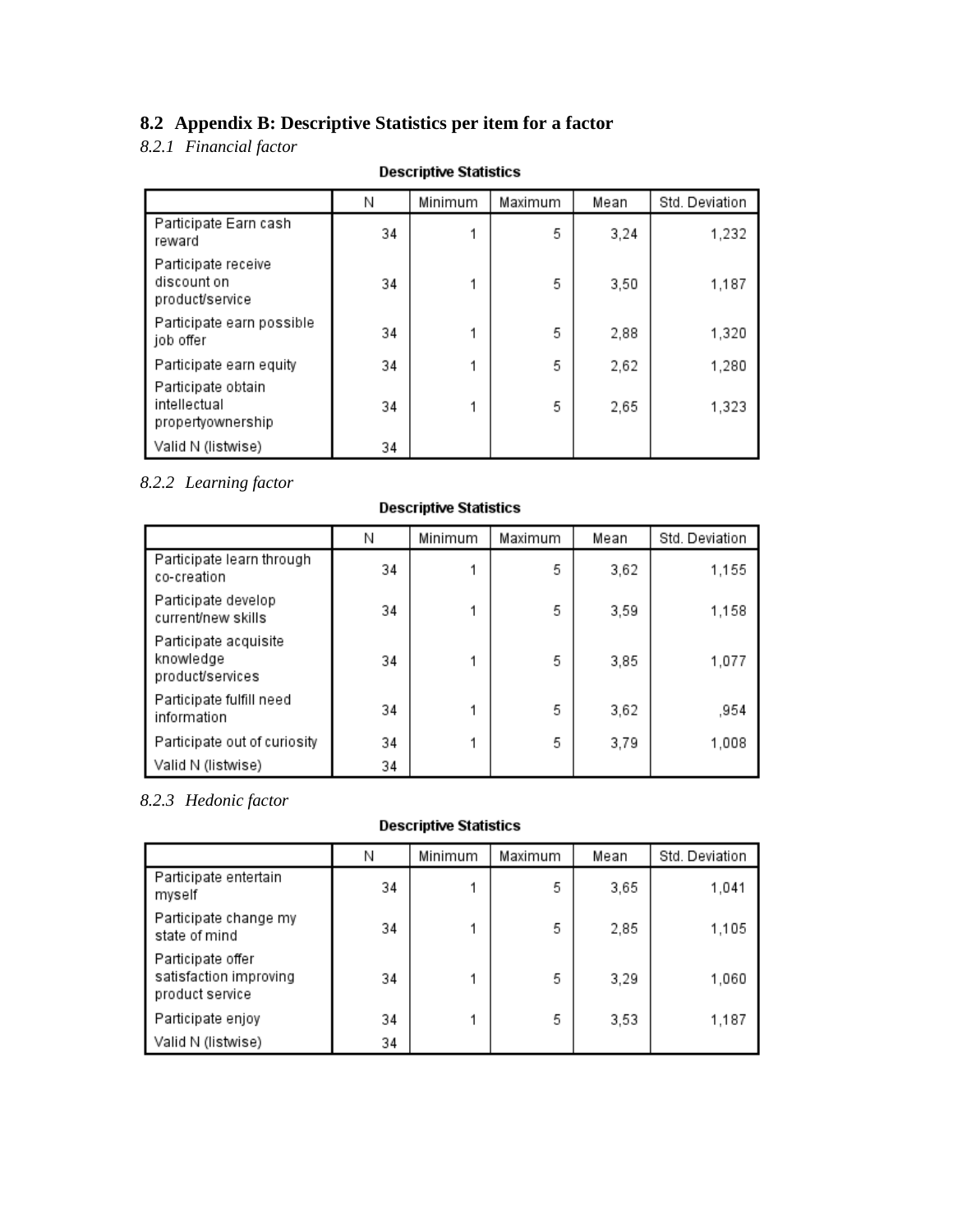## *8.2.4 Personal factor*

#### N Minimum Maximum Mean Std. Deviation Participate construct 34  $\mathbf{1}$  $\overline{4}$ 2,29 1,115 identity Participate advance  $\mathbf{1}$ 5 2,97 1,291 34 career Participate benefit 5 34  $\mathbf{1}$ 3,62 ,985 personal use Participate signal/earn 34  $\mathbf{1}$ 5  $3,03$ 1,467 employers/investors Participate compete with 5 34  $\mathbf{1}$ 2,94 1,179 others Valid N (listwise) 34

**Descriptive Statistics** 

*8.2.5 Social factor*

## **Descriptive Statistics**

|                                                            | Ν  | Minimum | Maximum | Mean | Std. Deviation |
|------------------------------------------------------------|----|---------|---------|------|----------------|
| Participate personal<br>relationships                      | 34 |         | 5       | 2,74 | 1,136          |
| Participate enhance<br>existing relationships              | 34 |         | 5       | 3,09 | 1,215          |
| Participate part of a<br>community                         | 34 |         | 5       | 2,94 | 1,071          |
| Participate match norms                                    | 34 |         | 5       | 2,79 | 1,200          |
| Participate get certain<br>social<br>standing/recognition] | 34 |         | 5       | 2,74 | 1,109          |
| Participate<br>ToSupport/Solidarity                        | 34 |         | 5       | 3,29 | 1,088          |
| Valid N (listwise)                                         | 34 |         |         |      |                |

## *8.2.6 Psychological factor*

## **Descriptive Statistics**

|                                                     | Ν  | Minimum | Maximum | Mean | Std. Deviation |
|-----------------------------------------------------|----|---------|---------|------|----------------|
| Participate Passionate                              | 34 |         | 5       | 3,18 | ,968           |
| Participate<br>Innerneedtoreturn                    | 34 |         | 5       | 2,88 | 1,250          |
| Participate express<br>myself                       | 34 |         | 5       | 3,06 | 1,071          |
| Participate enhance my<br>self-esteem/self-efficacy | 34 |         | 5       | 2,82 | 1,058          |
| Participate have a<br>challenge                     | 34 |         | 5       | 3,35 | 1,125          |
| Valid N (listwise)                                  | 34 |         |         |      |                |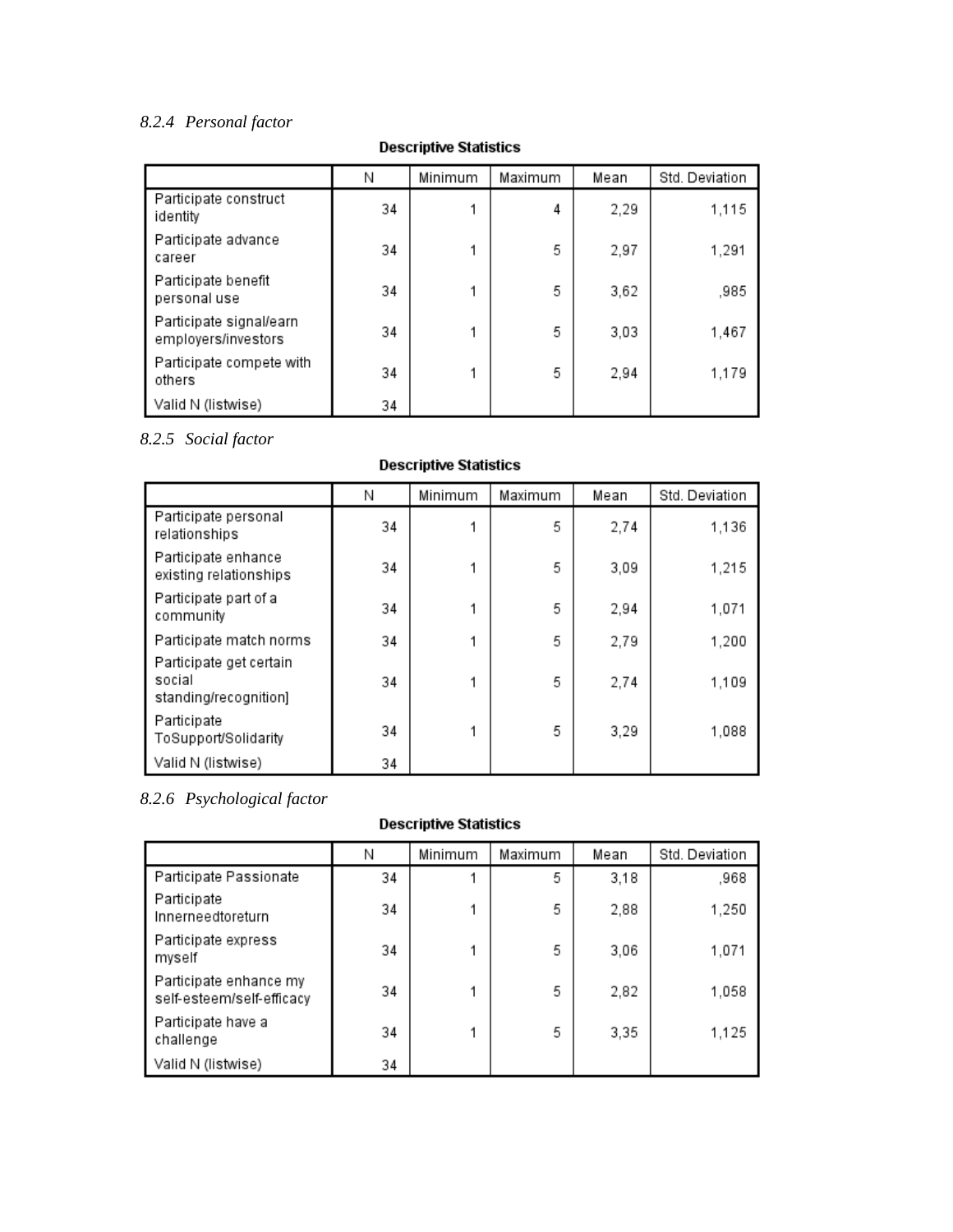## *8.2.7 Perception*

|                                         | Ν  | Minimum | Maximum | Mean | Std. Deviation |
|-----------------------------------------|----|---------|---------|------|----------------|
| Perception financial<br>reward          | 34 | 2       | 5       | 4,09 | ,965           |
| Perception learn develop<br>new skills] | 34 |         | 5       | 3,56 | 1,050          |
| Perception entertain<br>myself          | 34 |         | 5       | 3,62 | ,985           |
| Perception advance<br>career            | 34 |         | 5       | 3,56 | 1,236          |
| Perception benefit in<br>social status) | 34 |         | 5       | 3,06 | 1,278          |
| Perception enhance self-<br>esteem      | 34 |         | 5       | 2,85 | 1,209          |
| Valid N (listwise)                      | 34 |         |         |      |                |

## **Descriptive Statistics**

## *8.2.8 Participation*

| <b>Descriptive Statistics</b>                           |    |         |         |      |                |  |  |  |
|---------------------------------------------------------|----|---------|---------|------|----------------|--|--|--|
|                                                         | Ν  | Minimum | Maximum | Mean | Std. Deviation |  |  |  |
| Tend to participate<br>financial reward                 | 34 |         | 5       | 3,85 | 1,158          |  |  |  |
| Tend to participate Learn<br>from it and develop Skills | 34 |         | 5       | 3,71 | 1,194          |  |  |  |
| Tend to participate<br>Entertain                        | 34 |         | 5       | 3,74 | 1,024          |  |  |  |
| Tend to participate<br>Advance in career                | 34 |         | 5       | 3,59 | 1,234          |  |  |  |
| Tend to participate Benefit<br>social status            | 34 |         | 5       | 3,00 | 1,348          |  |  |  |
| Tend to participate Self-<br>Esteem                     | 34 |         | 5       | 2,88 | 1,250          |  |  |  |
| Valid N (listwise)                                      | 34 |         |         |      |                |  |  |  |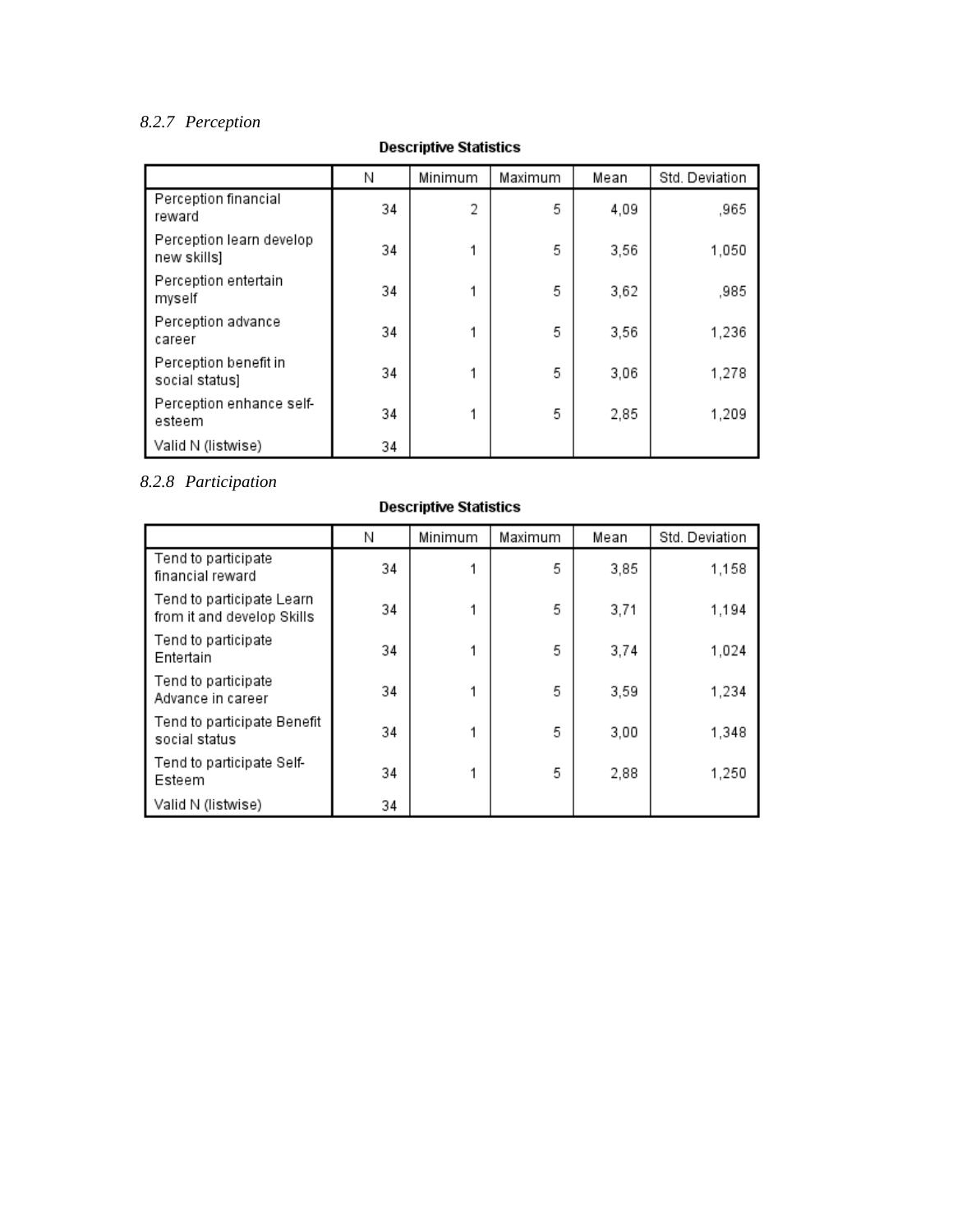## **8.3 Appendix C: Histograms for each factor (computed variable including all items)**

*8.3.1 Financial factor*

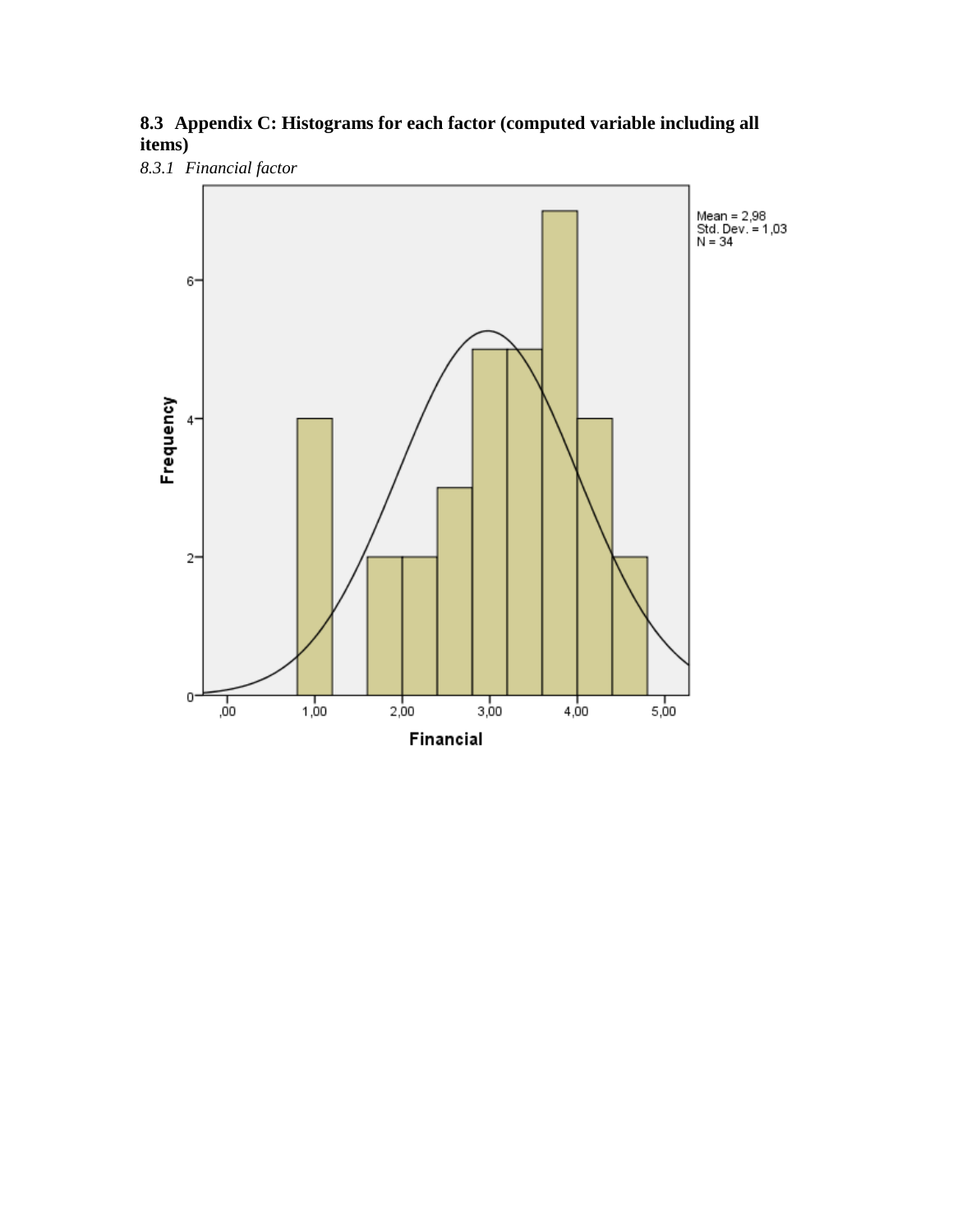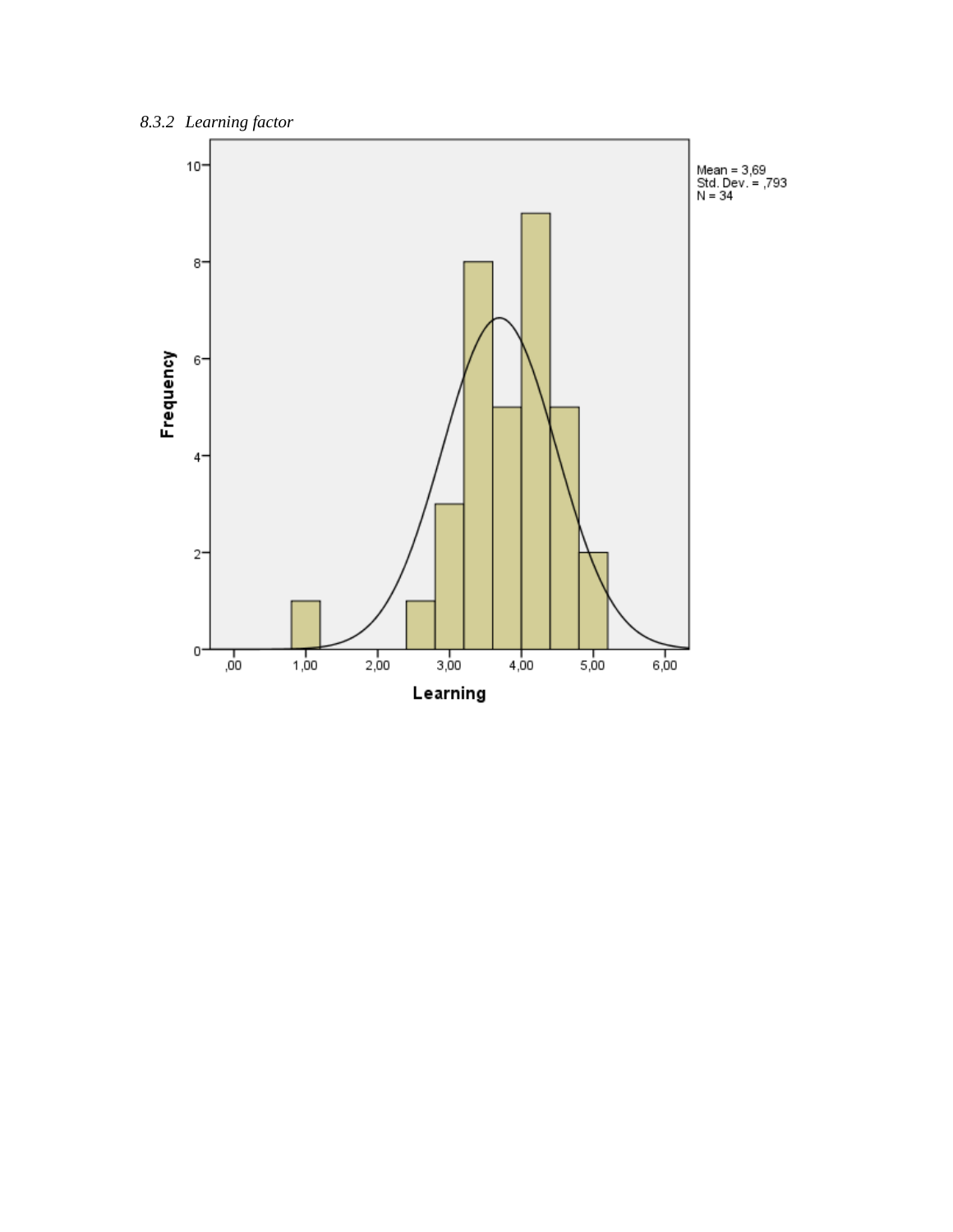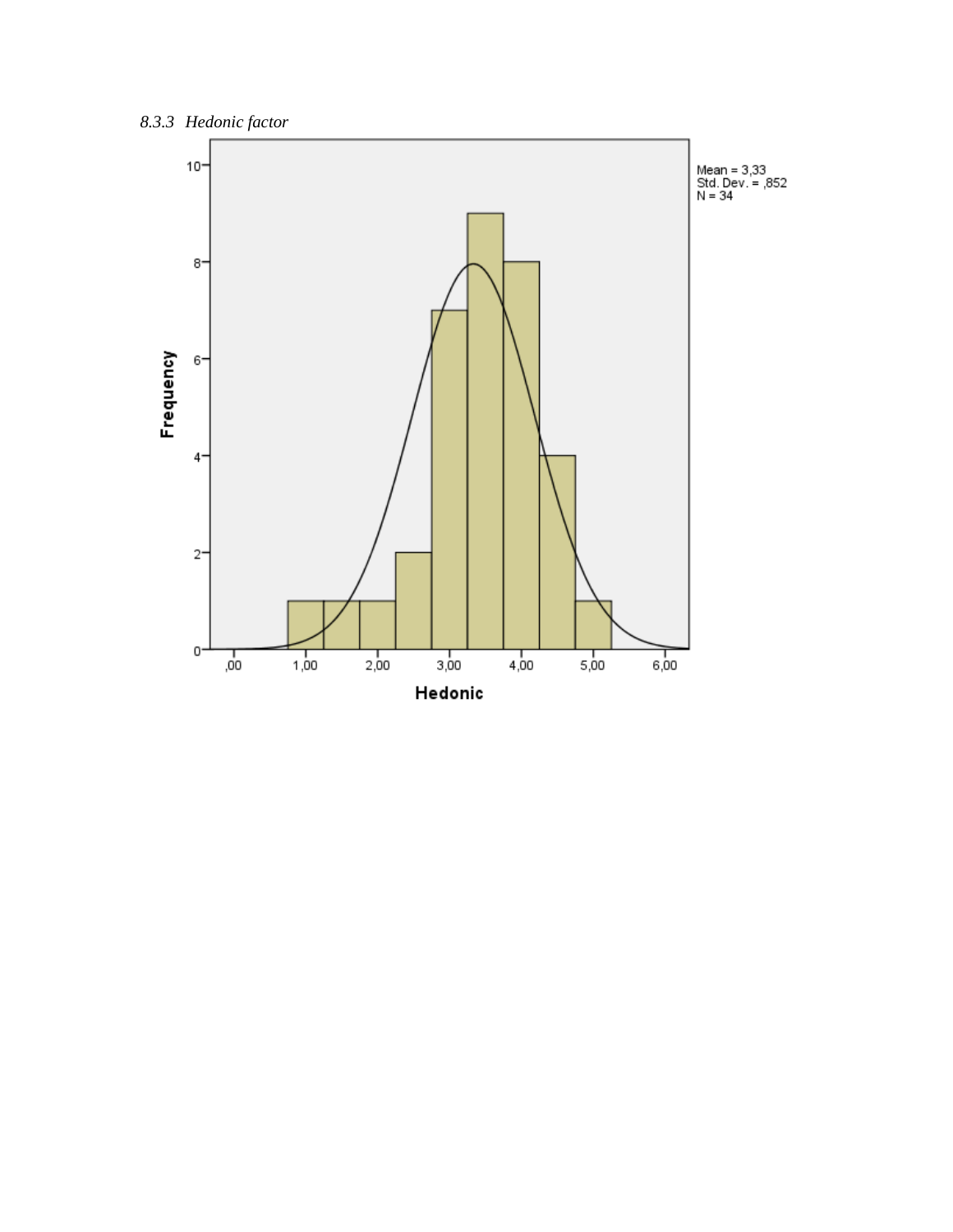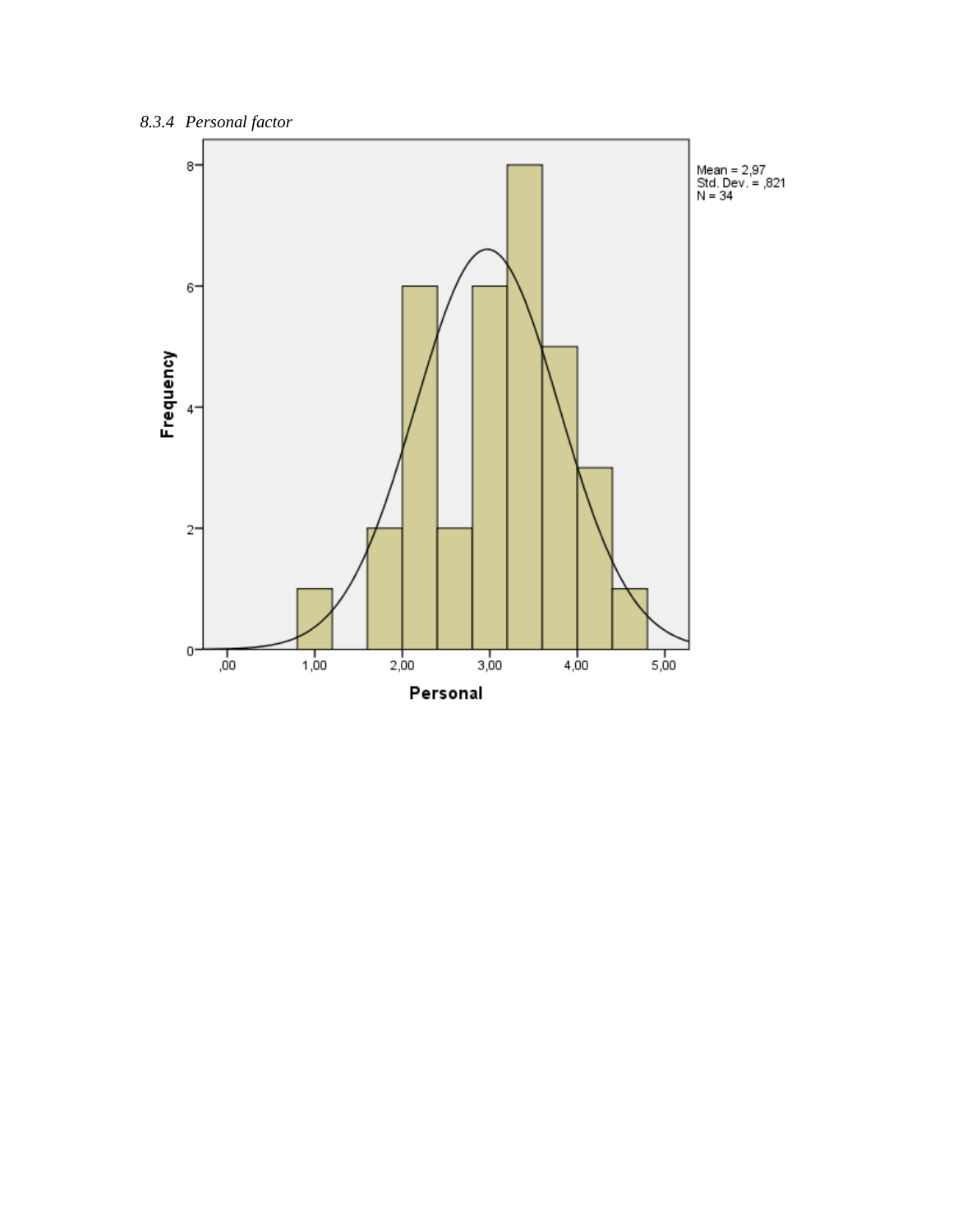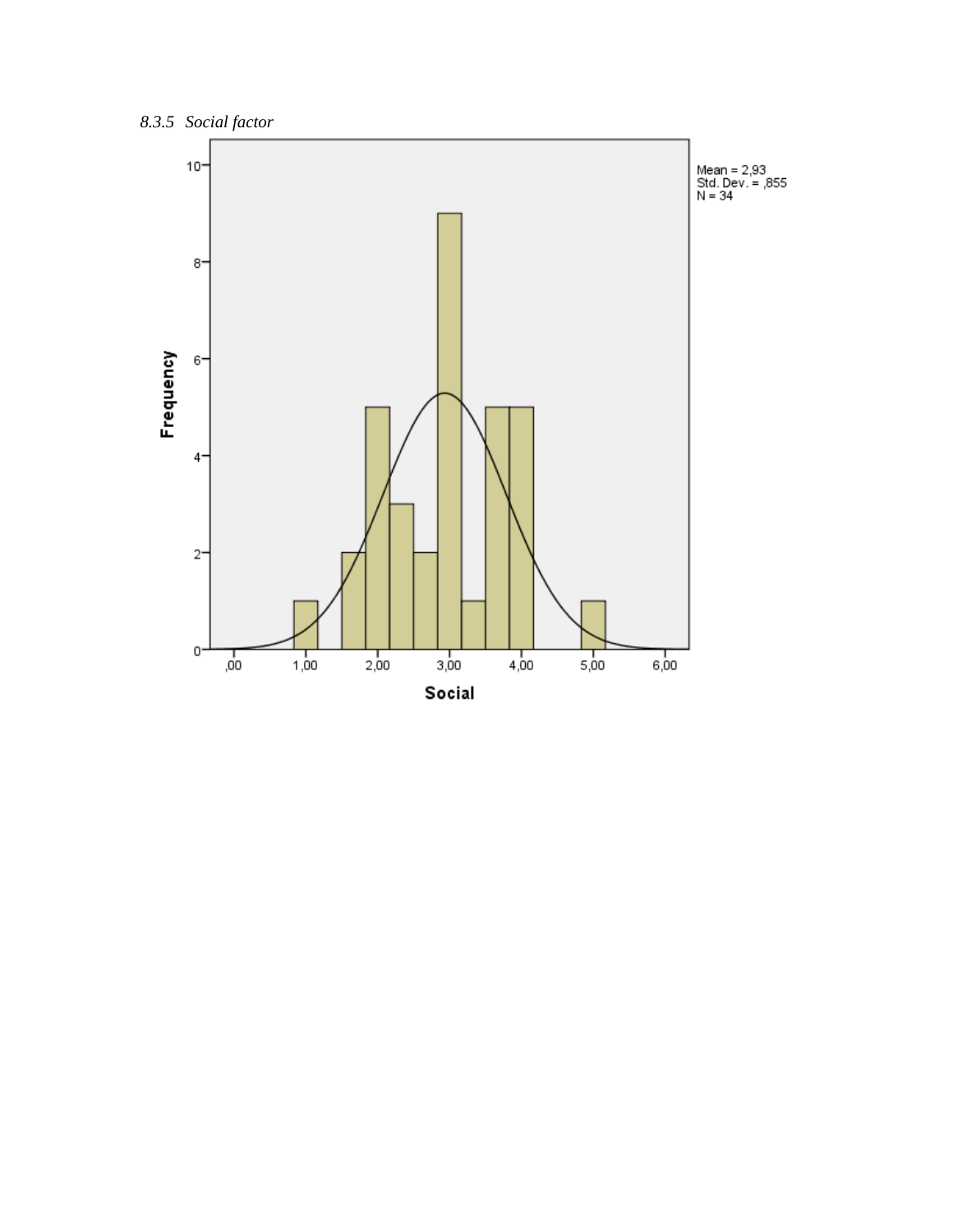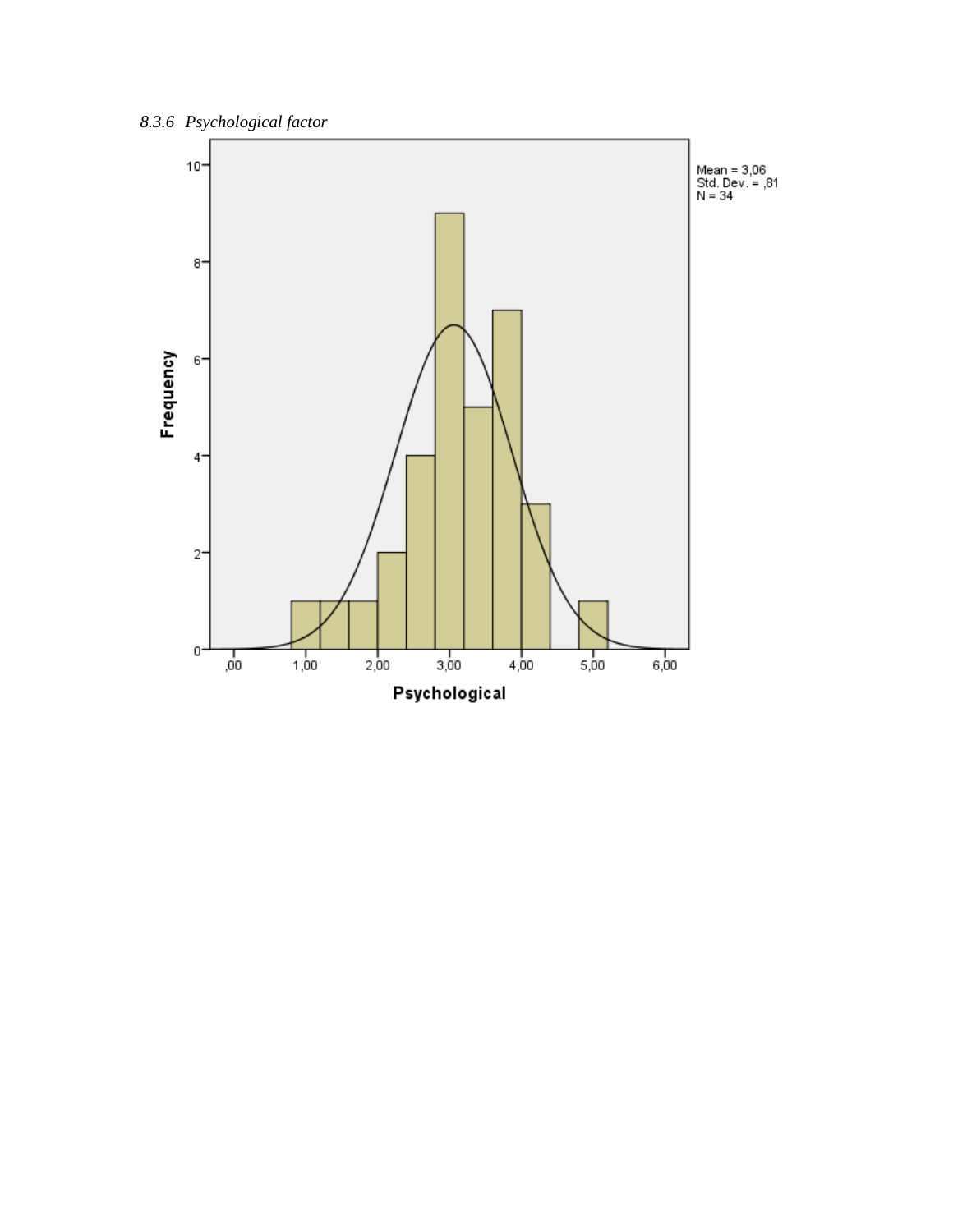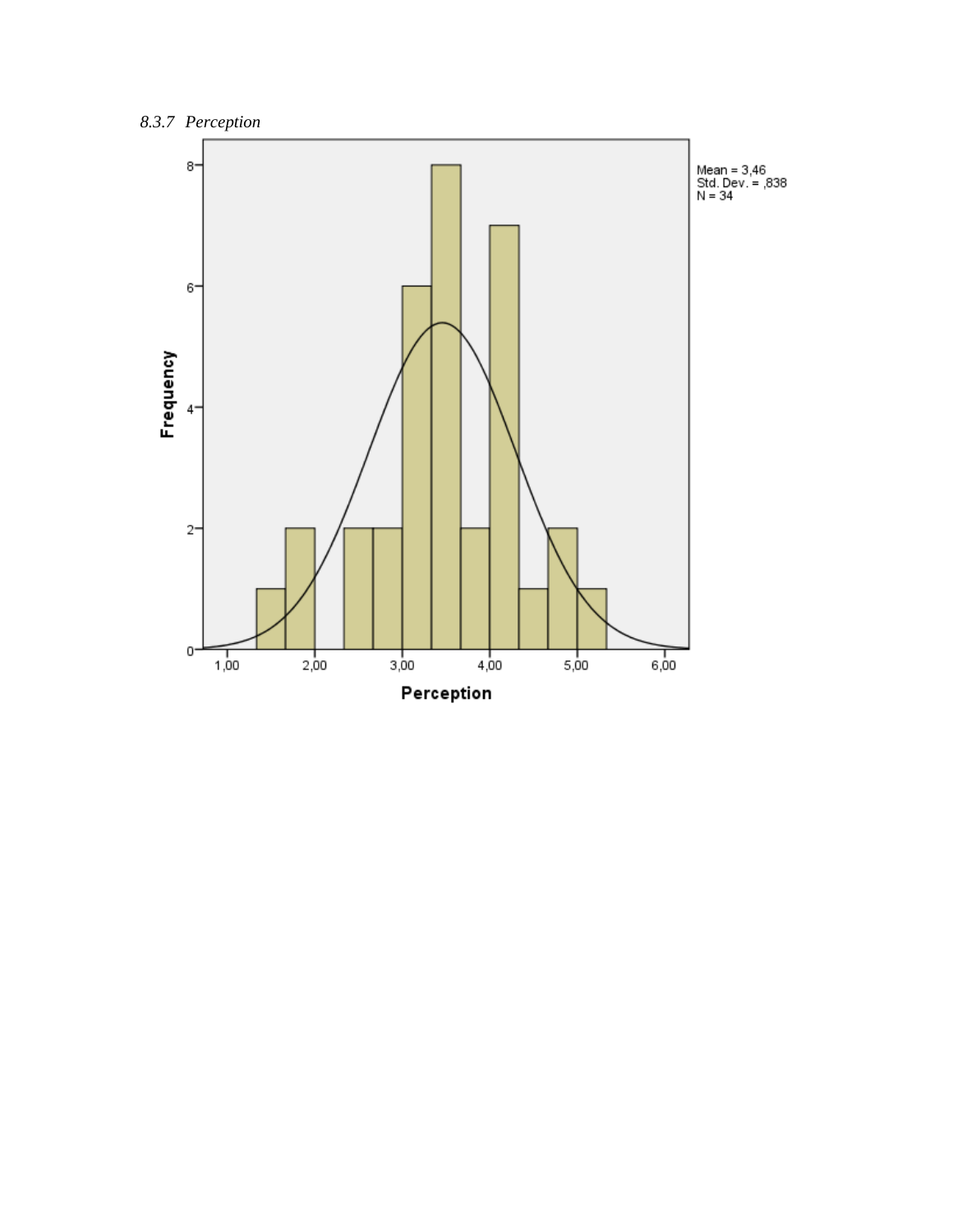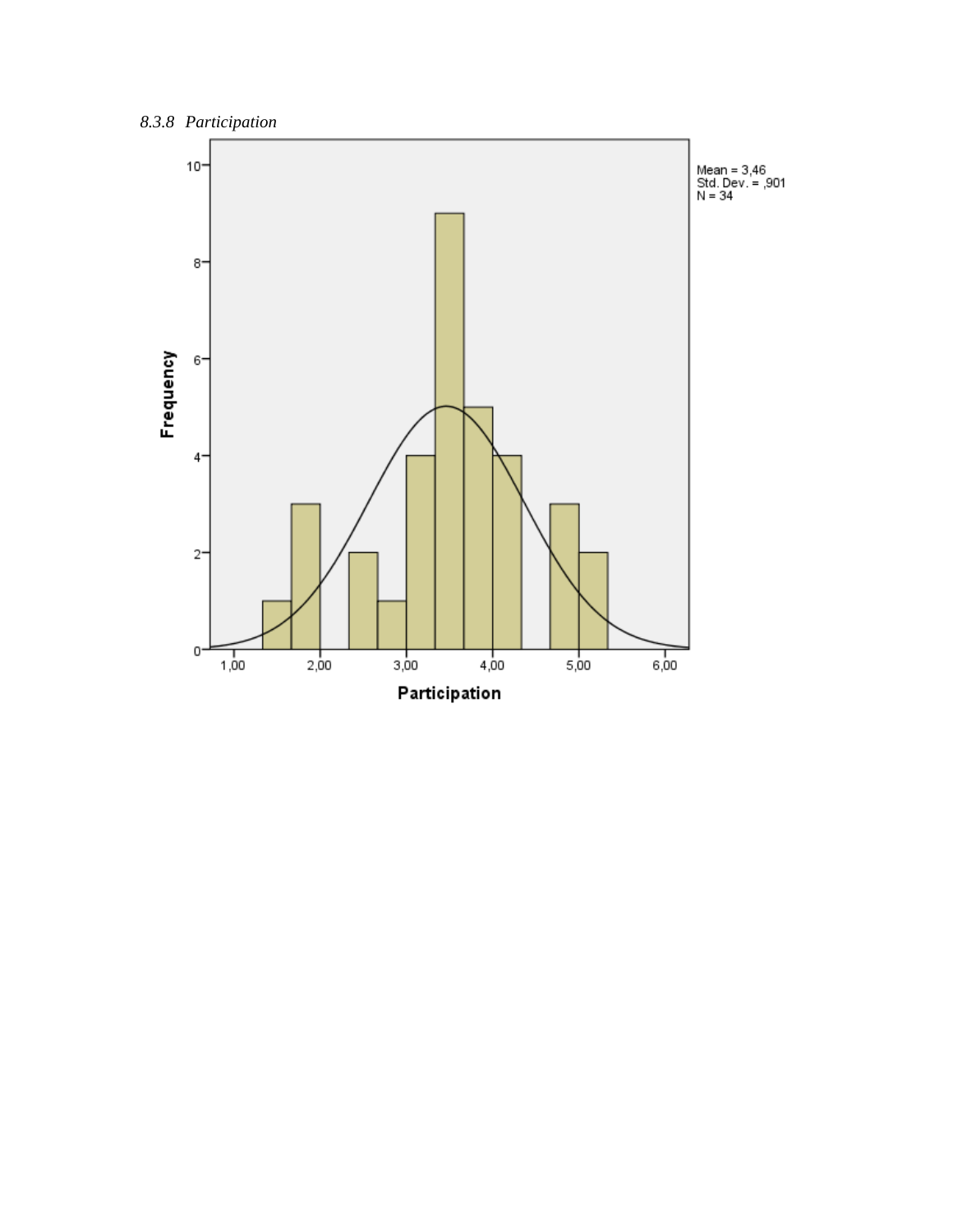

**8.4 Appendix D: Scatter plots for each factor (computed variable including all items) on Perception (1) and Perception on Participation (2)**

*8.4.1 Financial factor*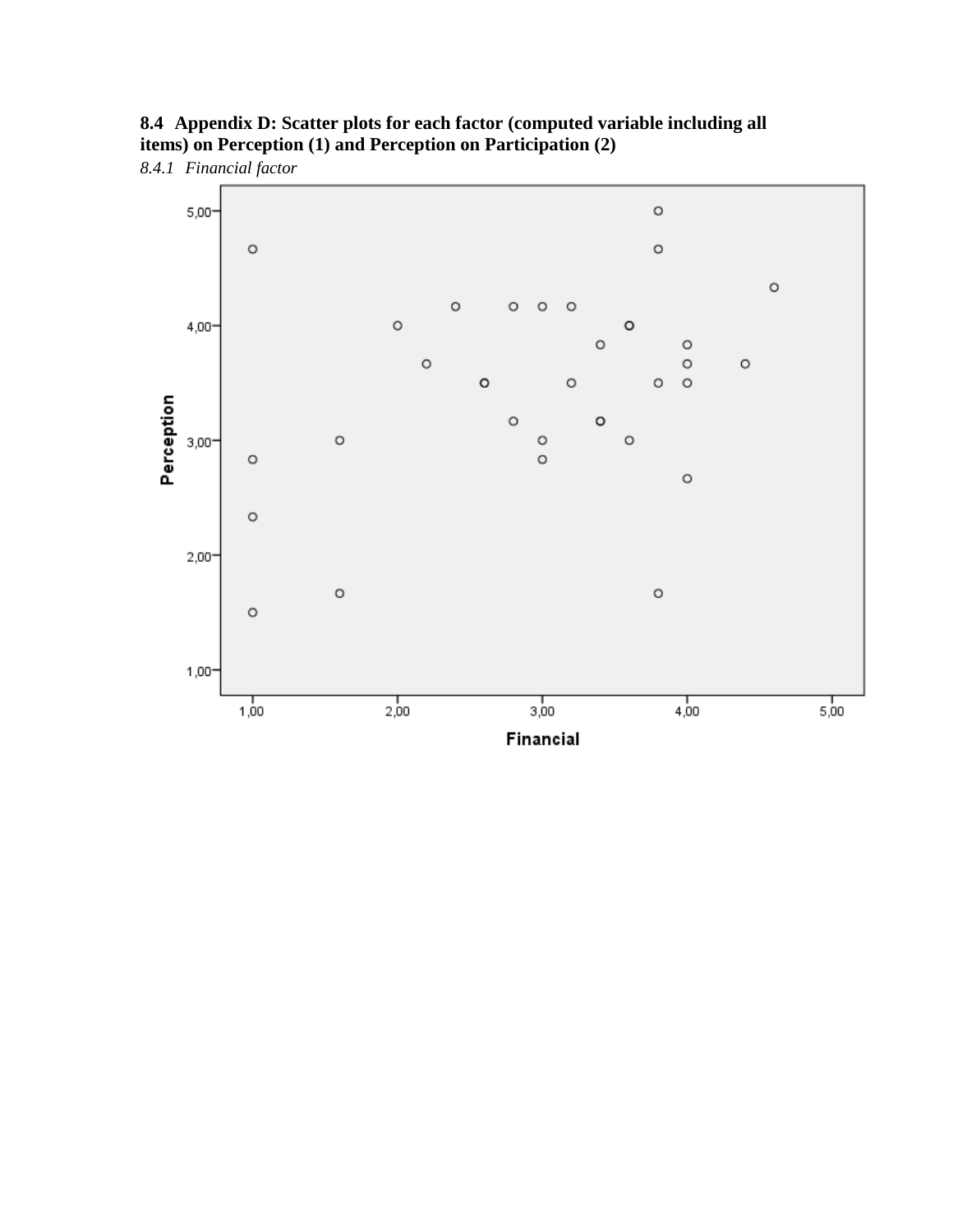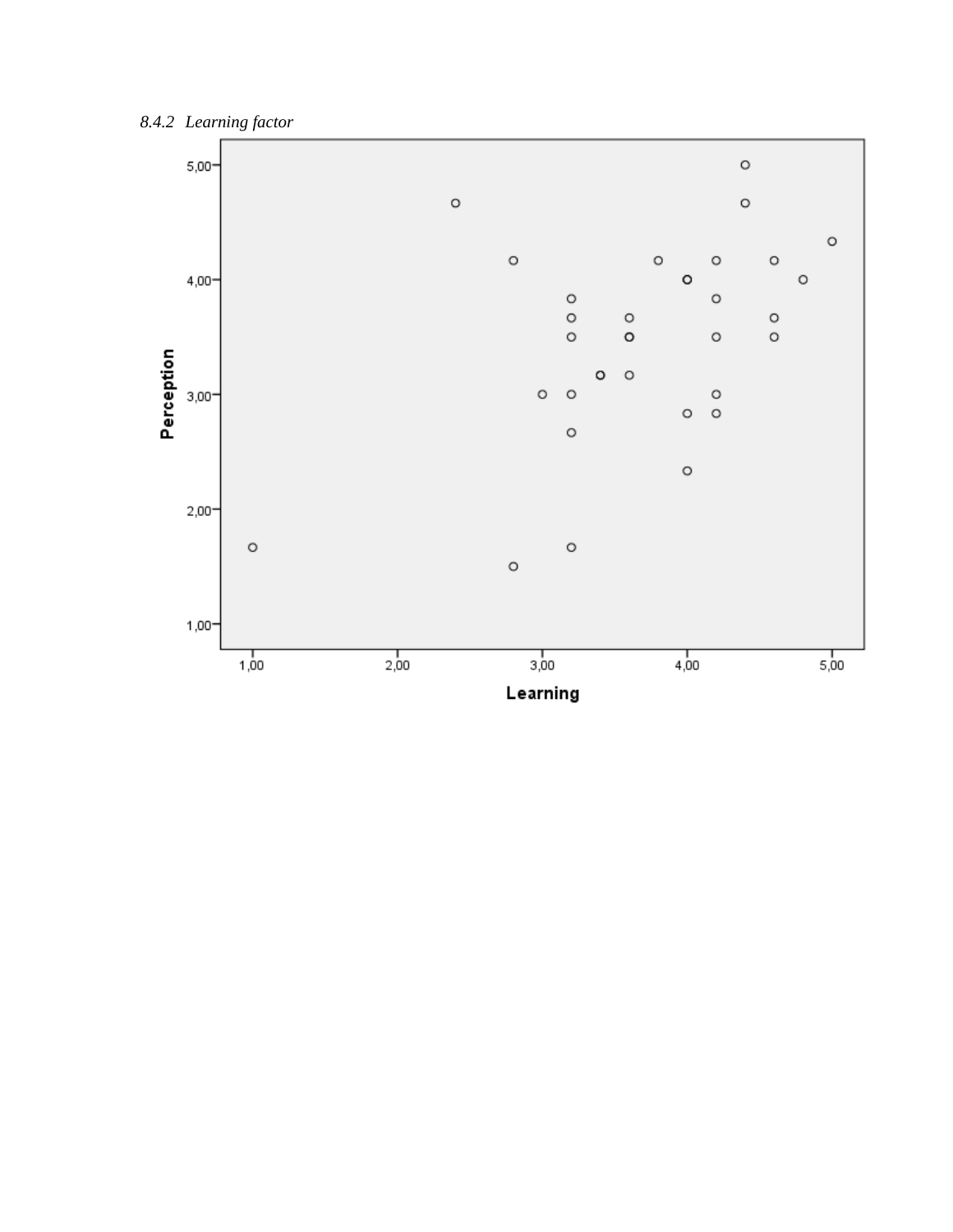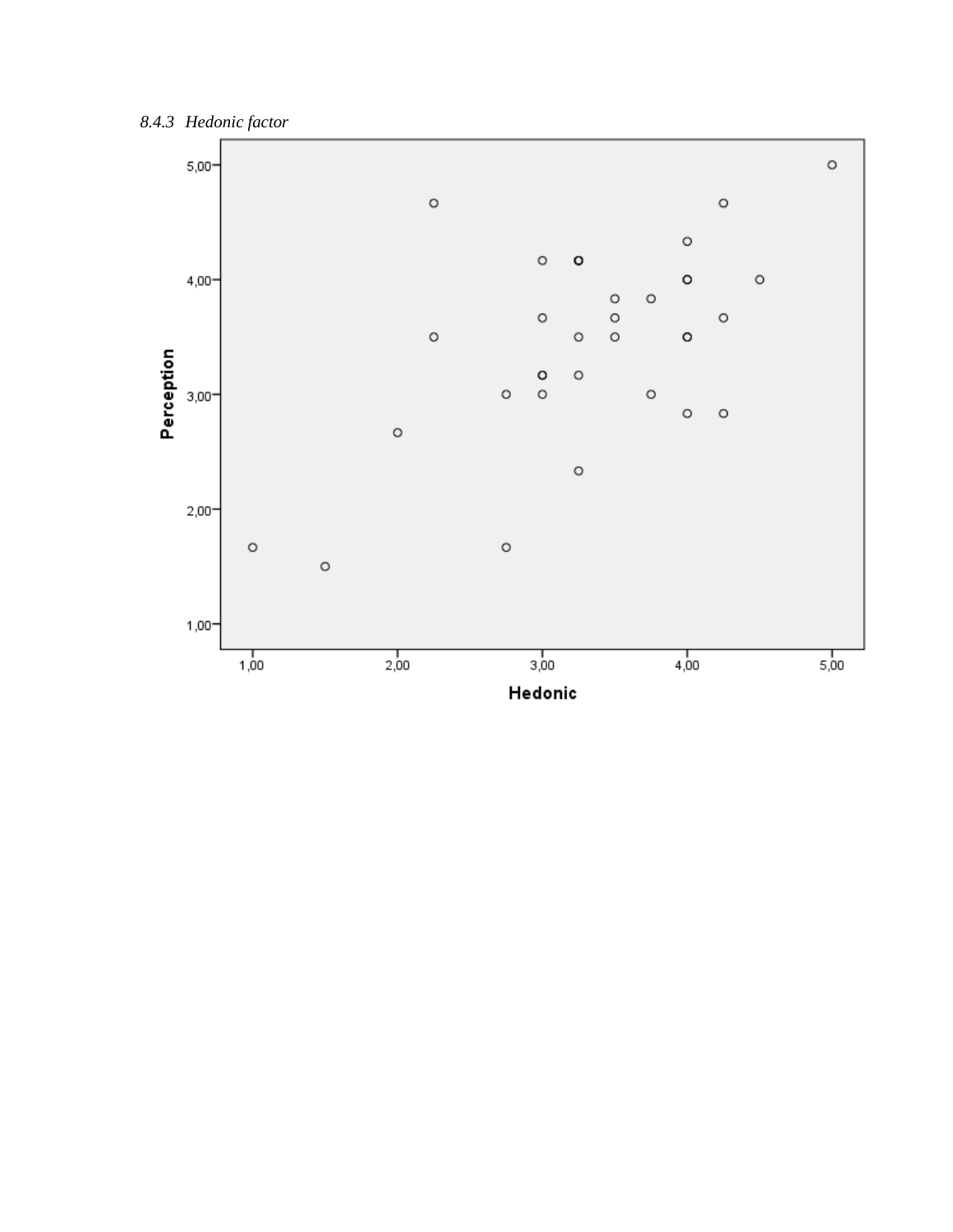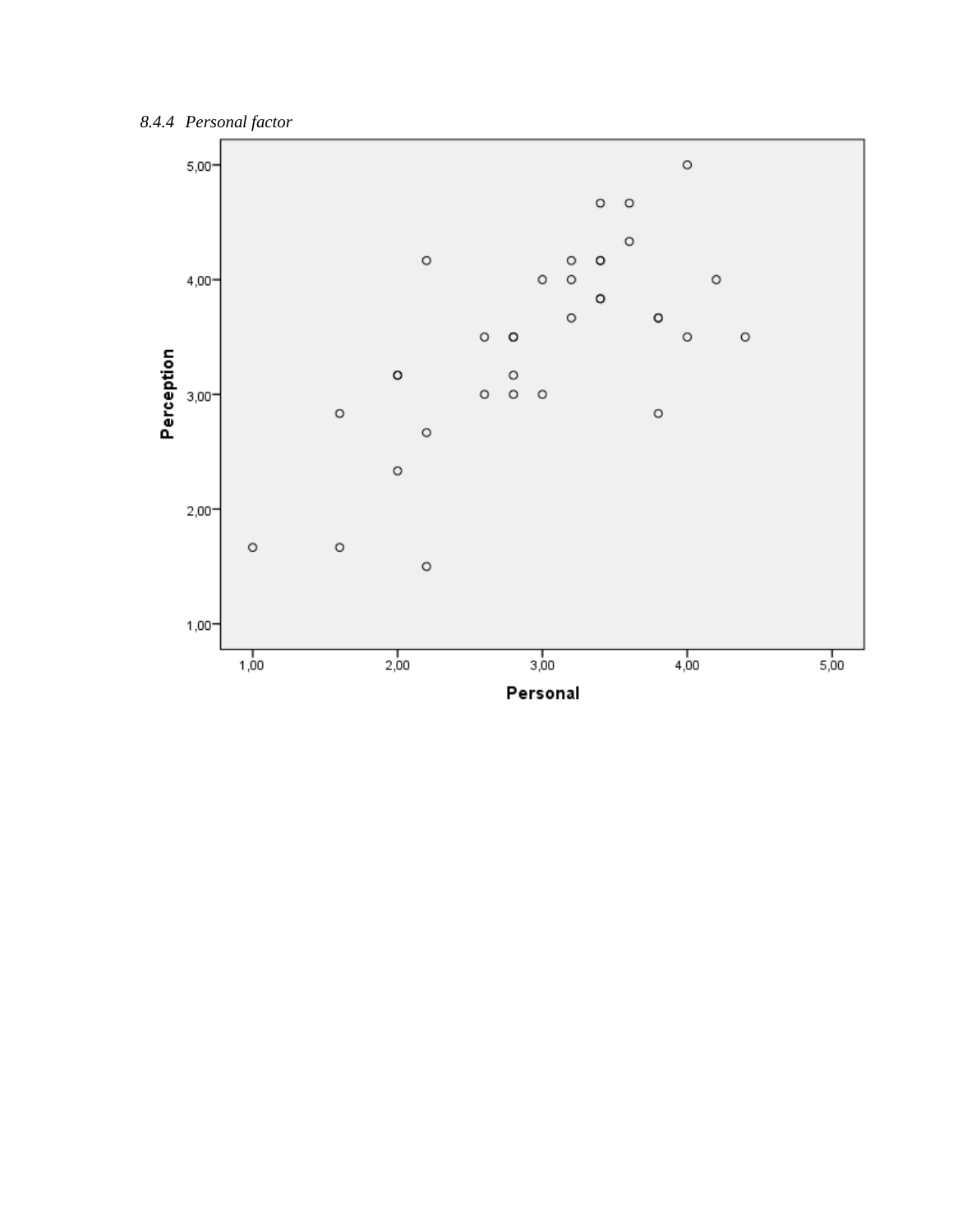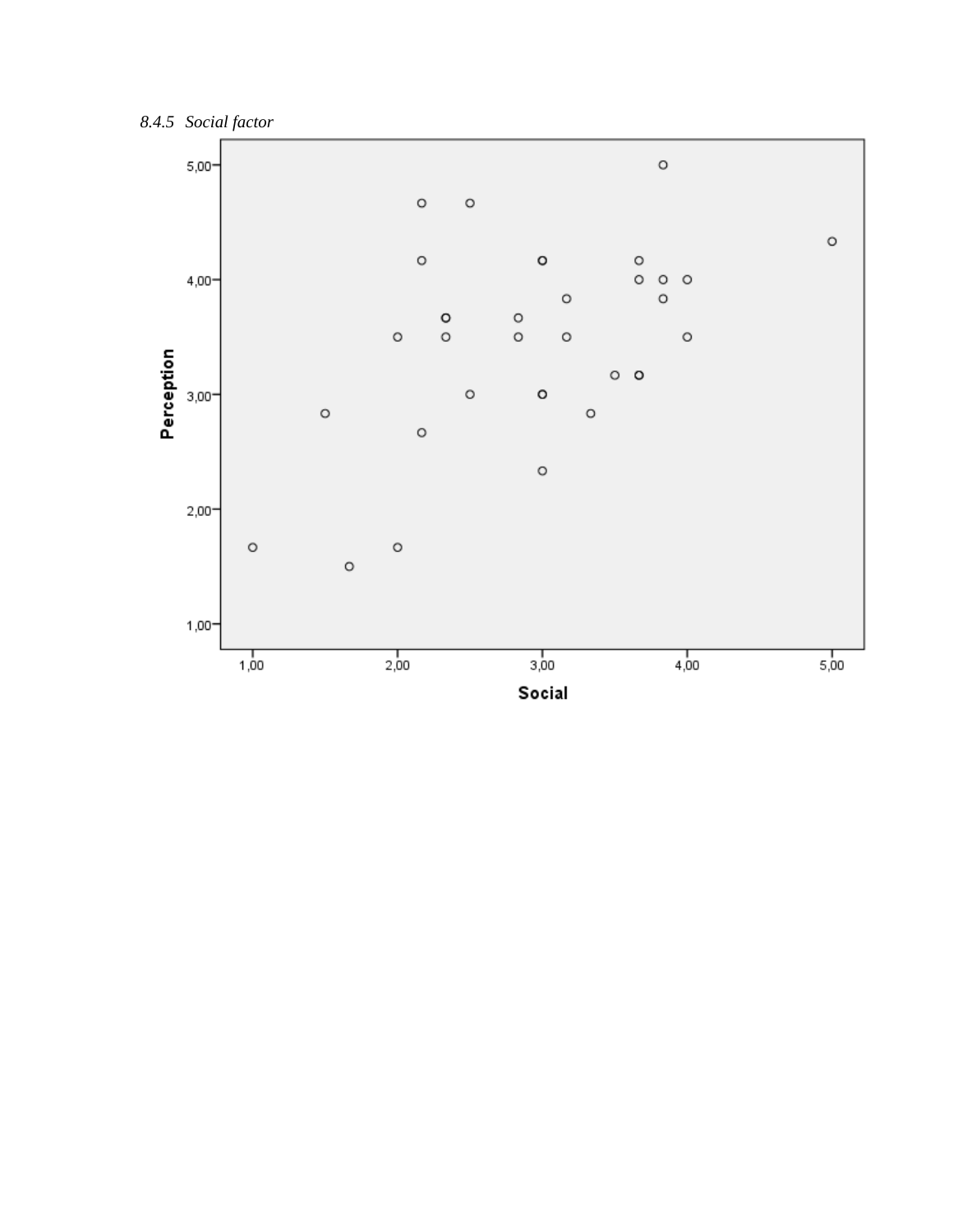